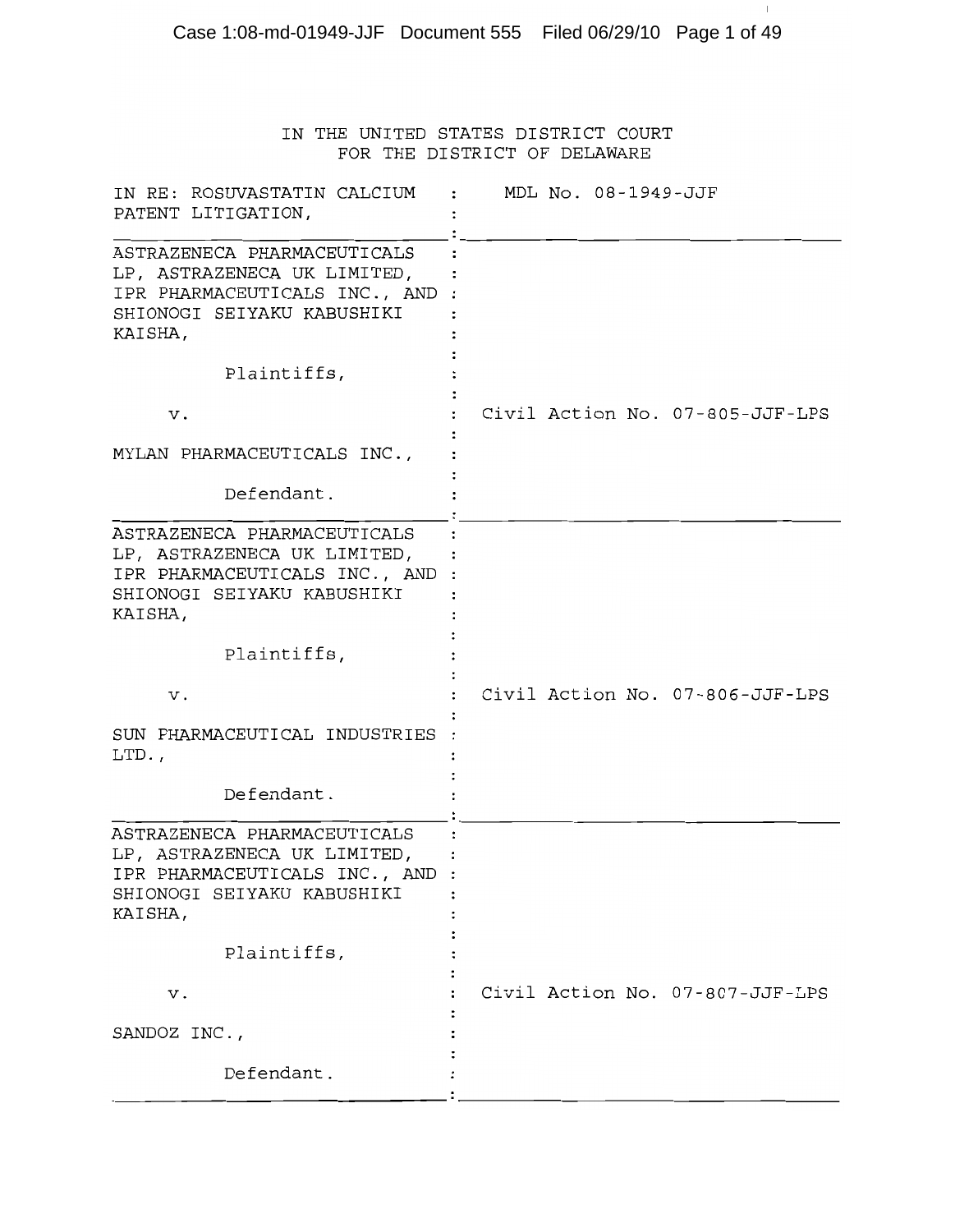| KAISHA,       | ASTRAZENECA PHARMACEUTICALS<br>LP, ASTRAZENECA UK LIMITED,<br>IPR PHARMACEUTICALS INC., AND :<br>SHIONOGI SEIYAKU KABUSHIKI |  |                                 |
|---------------|-----------------------------------------------------------------------------------------------------------------------------|--|---------------------------------|
|               | Plaintiffs,                                                                                                                 |  |                                 |
| v.            |                                                                                                                             |  | Civil Action No. 07-808-JJF-LPS |
|               | PAR PHARMACEUTICALS INC.,                                                                                                   |  |                                 |
|               | Defendant.                                                                                                                  |  |                                 |
| KAISHA,       | ASTRAZENECA PHARMACEUTICALS<br>LP, ASTRAZENECA UK LIMITED,<br>IPR PHARMACEUTICALS INC., AND :<br>SHIONOGI SEIYAKU KABUSHIKI |  |                                 |
|               | Plaintiffs,                                                                                                                 |  |                                 |
| ν.            |                                                                                                                             |  |                                 |
|               |                                                                                                                             |  | Civil Action No. 07-809-JJF-LPS |
| APOTEX CORP., |                                                                                                                             |  |                                 |
|               | Defendants.                                                                                                                 |  |                                 |
| KAISHA,       | ASTRAZENECA PHARMACEUTICALS<br>LP, ASTRAZENECA UK LIMITED,<br>IPR PHARMACEUTICALS INC., AND :<br>SHIONOGI SEIYAKU KABUSHIKI |  |                                 |
|               | Plaintiffs,                                                                                                                 |  |                                 |
| v.            |                                                                                                                             |  | Civil Action No. 07-810-JJF-LPS |
|               | AUROBINDO PHARMA LTD. AND<br>AUROBINDO PHARMA USA INC.,                                                                     |  |                                 |

 $\sim 1$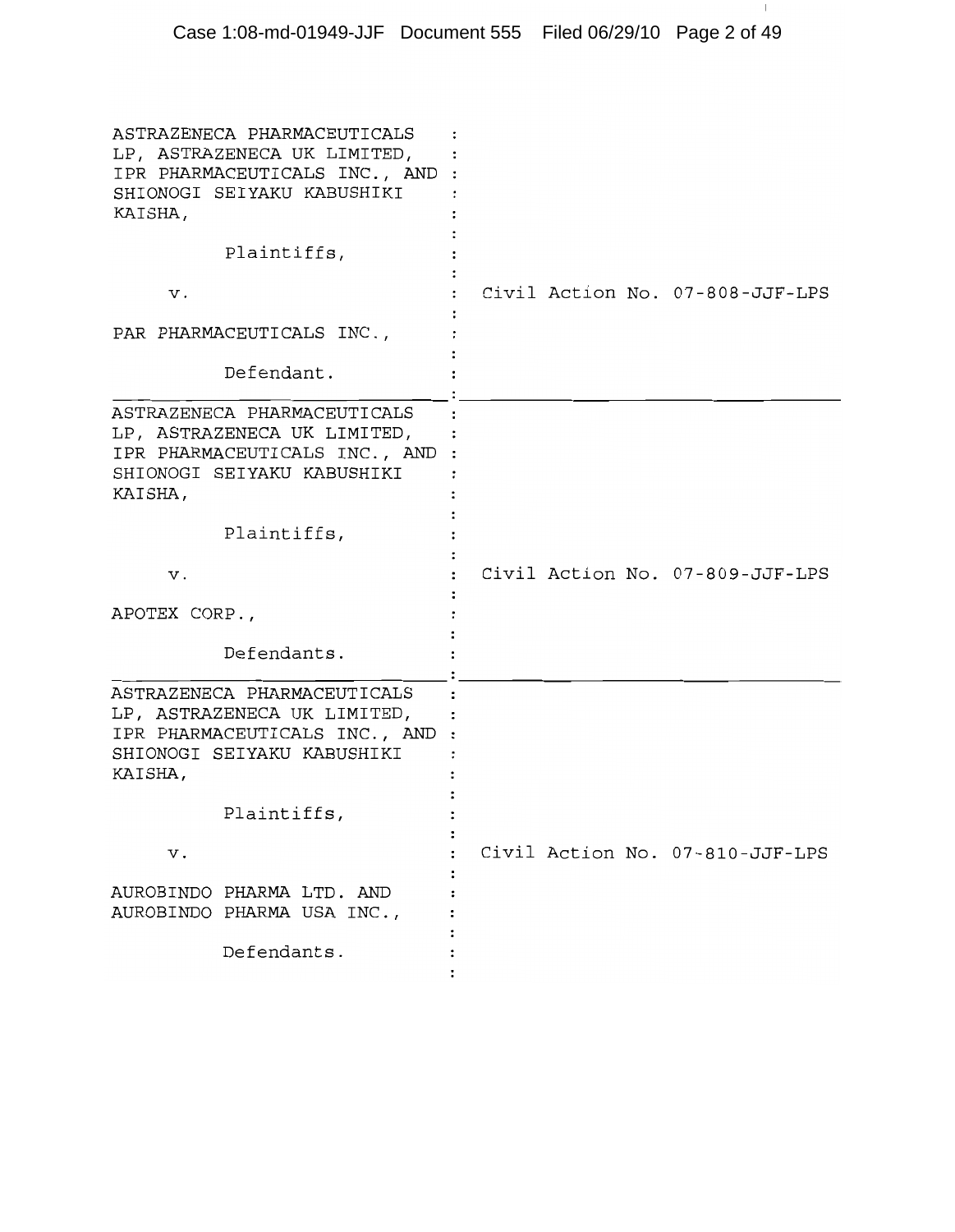| ASTRAZENECA PHARMACEUTICALS<br>LP, ASTRAZENECA UK LIMITED,<br>IPR PHARMACEUTICALS INC., AND<br>SHIONOGI SEIYAKU KABUSHIKI<br>KAISHA,   |                                 |
|----------------------------------------------------------------------------------------------------------------------------------------|---------------------------------|
| Plaintiffs,                                                                                                                            |                                 |
| v.                                                                                                                                     | Civil Action No. 07-811-JJF-LPS |
| COBALT PHARMACEUTICALS INC.<br>AND COBALT LABORATORIES INC.,                                                                           |                                 |
| Defendants.                                                                                                                            |                                 |
| ASTRAZENECA PHARMACEUTICALS<br>LP, ASTRAZENECA UK LIMITED,<br>IPR PHARMACEUTICALS INC., AND<br>SHIONOGI SEIYAKU KABUSHIKI<br>KAISHA,   |                                 |
| Plaintiffs,                                                                                                                            |                                 |
| v.                                                                                                                                     | Civil Action No. 08-359-JJF-LPS |
| AUROBINDO PHARMA LTD. AND<br>AUROBINDO PHARMA USA INC.,                                                                                |                                 |
| Defendants.                                                                                                                            |                                 |
| ASTRAZENECA PHARMACEUTICALS<br>LP, ASTRAZENECA UK LIMITED,<br>IPR PHARMACEUTICALS INC., AND :<br>SHIONOGI SEIYAKU KABUSHIKI<br>KAISHA, |                                 |
| Plaintiffs,                                                                                                                            |                                 |
| ν.                                                                                                                                     | Civil Action No. 08-426-JJF-LPS |
| TEVA PHARMACEUTICALS USA,                                                                                                              |                                 |
| Defendant.                                                                                                                             |                                 |

Ford F. Farabow, Esquire; Charles E. Lipsey, Esquire; Kenneth M. Frankel, Esquire and York M. Faulkner, Esquire of FINNEGAN, HENDERSON, FARABOW, GARRETT & DUNNER, L.L.P., Washington, D.C.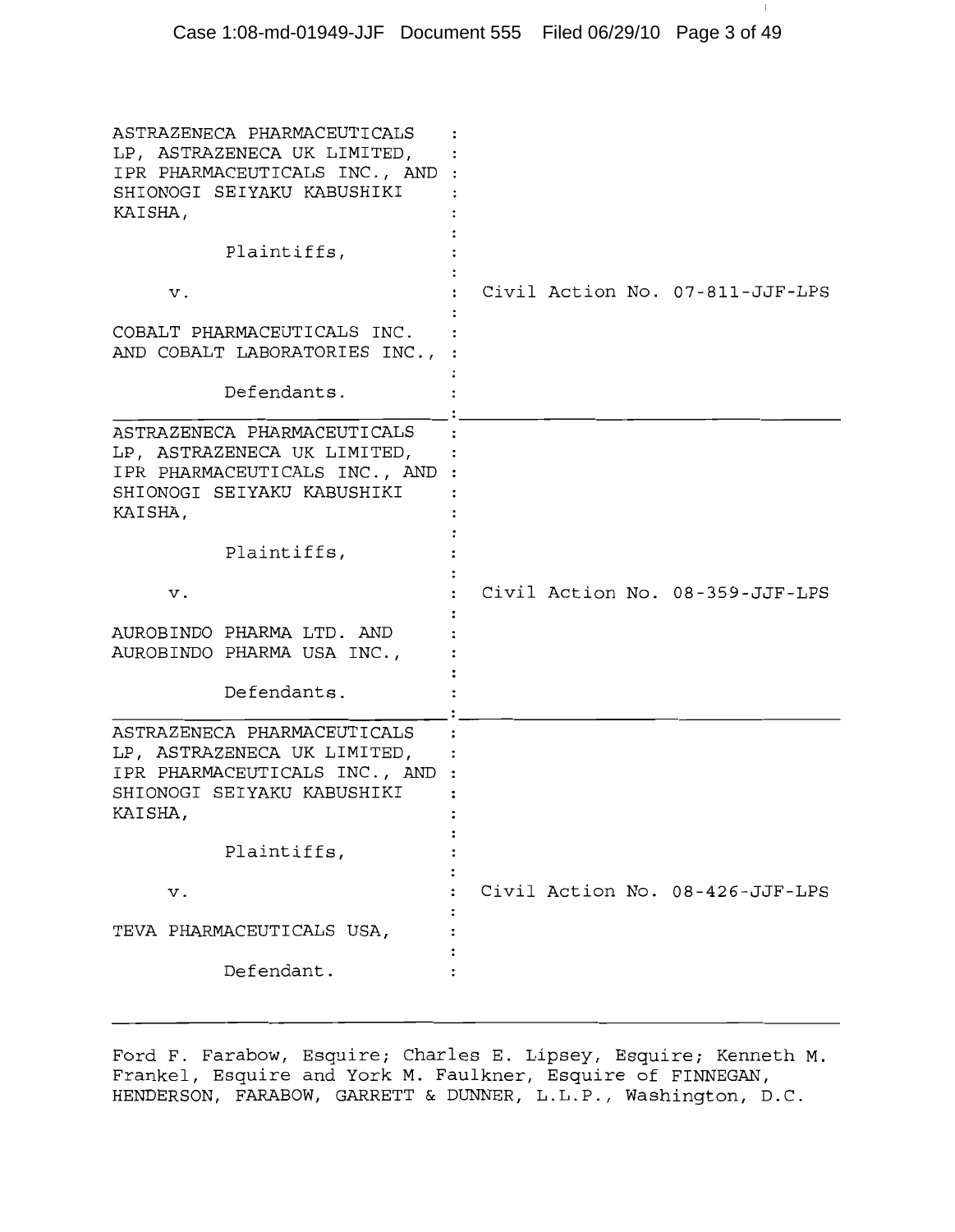Case 1:08-md-01949-JJF Document 555 Filed 06/29/10 Page 4 of 49

Richard D. Kirk, Esquire and Stephen B. Brauerman, Esquire of BAYARD, P.A., Wilmington, Delaware.

Attorneys for Defendant Aurobindo Pharma Ltd.

Richard A. Kaplan, Esquire; Ralph J. Gabric, Esquire; Jeffry M. Nichols, Esquire and Jason W. Schigelone, Esquie of BRINKS HOFER GILSON & LIONE, Chicago, Illinois. Joseph H. Huston, Jr., Esquire of STEVENS & LEE, APC, Wilmington, Delaware.

Attorneys for Defendant Teva Pharmaceutials USA, Inc.

William A. Rakoczy, Esquire; Paul J. Molino, Esquire; Deanne M. Mazzochi, Esquire; Joseph T. Jaros, Esquire; Tara M. Raqhavan, Esquire and Eric R. Hunt, Esquire of RAKOCZY MOLINO MAZZOCHI SIWIK LLP, Chicago, Illinois. Mary B. Matterer, Esquire of MORRIS JAMES LLP, Wilmington, Delaware.

Attorneys for Defendant Mylan Pharmaceuticals, Inc.

#### MEMORANDUM OPINION

June  $29.2010$ Wilmington, Delaware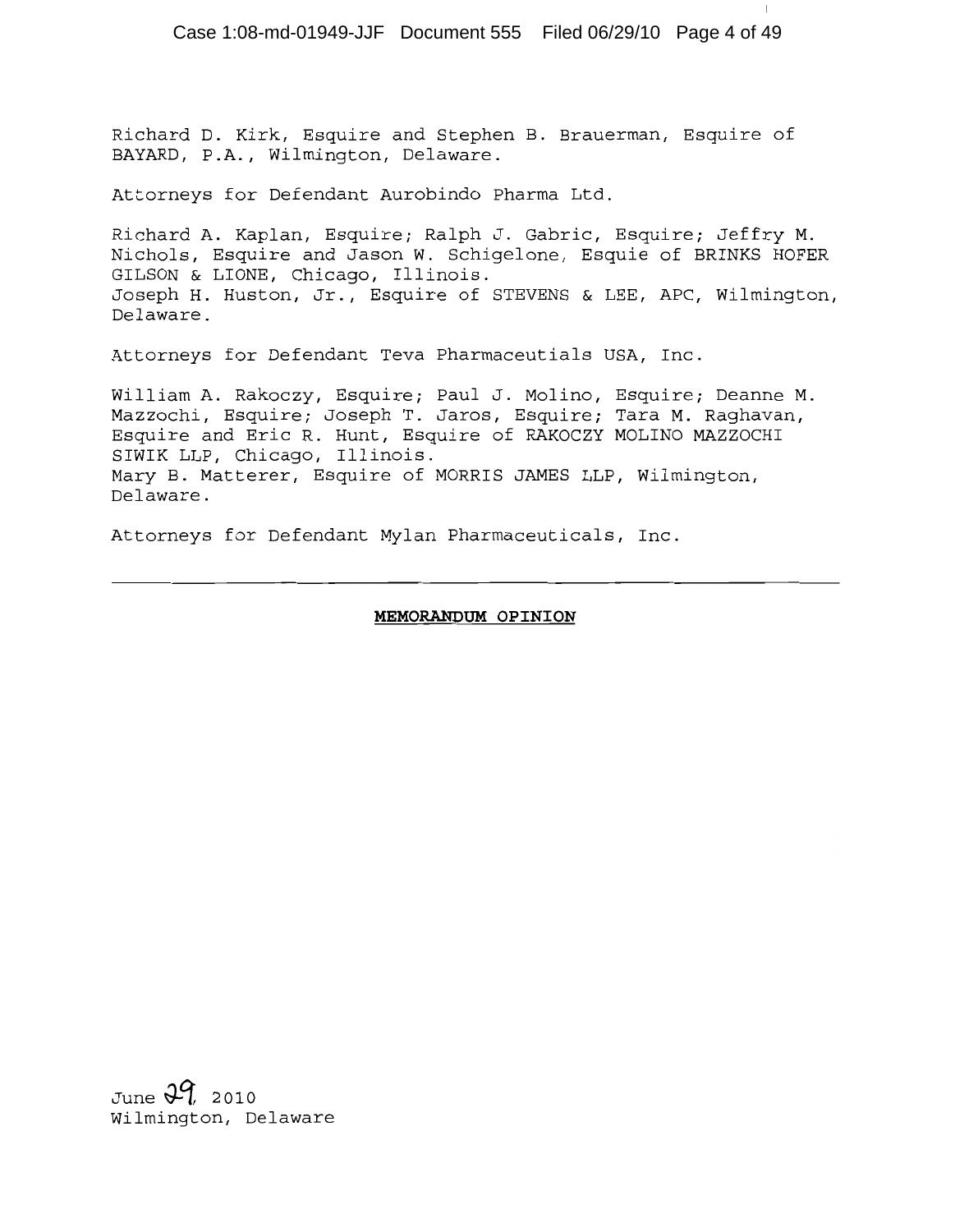Henry J. Renk, Esquire of FITZPATRICK, CELLA, HARPER & SCINTO, New York, New York. Mary W. Bourke, Esquire of CONNOLLY BOVE LODGE & HUTZ LLP, Wilmington, Delaware.

Attorneys for Plaintiffs.

Thomas A. Stevens, Esquire of ASTRAZENECA PHARMACEUTICALS LP, Wilmington, Delaware.

Attorney for Plaintiffs, AstraZeneca Pharmaceuticals LP, AstraZeneca UK Limited, and IPR Pharmaceuticals.

William R. Zimmerman, Esquire and Steven A. Maddox, Esquire of KNOBBE, MARTENS, OLSON & BEAR, LLP, Washington, D.C. Payson Le Meilleur, Esquire of KNOBBE, MARTENS, OLSON & BEAR, LLP, Irvine, California.

Attorneys for Defendants, Cobalt Pharmaceuticals, Inc. and Cobalt Laboratories, Inc.

Charles B. Klein, Esquire; John K. Hsu, Esquire; Adam S. Nadelhaft, Esquire and Mark A. Smith, Esquire of WINSTON & STRAWN LLP, Washinton, D.C. Kevin G. Abrams, Esquire and John M. Seaman, Esquire of ABRAMS & BAYLISS LLP, Wilmington, Delaware.

Attorneys for Defendant Sun Pharmaceutical Industries, Ltd.

Daniel G. Brown, Esquire of WILSON, SONSINI, GOODRICH & ROSATI, New York, New York. Dutch D. Chung, Esquire of WILSON, SONSINI, GOODRICH & ROSATI, Washington, D.C. Frederick L. Cottrell, III, Esquire and Steven J. Fineman, Esquire of RICHARDS, LAYTON & FINGER, P.A., Wilmington, Delaware.

Attorneys for Defendant Par Pharmaceuticals, Inc.

Robert B. Breisblatt, Esquire; Craig M. Kuchii, Esquire; Jeremy C. Daniel, Esquire; Stephen P. Benson, Esquire and Brian J. Sodikoff, Esquire of KATTEN MUCHIN ROSEMAN LLP, Chicago, Illinois. Richard L. Horwitz, Esquire and David E. Moore, Esquire of POTTER ANDERSON & CORROON LLP, Wilmington, Delaware.

Attorneys for Defendant Apotex Corp.

Thomas P. Heneghan, Esquire; Jeffrey S. Ward, Esquire; Edward J. Pardon, Esquire and Shane A. Brunner, Esquire of MERCHANT & GOULD, Madison, Wisconsin.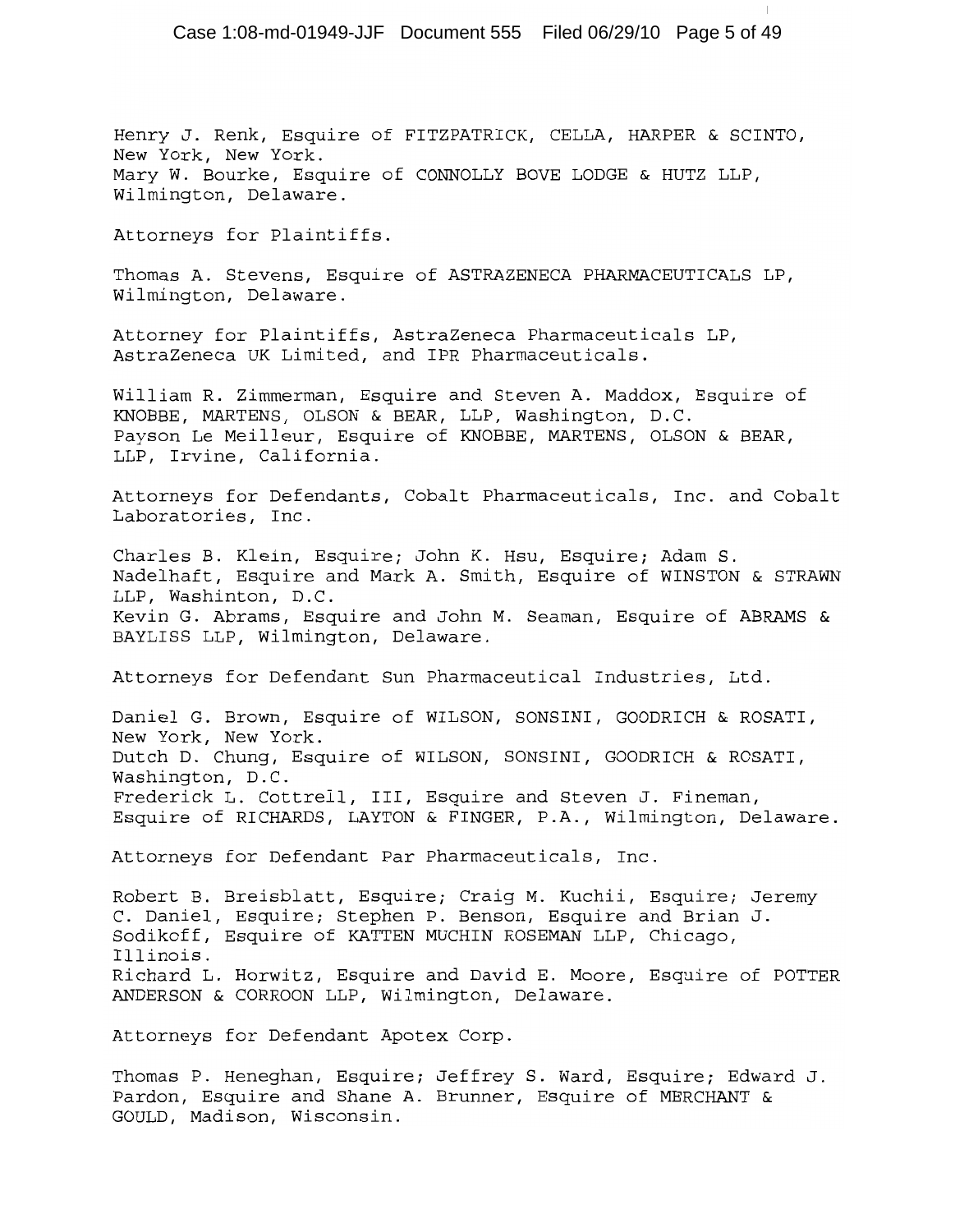District Judge.

AstraZeneca Pharmaceuticals LP, AstraZeneca UK Limited, IPR Pharmaceuticals Inc. and Shionogi Seiyaku Kabushiki Kaisha (collectively, "Plaintiffs") brought this action against several different genereric drug manufacturers, Mylan Pharmaceuticals Inc., Sun Pharmaceutical Industries, Ltd., Par Pharmaceutical, Inc., Apotex Corp., Aurobindo Pharma Ltd., Cobalt Pharmaceuticals Inc., Cobalt Laboratories Inc., Teva Pharmaceuticals USA, Inc. (collectively, "Defendants")<sup>1</sup> alleging infringement of U.S. Patent No. RE 37,314 (the "'314 patent"), covering rosuvastatin and its salts, based on Defendants' submission of an Abbreviated New Drug Application ("ANDA") to the Food and Drug Administration ("FDA") for approval to engage in the commercial manufacture, use, or sale in the United States of rosuvastatin calcium tablets. With the exception of Apotex Corp., Defendants admit that they have infringed claims 6 and 8 of the '314 patent by submitting its ANDA under 35 U.S.C. § 271(e)(2)(A). However, Defendants contend that claims 6 and 8 of the '314 patent are

Unless otherwise noted, all docket item ("D.I.") references are to MDL. 08-1949. An action was also brought against Apotex, Inc., Aurobindo Pharma USA Inc., and Sandoz Inc. The action against Apotex, Inc. was transferred by the Court to the Southern Disrict of Florida (D.I. 456.) The action against Aurobindo Pharma USA Inc. was dismissed by stipulation of the parties. (D.I. 359 in Civ. Act. No. 07-810; D.I. 218 in Civ. Act. No. 08-359.) The action against Sandoz, Inc. has been stayed, and the parties have agreed to be bound by the Court's decision in this litigation. (D.I. 217, 218 in Civ. Act. No. 07- $807.$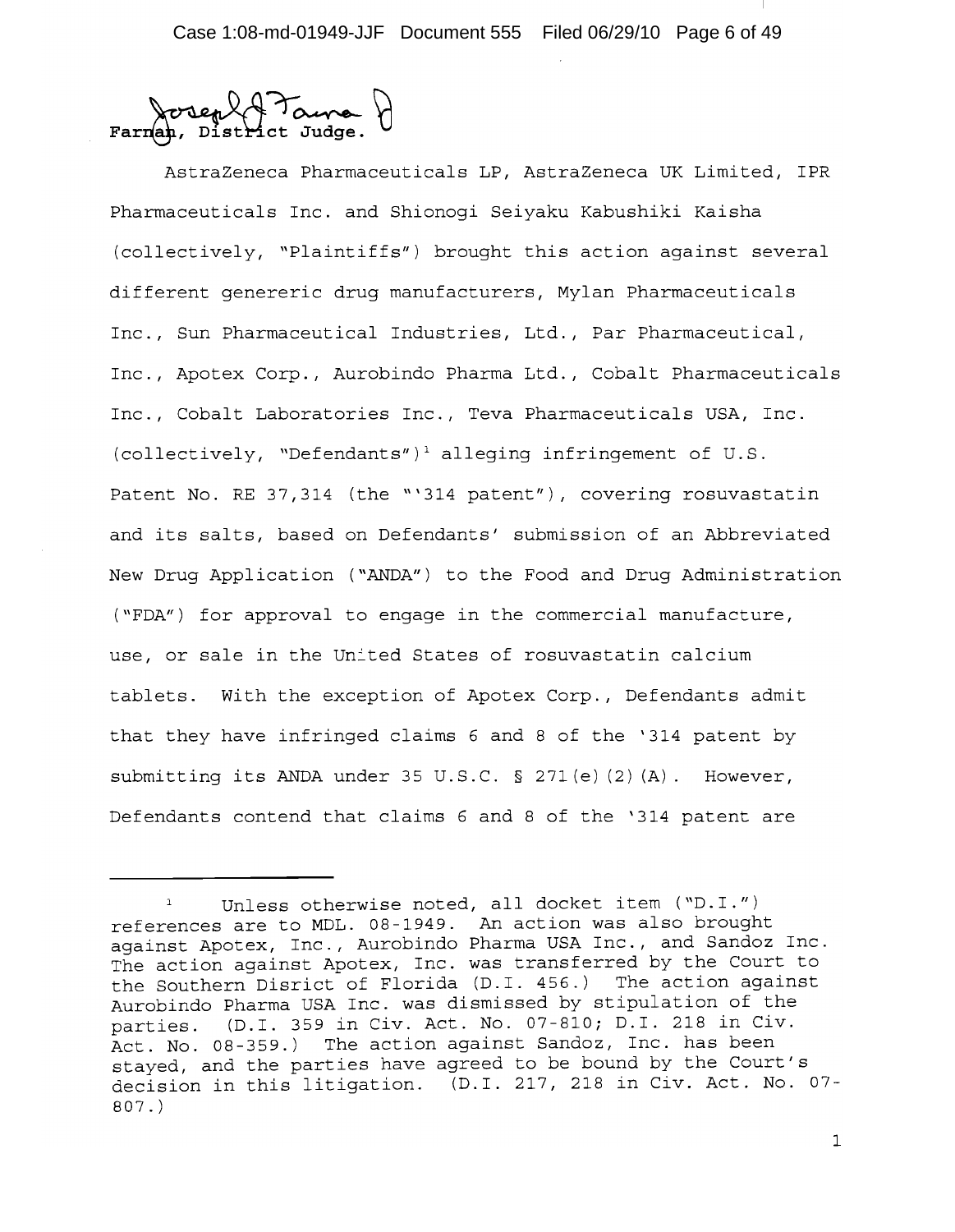# Case 1:08-md-01949-JJF Document 555 Filed 06/29/10 Page 7 of 49

invalid and unenforceable. In addition, Defendants have challenged the standing of Plaintiff AstraZeneca Pharmaceuticals LP to sue for infringement and have filed motions to dismiss based on this issue. As for Defendant Apotex Corp., Apotex Corp. contends that it did not engage in an infringing act in the first instance, because it did not "submit" the ANDA within the meaning of Section 271(e)(2)(A).

With the exception of Defendant Apotex Corp., no Defendant contests that the Court has subject matter jurisdiction over this action pursuant to 28 U.S.C. §§ 1331 and 1338, as arising under the patent laws of the United States, Title 35 of the United States Code and the Abbreviated New Drug Application provisions of the Hatch-Waxman Amendments to the Federal Food, Drug and Cosmetic Act, 21 U.S.C. § 355(j). Personal jurisdiction and venue are also uncontested.

The Court held a Bench Trial on the issues of invalidity and unenforceability from February 22, 2010, through March 3, 2010, and reserved decision on the standing issue for resolution posttrial. Briefing on the various post-trial issues was not completed until June 4, 2010.<sup>2</sup> This Memorandum Opinion

Following Defendants' final post-trial submission, Plaintiffs filed a Motion For Leave To File A Sur-Reply. (D.I. 546.) Plaintiffs contend that they are entitled to a sur-reply to address issues raised for the first time in Defendants' final submission, specifically the Japanese testimony of Mr. Masamichi Watanabe, the case Schering Corp. v. Glenmark Pharms. Inc. USA, 07-1334 (JLL), 2010 U.S. Dist. LEXIS 38382 (D.N.J. Apr. 19, 2010),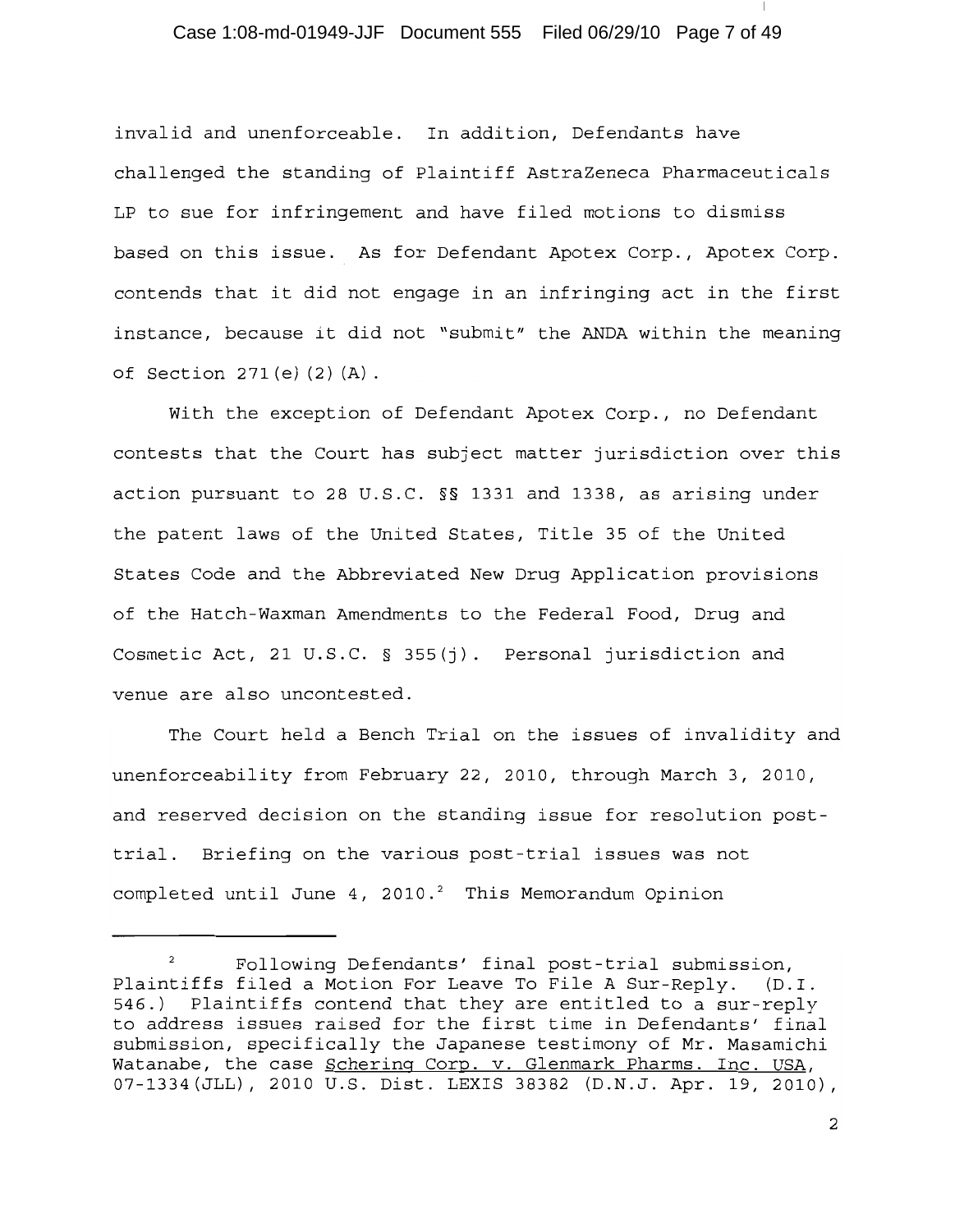Case 1:08-md-01949-JJF Document 555 Filed 06/29/10 Page 8 of 49

constitutes the Court's findings of fact and conclusions of law on the issues of standing, invalidity and unenforceability.

#### **BACKGROUND**

#### I. The Parties

Plaintiff AstraZeneca Pharmaceuticals LP is a Delaware corporation with its principal place of business in Wilmington, Delaware. Plaintiff AstraZeneca UK Limited is a corporation existing under the laws of the United Kingdom with its principal place of business in London, England. Plaintiff IPR Pharmaceuticals Inc. is a wholly owned subsidiary of AstraZeneca UK, existing under the laws of the Commonwealth of Puerto Rico with a principal place of business in Canovanas, Puerto Rico. Plaintiff Shionoqi Seiyaku Kabushiki Kaisha is a Japanese corporation with a principal place of business in Osaka Japan. Plaintiffs are engaged in the business of research, development, manufacturing and/or selling pharmaceutical products world-wide.

Defendant Aptoex Corp. is a Delaware corporation with its principal place of business in Weston, Florida. Defendant Aurobindo Pharma Limited is a corporation existing under the laws of India with its principal place of business in Andhra Pradesh, India. Defendant Cobalt Pharmaceuticals Inc. is a Canadian

and alleged misstatements made by Defendants. Defendants oppose the Motion. (D.I. 550.) In the Court's view, much of the disputed material is newly raised, and Plaintiffs did not have an opportunity to address it. Accordingly, the Court will grant Plaintiffs' Motion and the Sur-Reply will be deemed filed.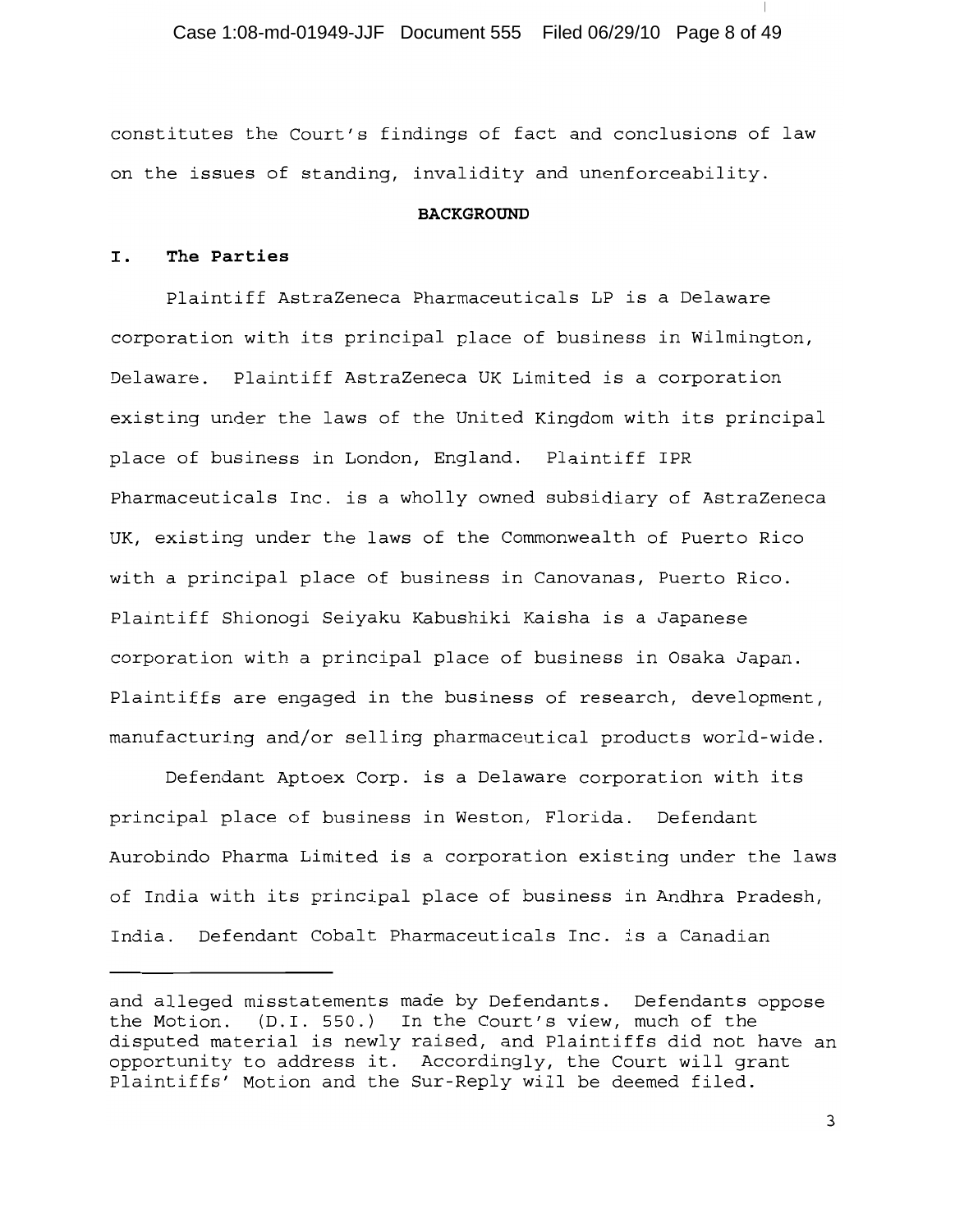# Case 1:08-md-01949-JJF Document 555 Filed 06/29/10 Page 9 of 49

corporation with its principal place of business in Ontario, Canada. Defendant Cobalt Laboratories Inc. is a Delaware corporation with its principal place of business in Bonita Springs, Florida. Defendant Mylan Pharmaceuticals Inc. is a West Virginia corporation with its principal place of business in Morgantown, West Virginia. Defendant Par Pharmaceutical, Inc. is a Delaware corporation with its principal place of business in Woodcliff Lake, New Jersey. Defendant Sun Pharmaceutical Industries Ltd. is a corporation existing under the laws of India with its principal place of business in Maharashtra, India. Defendant Teva Pharmaceuticals USA, Inc. is a Delaware corporation with its principal place of business in North Wales, Pennsylvania. Defendants are engaged in the business of making, selling and/or distributing generic drugs in the United States.

#### The Patent Generally II.

The '314 patent is a reissue of U.S. Patent No. 5,260,440 (the "'440 patent"), which pertains to rosuvastatin and its salts, which are compounds useful in the treatment of hypercholesterolemia, hyperlipoproteinemia and atherosclerosis. (PTX-682 at 1:26-28; PTX-1054 at 1:32-34.) The invention secured in the '440 patent was made by co-inventors Kentaro Hirai, Teruyuki Ishiba, Haruo Koike and Masamichi Watanabe. Plaintiff Shionogi Seiyaku Kabushiki Kaisha is the owner of the '440 patent, and after consummation of a license agreement with the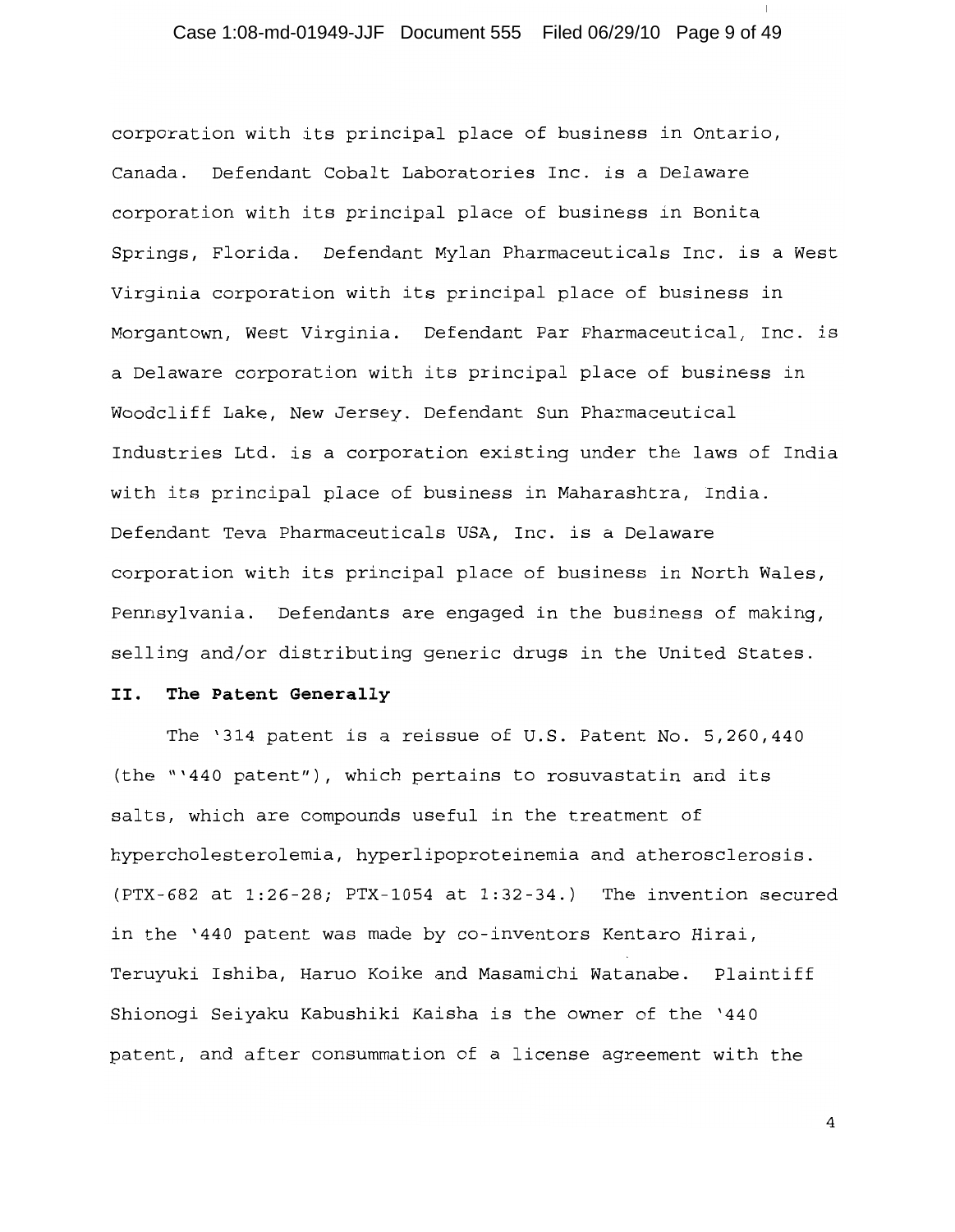Case 1:08-md-01949-JJF Document 555 Filed 06/29/10 Page 10 of 49

AstraZeneca-affiliated Plaintiffs, an application was made to reissue the '440 patent. The drug covered by the reissued '314 patent is known as rosuvastatin calcium and marketed and sold by the AstraZeneca-affiliated Plaintiffs under the name CRESTOR® as a result of a licensing agreement between Shionogi and the AstraZeneca-affiliated Plaintiffs.

Claims 6 and 8 of the '314 patent are at issue in this litigation. Claim 6 is an independent claim directed to

the compound  $7 - (4 - (4 - \text{fluorophenyl}) - 6 - \text{isopropyl} - 2 - (N$ methyl-N-methylsulfonylamino)pyrimidin-5-yl)-(3R,5S)dihydroxy-(E)-6-heptenoic acid (rosuvastatin) in the form of a non-toxic pharmaceutically acceptable salt thereof.

(PTX-1054 at 16:30-33.) Claim 8 is a dependent claim directed to the compound of claim 6 in the form of a calcium salt, which is rosuvastatin calcium, the active ingredient in CRESTOR®. (PTX- $1054$  at  $16:35.$ )

The claims at issue were construed by Magistrate Judge Stark, and his recommendations concerning claim construction were adopted by the Court. (D.I. 348 in 08-md-1949.) Claim 6 is construed as "[a] non-toxic pharmaceutically acceptable salt of the compound  $7 - (4 - (4 - \text{fluorophenyl}) - 6 - \text{isopropyl} - 2 - (n-methyl-N$ methylsulfonylamino)pyrimidin-5-yl)-(3R,5S)-dihydroxy-(E)-6heptenoic acid."  $(\underline{Id.})$  Claim 8 is construed so as to encompass the monocalcium bis salt, reading the claim as "[t]he compound of Claim 6 in the form of a calcium salt."  $(Id.)$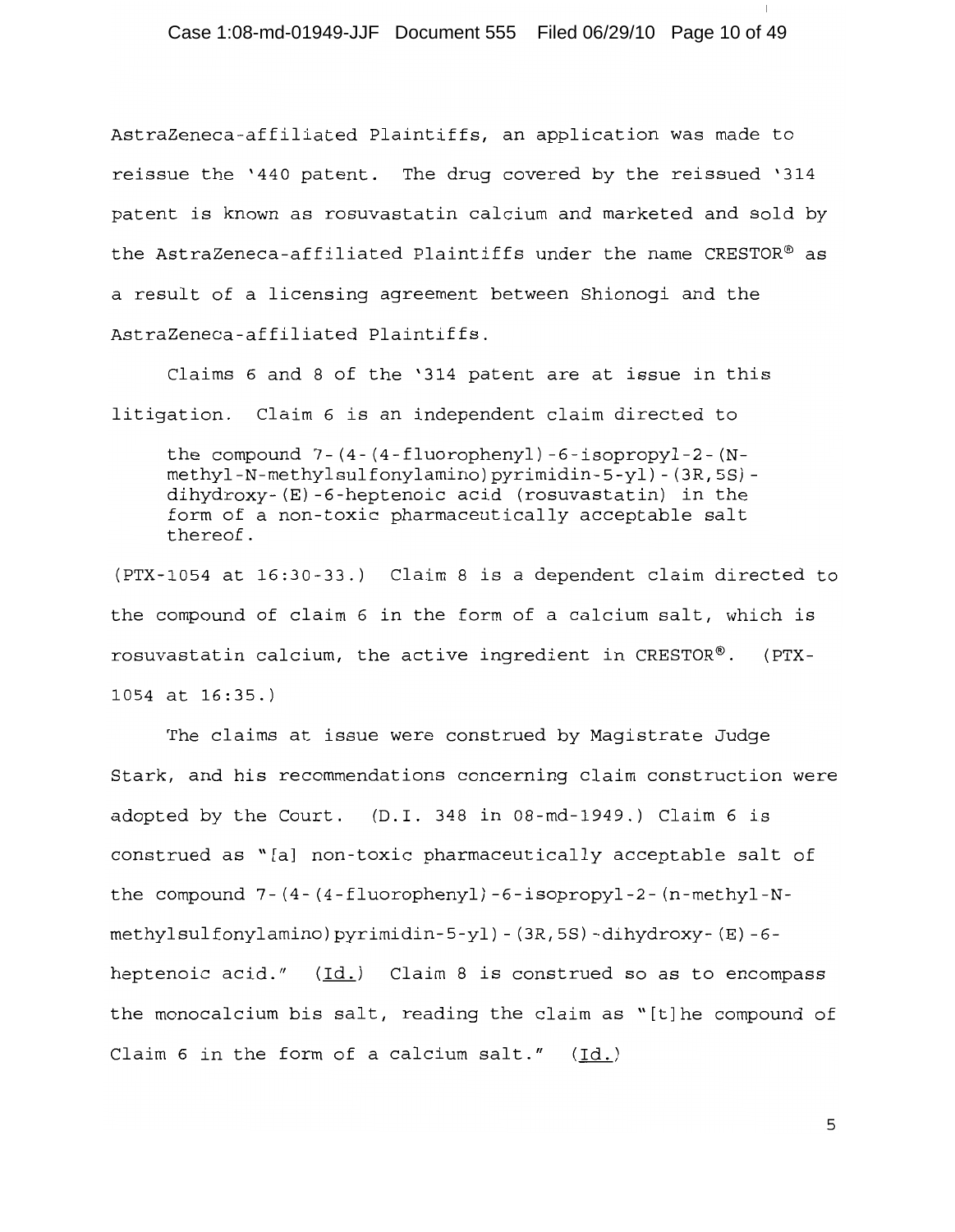By this action, Plaintiffs seek an order prohibiting the FDA from approving Defendants' ANDAs prior to the expiration of the '314 patent on February 12, 2011, and enjoining Defendants from the commercial manufacture, use, offer to sell, sale or importation of their rosuvastatin calcium tablets prior to the expiration of Plaintiff's exclusivity. Defendants contend that claims 6 and 8 are invalid as obvious under 35 U.S.C. § 103 and as improperly reissued claims under 35 U.S.C. § 251. Defendants also contend that the '314 patent is unenforceable based upon the allegation that the original '440 patent was procured through inequitable conduct. Defendants also seek an order that Plaintiff AstraZeneca Pharmaceutical LP lacks standing to sue. The Court will address the issues raised by the parties in turn.

#### **DISCUSSION**

#### I. Infringement

#### Α. The Parties' Contentions

Infringement is only at issue in this case with respect to Defendant Apotex Corp. ("Apotex"), and only concerns the question of whether Apotex "submitted" ANDA No. 79-145, such that it may be liable for infringement under Section  $271(e)$  (2) (A). Plaintiffs contend that this Court, both in this action and others, as well as numerous other courts, have recognized that an agent for a foreign ANDA applicant who signs the ANDA application and intends to benefit directly if the ANDA is approved may be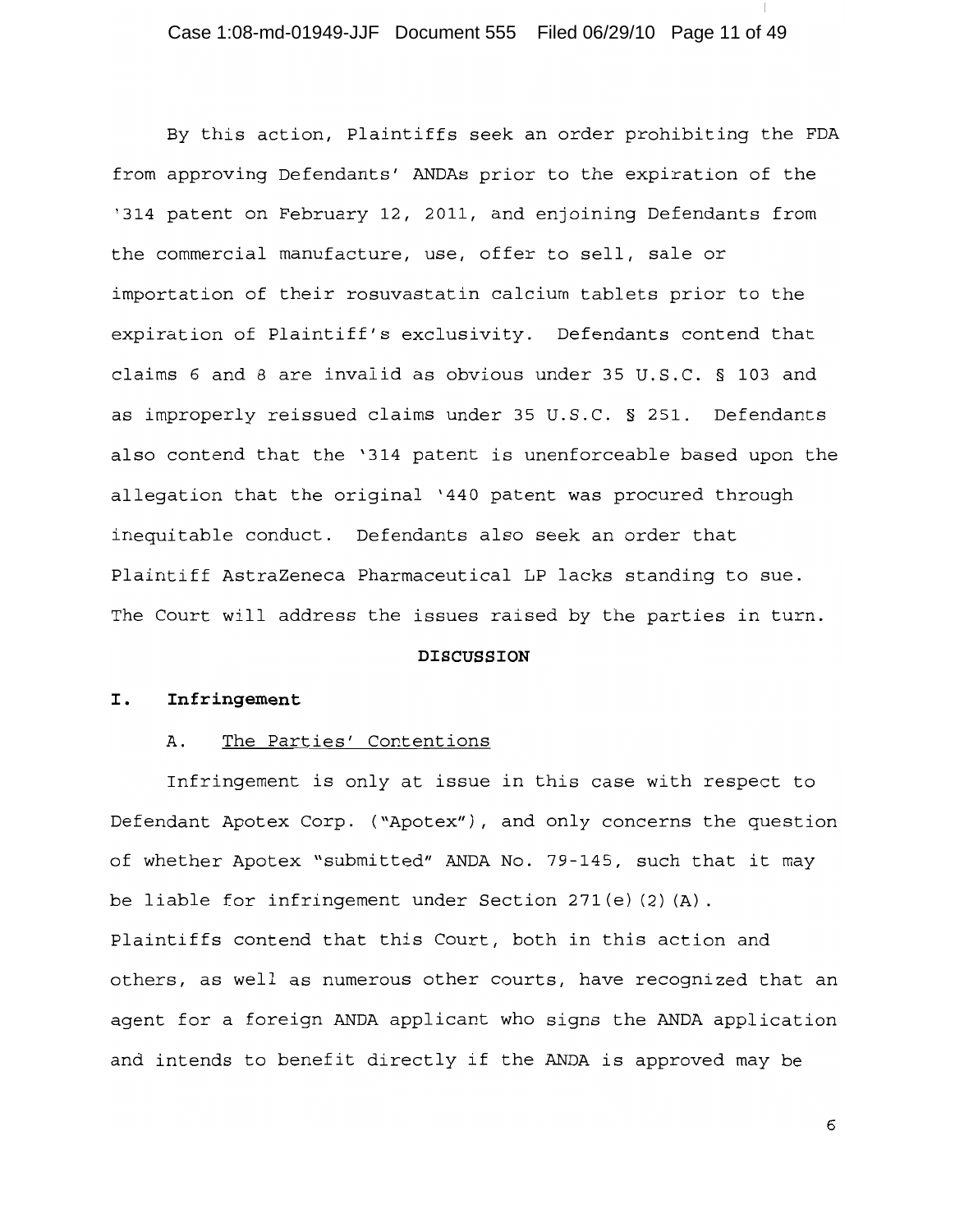# Case 1:08-md-01949-JJF Document 555 Filed 06/29/10 Page 12 of 49

liable for infringement under Section 271(e)(2)(A). (D.I. 499 at 4-6.) Plaintiffs contend that under this standard, Apotex is liable for infringement, because it signed the ANDA, as the U.S. agent of its related company, Apotex, Inc., and further that Apotex intends to directly benefit if the FDA approves the application. (Id. at 6-8.) Thus, Plaintiffs contend that Apotex is properly considered to be an entity that submitted the ANDA.

In response, Apotex contends that it did not "submit" the ANDA within the meaning of Section 271(e)(2)(A). According to Apotex, the FDA regulations make it clear that only the "applicant" submits an ANDA. (D.I. 521 at 3-6.) Apotex contends that it has not sought approval to commercially manufacture, use, or sell the claimed invention and that every certification made in the ANDA was made by Apotex Inc., not Apotex.  $(\underline{Id.}$  at 7-8.) Thus, Apotex contends that it is not the applicant of the ANDA. Although Apotex acknowledges that it acted as the authorized U.S. agent for the ANDA on behalf of Apotex, Inc., Apotex maintains that authorized U.S. agents cannot be liable for infringement under Section  $271(e)$  (2), even though they have signed an ANDA application. Apotex contends that the act of signing the ANDA is a ministerial act that is insufficient to create "submitter" liability. According to Apotex, the cases relied upon by Plaintiffs for a contrary position are inconsistent with the statutory and regulatory framework governing ANDA submissions,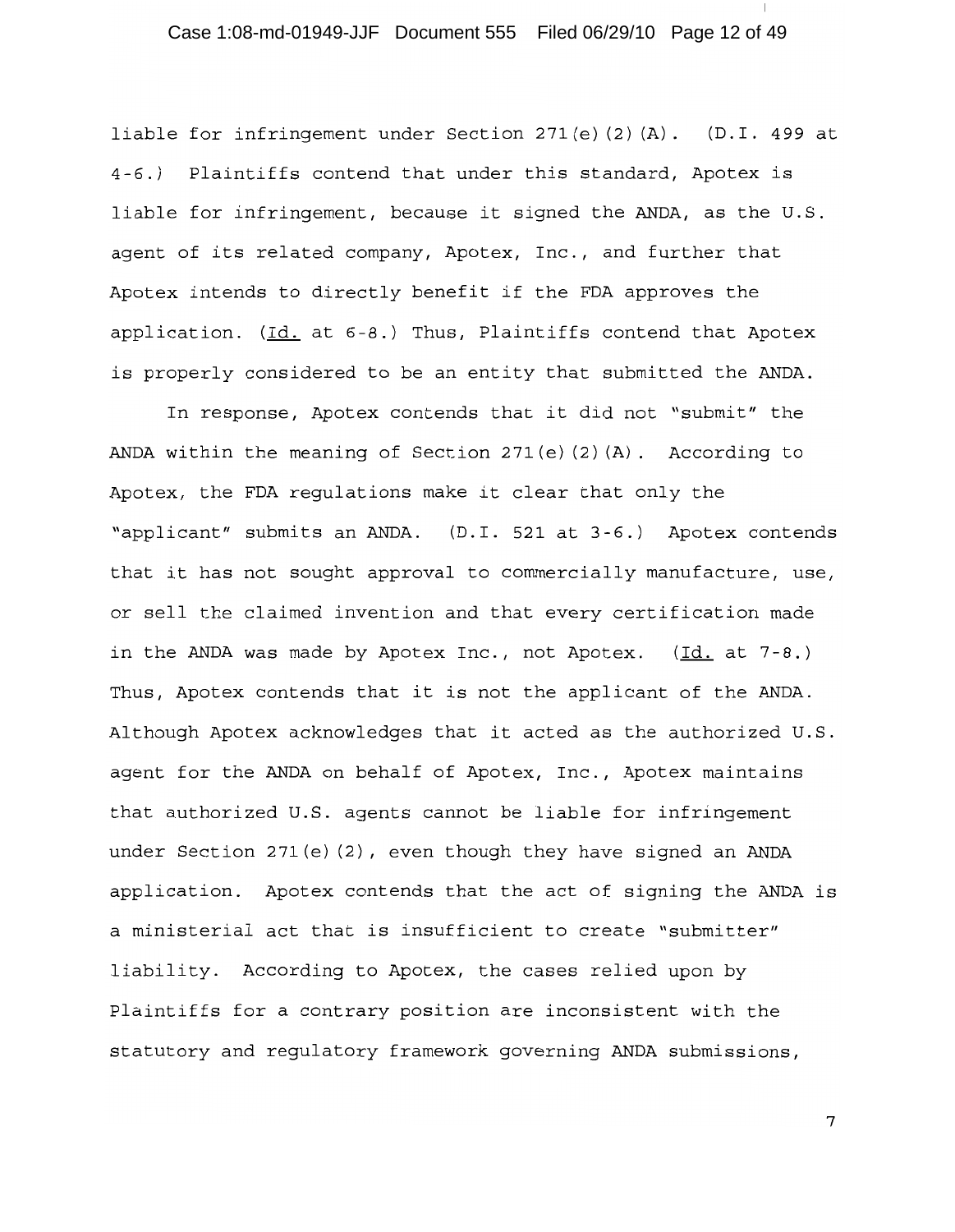### Case 1:08-md-01949-JJF Document 555 Filed 06/29/10 Page 13 of 49

including 21 U.S.C. § 355(j), 21 C.F.R. § 314.3(b), 21 C.F.R. §§ 314, 94(a)(1), and FDA Form 356h, and are distinguishable both procedurally and factually from this action. (Id. at 8-14.) Apotex further contends that Section  $271(e)$  (2) (A) does not require an inquiry into whether one intends to benefit from ANDA approval, and that such an inquiry is speculative and does not meet the specified acts of seeking approval to make, use, or sell the claimed invention as required by Section 271(e)(2)(A).

Alternatively, Apotex contends that Plaintiffs have not demonstrated by a preponderance of the evidence that Apotex Corp intends to directly benefit if the FDA approves ANDA No. 79-145. In this regard, Apotex contends that it is a distinct company from Apotex Inc., and that the decisions of Apotex, Inc. should not be imputed to Apotex. Apotex further contends that it selects which Apotex products it will market, and that it does not market every generic manufactured by Apotex, Inc. (Id. at 14-15.) Thus, Apotex contends that the evidence does not support a finding that Apotex intends to directly benefit from the FDA's approval of ANDA No. 79-145.

#### **B**. Whether Apotex Corp. May Be Liable For Infringement As The "Submitter" Of An ANDA

In previous decisions issued by the Court, the Court has held that

> a wholly-owned subsidiary of a foreign ANDA applicant, which signs an ANDA as the agent of its parent-applicant, and which intends to

> > $\mathsf{R}$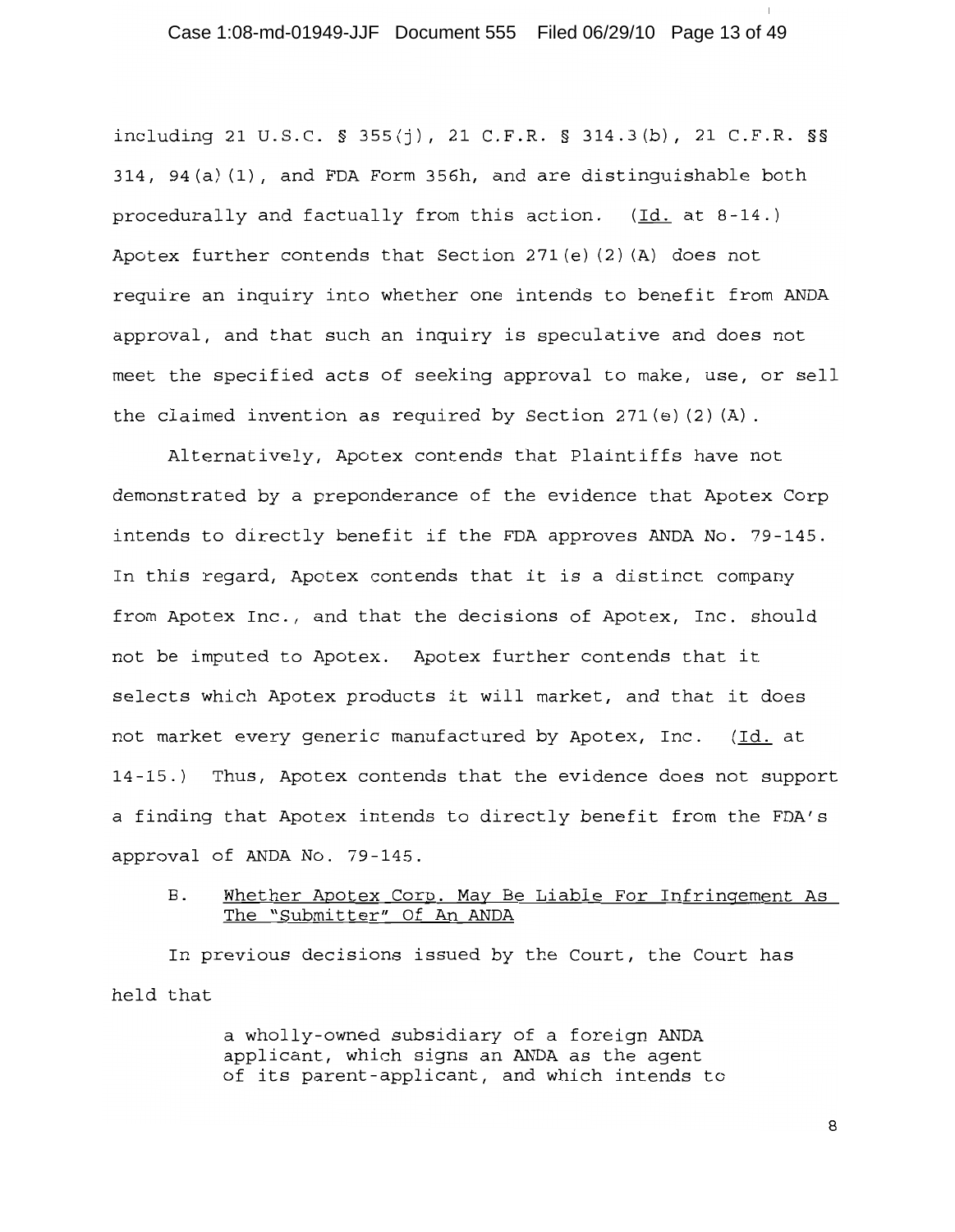benefit directly if the ANDA is approved -by participating in the manufacture, importation, distribution and/or sale of the qeneric drug -- [is] subject to suit under § 271(e) as one who has "submitted" an ANDA.

In re Rosuvastatin Calcium Patent Litiq., 2008 WL 5046424, at \*10 (D. Del. Nov. 24, 2008) (Stark, J.) ("Rosuvastatin I"), adopted by AstraZeneca Pharms. LP v. Aurobindo Pharma Ltd., 2009 WL 483131 at \*3 (D. Del. Feb. 25, 2009) (Farnan, J.) ("Rosuvastatin II"). Regardless of whether this standard may be considered the law of the case as Plaintiffs contend, the Court is not persuaded that this recitation of the legal standard for determining who may be liable for submission of an ANDA application is erroneous such that it should be reconsidered by the Court as urged by Apotex. The Court's conclusion that liability for infringement may extend to an agent of the applicant who signs the ANDA and intends to benefit directly if the ANDA is approved is consistent with the decision of other courts considering this issue. Wyeth v. Lupin Ltd., 505 F. Supp. 2d 303, 306-307 (D. Md. 2007); Aventis Pharma Deutschland GmbH v. Lupin Ltd., 403 F. Supp. 2d 484, 492-494 (E.D. Va. 2005). Recent decisions of this Court are also consistent. See Cephalon, Inc. v. Watson Pharmaceuticals, Inc., 629 F. Supp. 2d 338, 349 (D. Del. 2009) (Robinson, J.); see also In re Cyclobenzprine Hydrochloride Extended-Release Capsule Patent Litigation, MDL, No. 09-2118, 2010 WL 902552 at \* 6 (D. Del. Mar. 12, 2010) (Robinson, J.). As Judge Robinson explained

 $\mathsf{S}$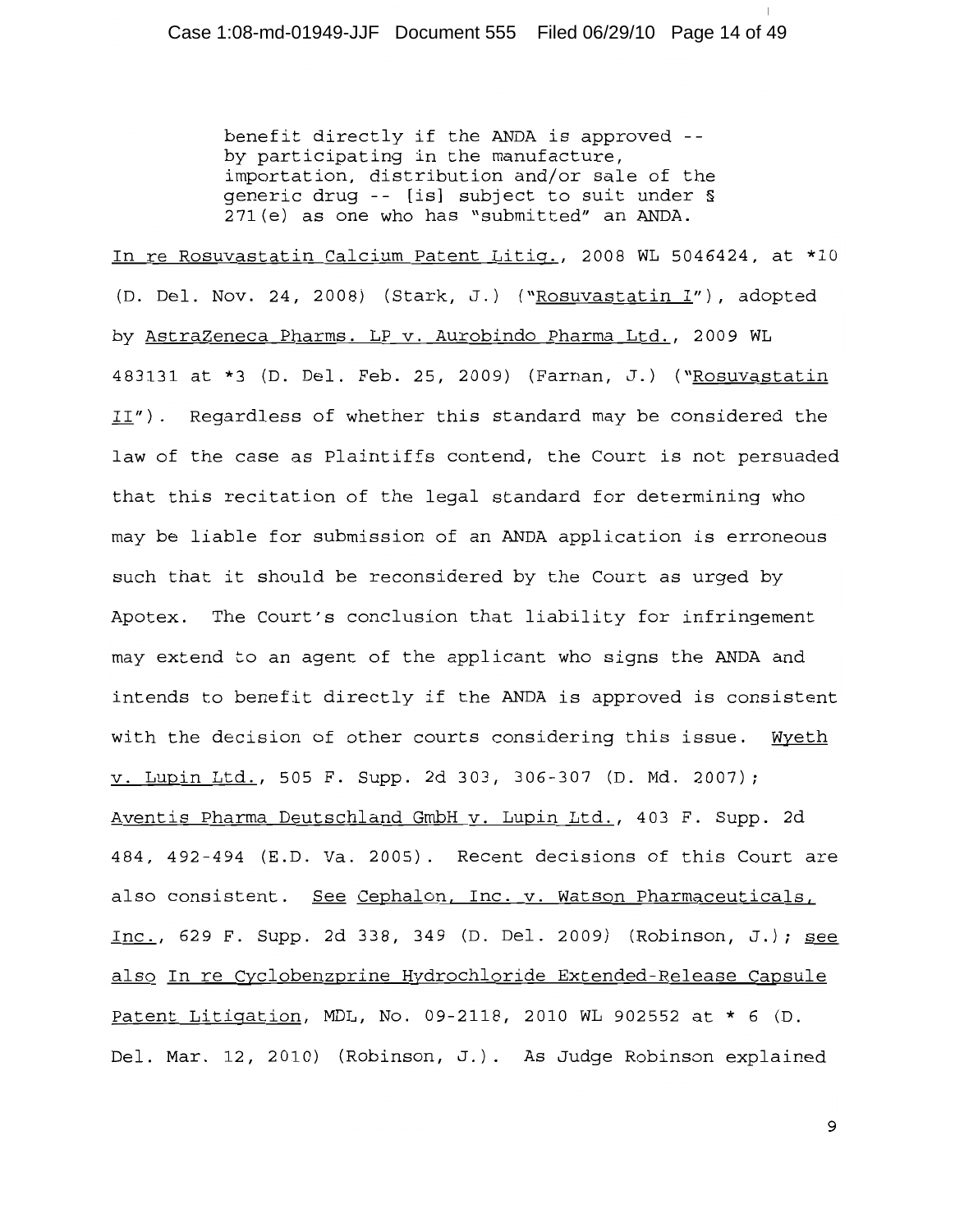# Case 1:08-md-01949-JJF Document 555 Filed 06/29/10 Page 15 of 49

in Cephalon, "[p]arties 'actively involved' in preparing the ANDA are deemed to have 'submitted' the ANDA, regardless of whether they are the named applicant; this is especially true where the parties involved are in the same corporate family. 'Active involvement' includes 'marketing and distributing the approved generic drugs in the United States.'" 629 F. Supp. 2d at 349 (citations omitted).

Apotex contends that the aforementioned cases are distinguishable on their facts in that the companies involved had a different corporate relationship and/or were more involved in the ANDA preparation than Apotex was in this case. While the Court acknowledges differences among the cases, the Court is not persuaded that these differences justify a different result insofar as the appropriate legal standard for a "submitter" of an ANDA application is considered. In the Court's view, the FDA requlations cited by Apotex do not construe Section 271 (e)  $(2)$   $(A)$ , and do not preclude an authorized agent who signs an applicant from being considered a "submitter" of the ANDA. See 21 C.F.R. § 314.3(b) (describing the "applicant" as any person who "submits" an ANDA). In addition, the Court finds nothing in the text of Section 271(e)(2)(A) to limit the submitter of the ANDA to one who signs the Paragraph IV certification. Moreover, the Court is persuaded that this interpretation of Section 271(e)(2)(A) is consistent with Congressional intent as explained by Magistrate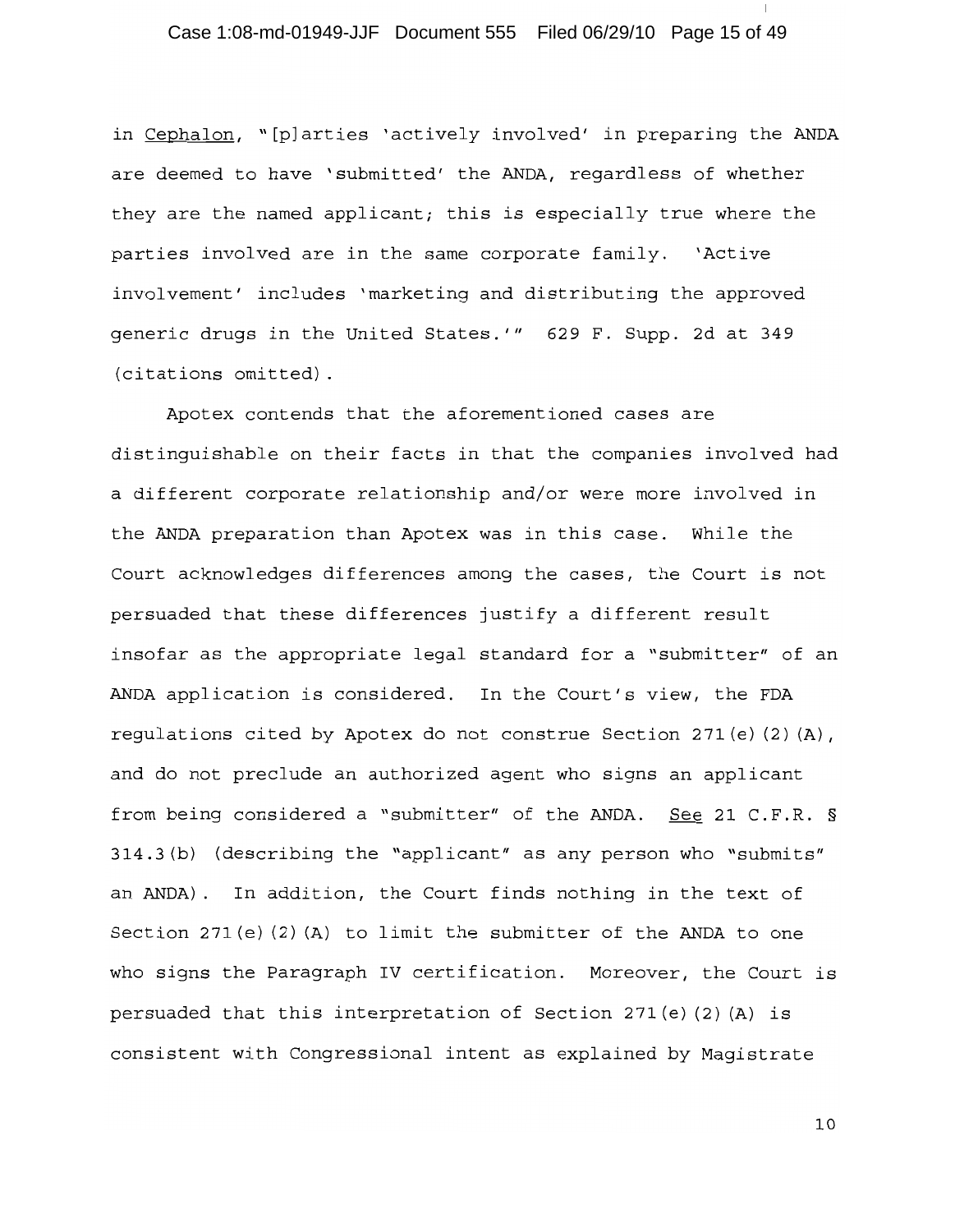Judge Stark in Rosuvastatin I, 2008 WL 5046424 at \*10-11, and subsequently adopted by the Court.

Applying this legal standard to the facts of this case, the Court concludes that Apotex submitted the ANDA application such that it may be liable for infringement of the '314 patent. Apotex is identified in the ANDA and its amendment as the authorized U.S. agent for Apotex, Inc., and these documents were signed by Mr. Kiran Krishnan, Manager of Regulatory Affairs for Apotex, using the address and phone number of Apotex. (PTX-1343; PTX-1410 at 2; Tao Dep. 73:13-19.) Although Apotex is not a wholly owned subsidiary of Apotex, Inc., the two companies are closely related. Apotex is a wholly-owned subsidiary of Aposherm, Inc., which in turn, is a wholly-owned subsidiary of Apotex Holdings Inc. (PTX-1255.) Apotex Inc. is a wholly-owned subsidiary of Apotex Pharmaceutical Holdings Inc., which in turn, is 94 percent-owned by Apotex Holdings Inc. (Id.) Aposherm, Inc., Apotex Pharmaceutical Holdings, Inc., and Apotex Holdings, Inc., are shell-companies that exist on paper, but have no formal meetings. (Sherman Dep. 9:22-12:11.) Apotex Inc. and Apotex hold themselves out publically and internally as part of the Apotex Group of companies. (PTX-1624; PTX-1625; PTX-1630; Fahner Dep. 14:21-15:6; McIntire Dep. 134:16-139:8; 140:5-11.)

In addition, the Court is persuaded that Apotex actively participated in activities related to the ANDA submission. The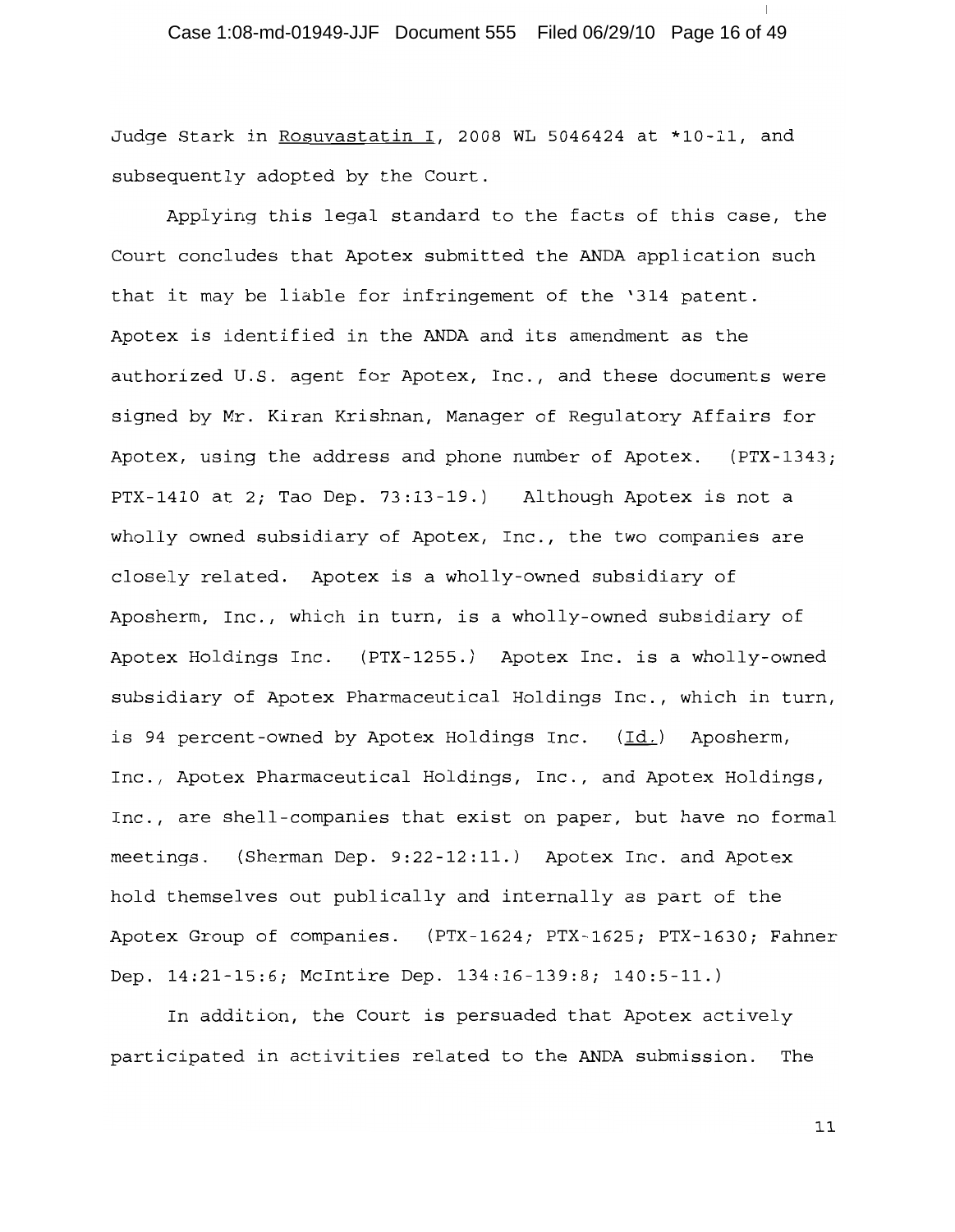# Case 1:08-md-01949-JJF Document 555 Filed 06/29/10 Page 17 of 49

FDA directed inquiries to Apotex regarding the ANDA application (PTX-1779 at AC461; PTX-1780 at AC473), and Mr. Krishnan stayed at the headquarters of Apotex Inc. in Canada to assist in the preparation of the ANDA and answer questions while the Director of Requlatory Affairs for Apotex Inc., Ms. Bernice Atao, was out of the office. (Krishnan Dep. 64:2-65:5; Tao Dep. 60:1-13, 83:5-19, 98:7-99:4.) Mr. Krishnan reviewed the draft ANDA prior to submission to the FDA and consulted with and answered substantive questions posed by the regulatory staff of Apotex Inc., in connection with the submission. (PTX-1315; PTX-1329; PTX-1337; PTX-1340; PTX-1342; PTX-1357; PTX-1358; PTX-1360; Krishnan Dep.  $56:20-57:18$ ,  $59:12-60:14$ ,  $61:16-62:14$ ,  $64:2-66:5$ ,  $67:11-69:20$ , 70:1-20, 76:1-78:8, 85:13-86:10, 86:21-91:15; Tao Dep. 83:13-19, 86:21-91:15, 107:10-108:15, 123:6-22.)

In addition to the foregoing, the Court is also persuaded that Plaintiffs have established by a preponderance of the evidence that Apotex intends to directly benefit from the approval of the ANDA. Apotex is the marketing arm of Apotex Inc. Ms. Tammy McIntire, the President of Apotex, testified that Apotex Inc. made the decision "to develop [r]osuvastatin calcium as a generic product for the United States, for Apotex Corp. to sell in the United States. . . . " (McIntire Dep. 204:5-9.) Apotex's intention to market and sell Apotex Inc.'s generic rosuvastatin calcium products in the United States, coupled with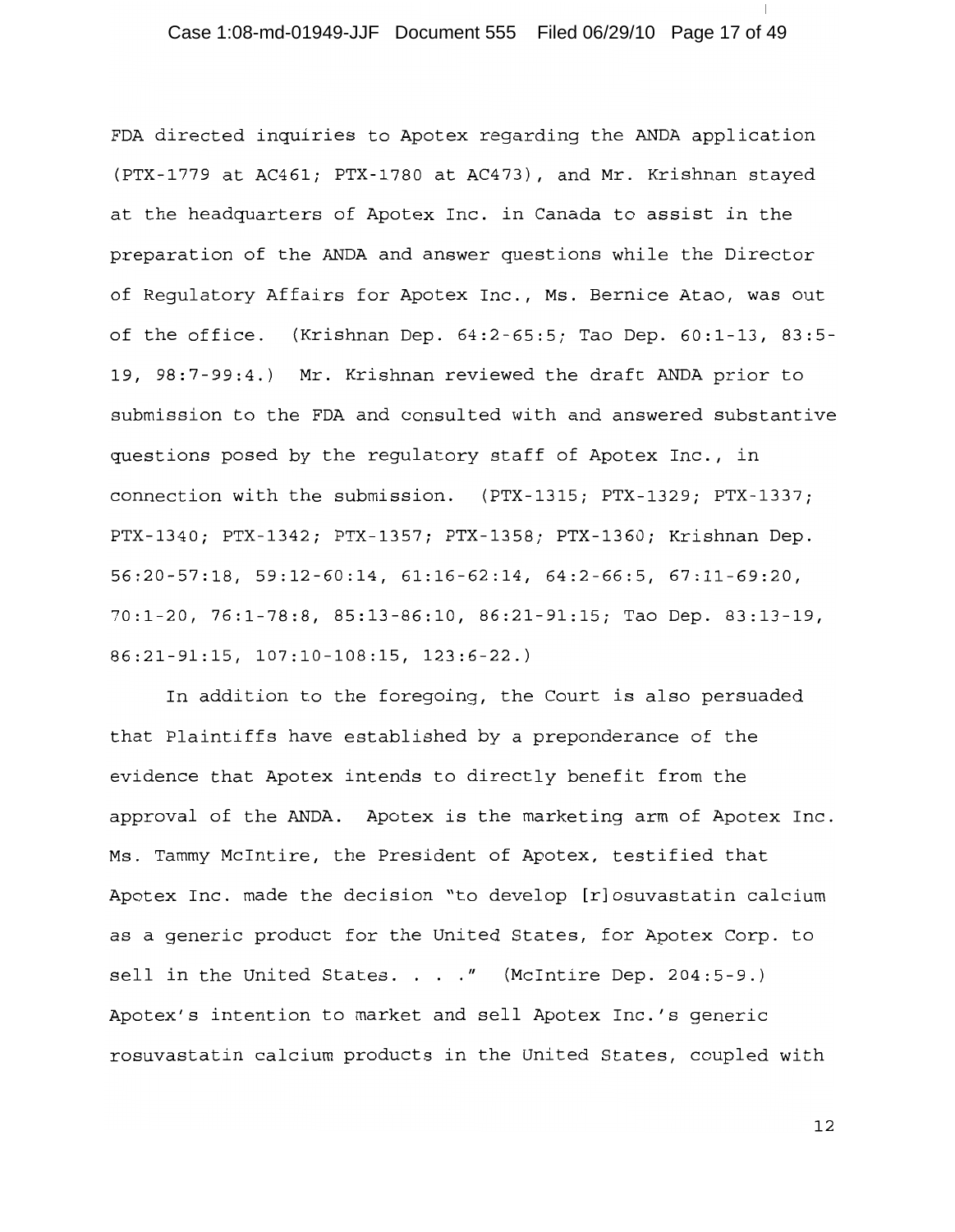# Case 1:08-md-01949-JJF Document 555 Filed 06/29/10 Page 18 of 49

its actions in connection with the ANDA submission and its designation as the U.S. agent for Apotex Inc., satisfy the legal standard for liability as an ANDA "submitter" under Section 271(e)(2)(A). Accordingly, the Court concludes that Apotex may be held liable for infringement of claims 6 and 8 of the '314 patent under Section 271(e)(2)(A) as a submitter of an ANDA.

#### STANDING II.

#### Α. The Parties' Contentions

Defendants have also moved to dismiss Plaintiff AstraZeneca Pharmaceuticals LP ("AstraZeneca) from this litigation for lack of standing. (D.I. 422.) Defendants contend that AstraZeneca LP does not own the '314 patent, does not possess an exclusive license to the '314 patent, and is not an exclusive marketer of CRESTOR®. Defendants further point out that Plaintiffs never specifically pled that each party had standing, but generally averred that all Plaintiffs held substantial rights in the '314 patent. Because AstraZeneca LP lacks any proprietary rights to the patent in suit, Defendants contend that it has no standing to pursue a claim of infringement under the Hatch-Waxman Act.

In response, AstraZeneca LP contends that it has standing because (1) it serves as the exclusive agent of Plaintiff, IPR Pharmaceuticals Inc. ("IPR"), who is the owner of the New Drug Application ("NDA") for CRESTOR®; (2) it submitted IPR's NDA to the FDA; and (3) it is IPR's licensed marketer of CRESTOR® in the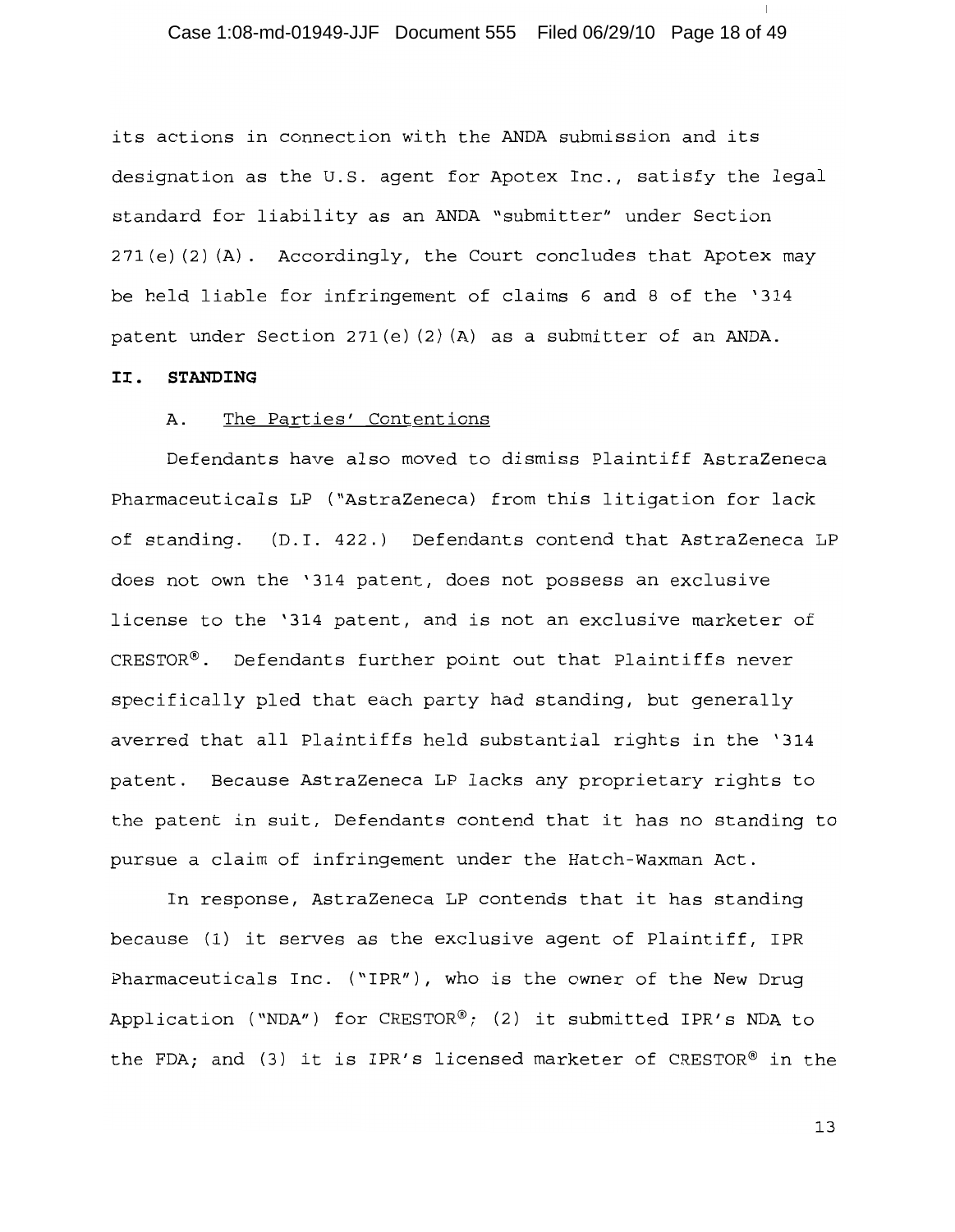### Case 1:08-md-01949-JJF Document 555 Filed 06/29/10 Page 19 of 49

United States. (D.I. 443.) AstraZeneca LP acknowledges that in a typical patent case, it would not have standing, but contends that a different conclusion is warranted here because the text, structure, and legislative history of the Hatch-Waxman Act supports standing for an NDA holder in the first instance and for the agent of an NDA holder under agency principles. (Id. at 4- $13.$ 

#### Legal Principles Related To Standing **B**.

The party bringing an action for patent infringement bears the burden of establishing that it has standing. Sitcom Sys., Ltd. v. Agilent Techs., Inc., 427 F.3d 971, 976 (Fed. Cir. 2005). For purposes of demonstrating standing under Article III of the Constitution, the plaintiff must show (1) an injury in fact, (2) with a fairly traceable connection to the challenged action, and (3) the requested relief will redress the alleged injury. Steel Co. v. Citizens for a Better Env't, 523 U.S. 83, 103 (1998). Courts also recognize three prudential principles that must be considered in the standing analysis: (1) a party generally must litigate its own rights and not the rights of a third party; (2) the question must not be an abstract, generalized grievance; and (3) the harm must be in the zone of interests protected by the statute or constitutional provision at issue. Valley Forge Christian College v. Americans United for Separation of Church & State, 454 U.S. 464, 474-475 (1982).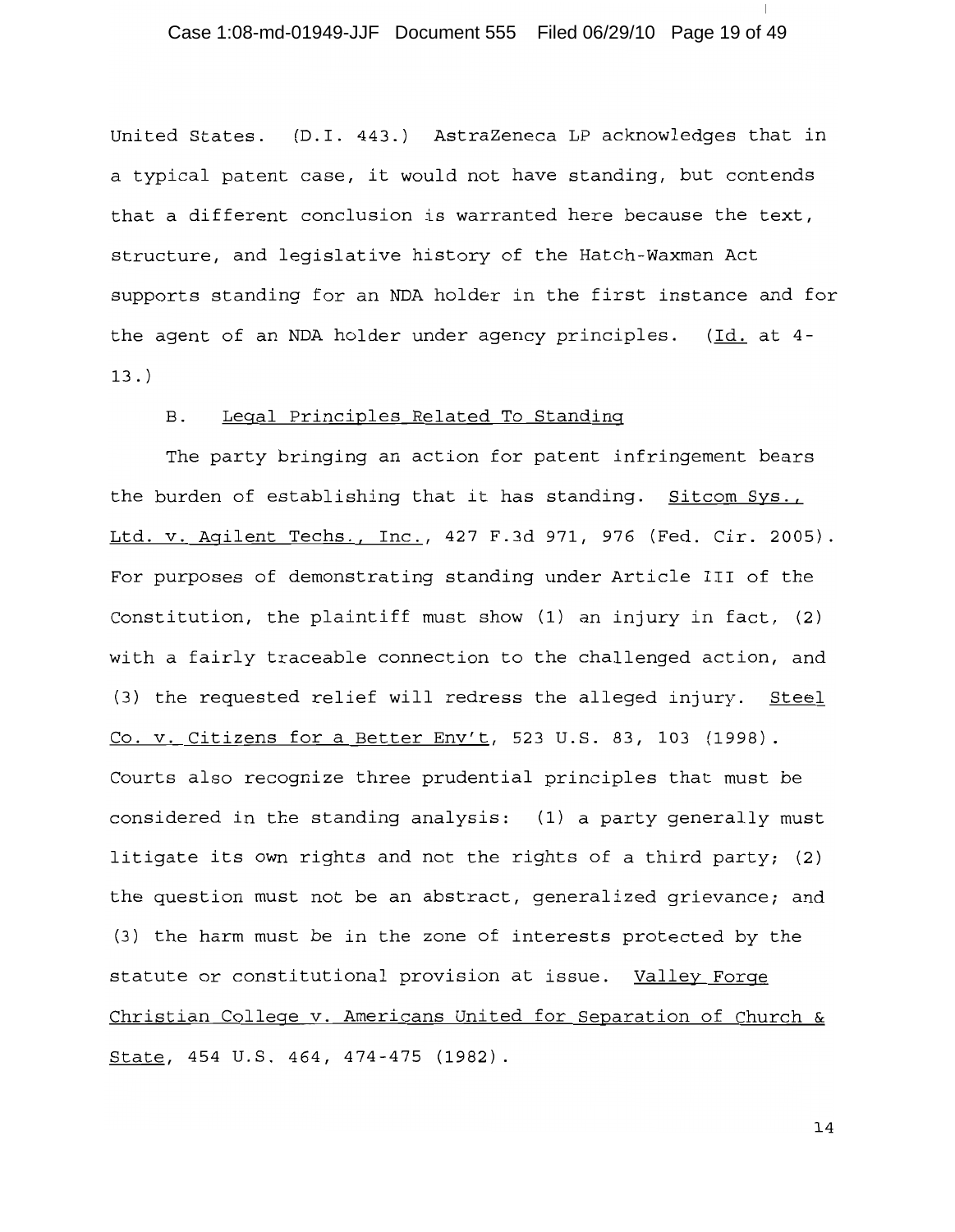The Federal Circuit has recognized three potential categories of plaintiffs for purposes of considering the question of standing: "those that can sue in their own name alone; those that can sue as long as the patent owner is joined in the suit; and those who cannot even participate as a party to an infringement suit." Morrow v. Microsoft Corp., 499 F.3d 1332, 1339 (Fed. Cir. 2007). The first category of plaintiffs hold all legal rights to the patent as the patentee or assignee of all patent rights. Id. at 1339-1340. The second category includes plaintiffs who hold exclusionary rights and interests, but not all substantial rights to the patent such as exclusive licensees. Id. at 1340. The third category of plaintiffs are those who hold less than all substantial rights to the patent, and lack exclusionary rights such as non-exclusive licensees. Id. at 1340-1341. Plaintiffs in the third category lack standing and cannot bring suit. Id.

#### Whether AstraZeneca LP Lacks Standing To Bring This C. Action

In this case, AstraZeneca LP urges the Court to expand the second category of recognized plaintiffs to include NDA holders and their authorized agents. However, the Court is not persuaded that a valid legal basis exists for this expansion. Plaintiffs arguments and citations notwithstanding, the Court does not understand the Hatch-Waxman Act or its amendments to have expanded the traditional categories of recognized standing in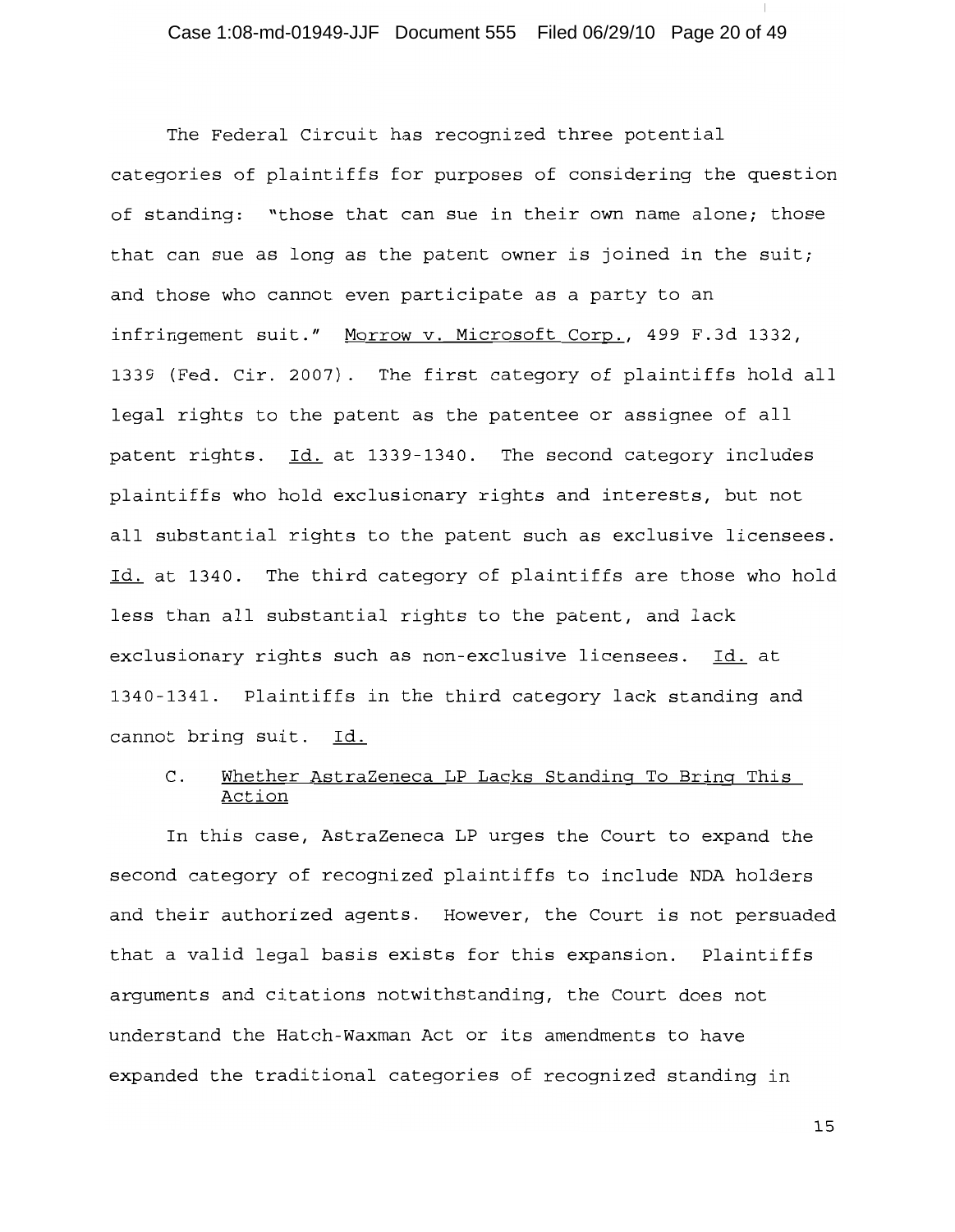# Case 1:08-md-01949-JJF Document 555 Filed 06/29/10 Page 21 of 49

patent infringement actions, except to create a case or controversy by a defined act of infringement. See e.g. Glaxo, Inc. v. Novopharm Ltd., 110 F.3d 1562, 1569 (Fed. Cir. 1997). Indeed, this Court has previously utilized the traditional standing analysis in evaluating standing questions under the Hatch-Waxman Act. See Purdue Pharma Prods. L.P. v. Par Pharms, Inc., 2008 U.S. Dist. LEXIS 98178 at \*6-7 (D. Del. Dec. 3, 2008) (stating that "'only a patent owner or an exclusive licensee can have constitutional standing to bring an infringement suit; a non-exclusive licensee does not'"). Although AstraZeneca LP premises its argument on IPR's status as the NDA holder, IPR is actually the exclusive sub-licensee of the patent, allowing IPR to fall into one of the already recognized categories of plaintiffs with standing. AstraZeneca LP is not an exclusive licensee of the patent, Ortho Pharm. Corp. v. Genetics Inst., 52 F.3d 1026, 1031 (Fed Cir. 1995), and IPR's presence in this action cannot cure AstraZeneca LP's standing deficiency. Fairchild Semiconductor Corp. v. Power Integrations, Inc., 630 F. Supp. 2d 365, 370 (D. Del. 2007). Moreover, AstraZeneca LP is even further removed from IPR's status, because even if IPR's status as an NDA holder is considered relevant, AstraZeneca LP is only the authorized agent for IPR. AstraZeneca makes much of the fact that, as authorized agent for IPR, it received the Hatch-Waxman Act Notice Letters from Defendants. However, the mailing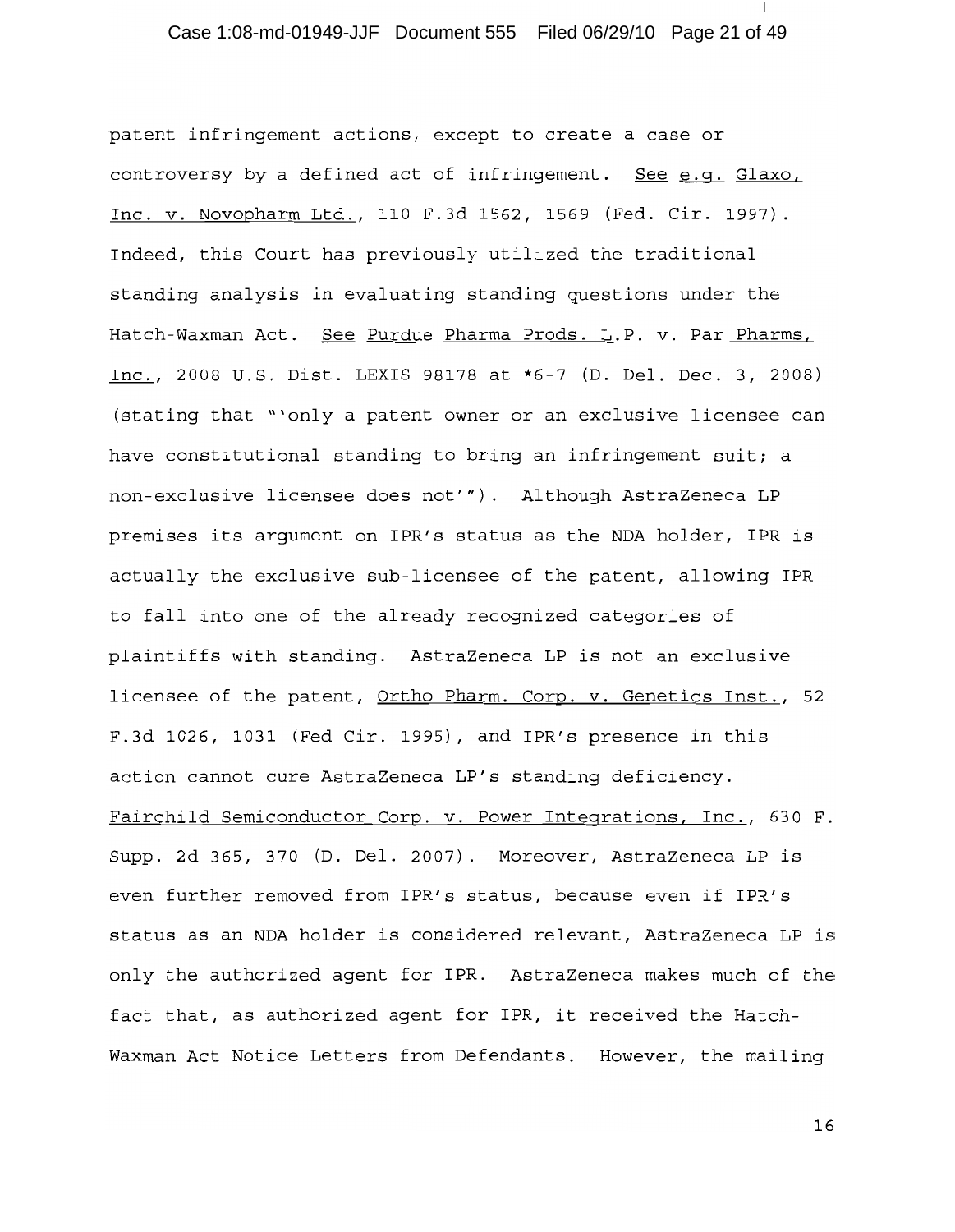### Case 1:08-md-01949-JJF Document 555 Filed 06/29/10 Page 22 of 49

of Notice Letters is a requirement of the Hatch-Waxman Act and is not an action that in and of itself creates standing, absent a cognizable constitutional or statutory basis.

In sum, AstraZeneca Pharmaceuticals LP holds no interest in and does not have any exclusionary rights in the '314 patent, and therefore, the Court concludes that AstraZeneca LP has no standing to bring or join in this infringement action. Accordingly, the Court will grant Defendants' Motion and dismiss AstraZeneca LP from this action based upon lack of standing.

### III. INEQUITABLE CONDUCT

#### Α. The Parties' Contentions

Defendants contend that the '314 patent is unenforceable as a result of inequitable conduct in the prosecution of the original '440 patent from which the '314 patent was reissued. (D.I. 501.) Specifically, Defendants contend that three members of the Patent Department at Plaintiff Shionogi Seiyaku Kabushiki Kaisha ("Shionogi"), Ms. Kitamura<sup>3</sup>, Mr. Shibata and Mr. Tamaki, failed to disclose to the PTO two highly material prior art patent applications by Bayer and Sandoz, as well as a European Search Report. Defendants have no direct evidence of an intent to deceive the PTO, but urge the Court to infer such intent based

 $\mathbf{3}$ Ms. Kitamura is also referred to in the record by her married name, Ms. Ozawa. However, for ease of understanding and consistency, she is referred to as Ms. Kitamura for both the purposes of discussion and for purposes of citation to the transcripts.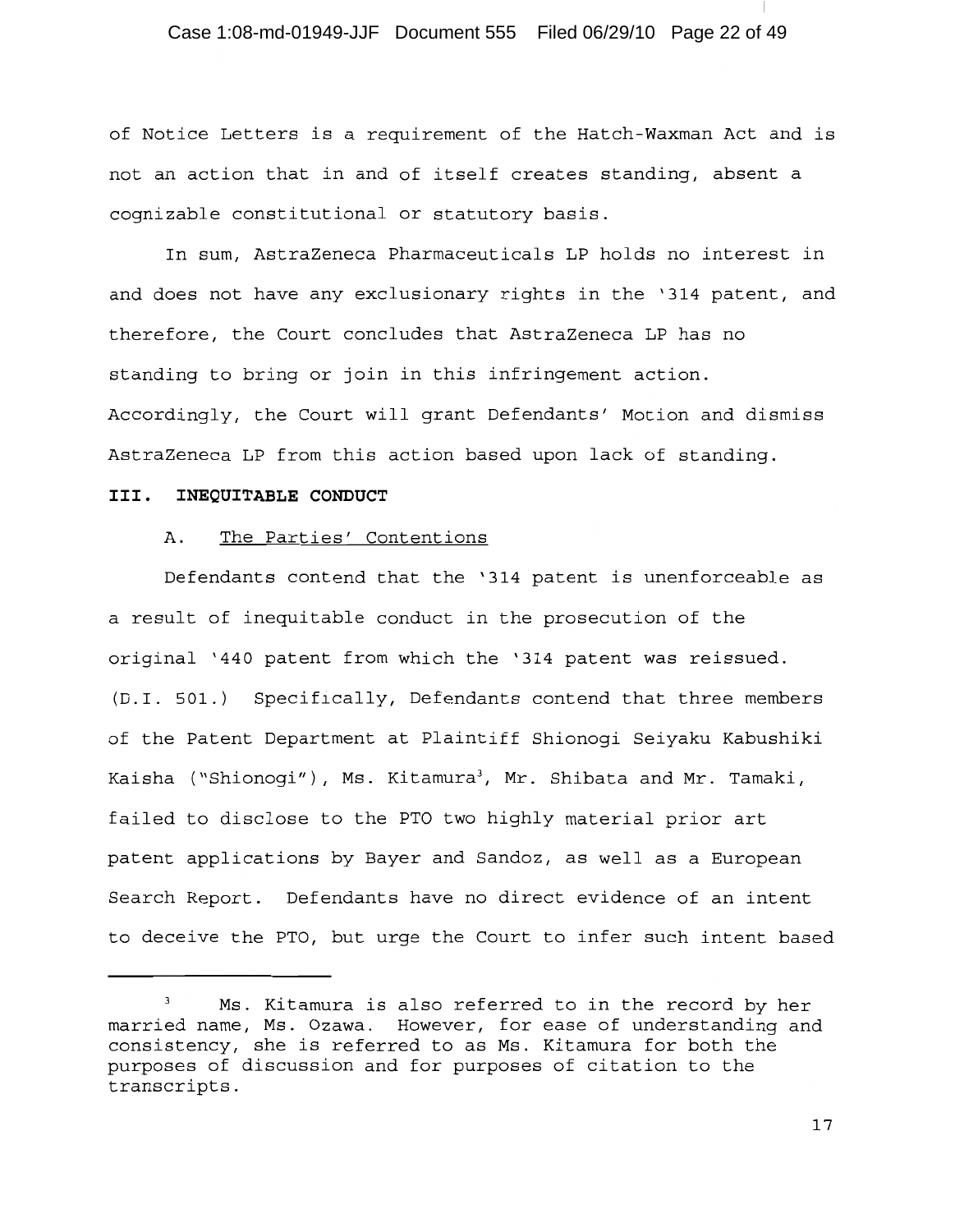# Case 1:08-md-01949-JJF Document 555 Filed 06/29/10 Page 23 of 49

on various actions taken by each of the aforementioned individuals during their tenure at Shionogi and their work in prosecuting the '440 patent.

In response, Plaintiffs contend that Defendants cannot establish intent to deceive by clear and convincing evidence, because there are other reasonable inferences that can be drawn from the actions of Ms. Kitamura, Mr. Shibata and Mr. Tamaki. (D.I. 540.) In particular, Plaintiffs contend that Ms. Kitamura left Shionogi before any Information Disclosure Statement ("IDS") was due, and in any event, did not recognize a patentability problem that would prompt her to make a disclosure prior to her departure.  $(\underline{Id.}$  at 13-16.) Plaintiffs also contend that neither Mr. Shibata nor Mr. Tamaki were substantively involved in the patent application at issue, and that to the extent they were involved, neither realized that the prior art had not been disclosed because the Shionogi Patent Department was in a state of confusion and chaos due to the departure of certain employees and a significantly increased workload on the remaining employees.  $(Id. at 22-38.)$ 

#### **B**. Legal Principles Related To Inequitable Conduct

Individuals associated with the filing and prosecution of a patent application, including inventors named in the application, attorneys or agents prosecuting the application, and those involved in the preparation or prosecution of the application who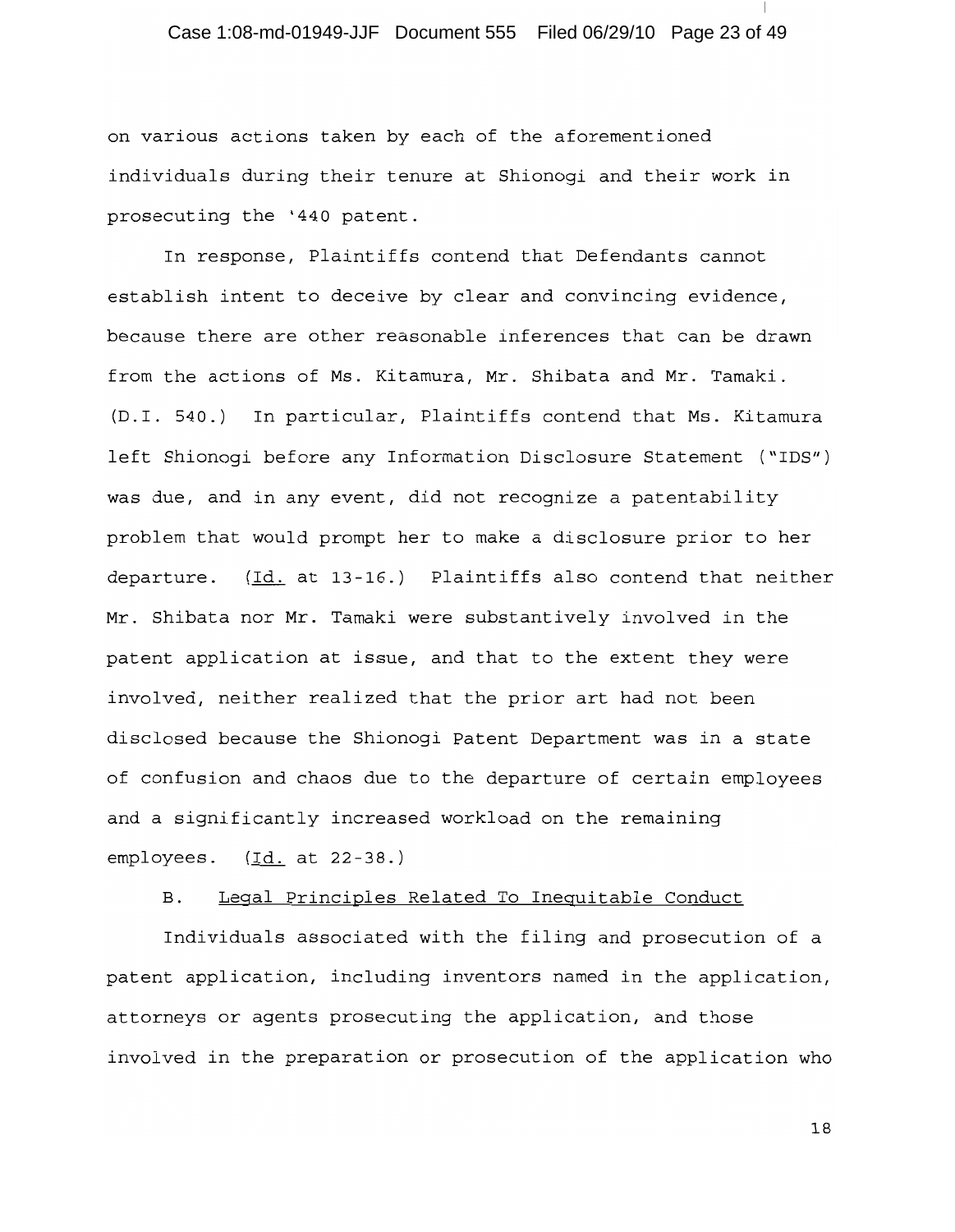# Case 1:08-md-01949-JJF Document 555 Filed 06/29/10 Page 24 of 49

are associated with the inventor, have a duty of candor, good faith and honesty in their dealings with the PTO. 37 C.F.R. § 1.56(a), (c). The duty of candor, good faith and honesty includes the duty to submit truthful information to the PTO, as well as information which is material to the examination of the patent application. Elk Corp. of Dallas v. GAF Bldg. Materials Corp., 168 F.3d 28, 30 (Fed. Cir. 1999).

"Inequitable conduct occurs when a patentee breaches his or her duty to the PTO of 'candor, good faith, and honesty.'" Warner-Lambert Co. v. Teva Pharms. USA, Inc., 418 F.3d 1326, 1342 (Fed. Cir. 2005). A patent procured as a result of inequitable conduct is unenforceable, and if inequitable conduct occurred in relation to one patent claim, the entire patent is rendered unenforceable. Kingsdown Medical Consultants v. Hollister Incorporated, 863 F.2d 867, 877 (Fed. Cir. 1988).

To establish inequitable conduct due to the failure to disclose material information or the submission of false information, the party raising the issue must prove by clear and convincing evidence that (1) the information is material; (2) the knowledge of this information and its materiality is chargeable to the patent applicant; and (3) the applicant's submission of false information or its failure to disclose this information resulted from an intent to mislead the PTO. Warner-Lambert, 418 F.3d at 1342-1343 (citations omitted). "Information is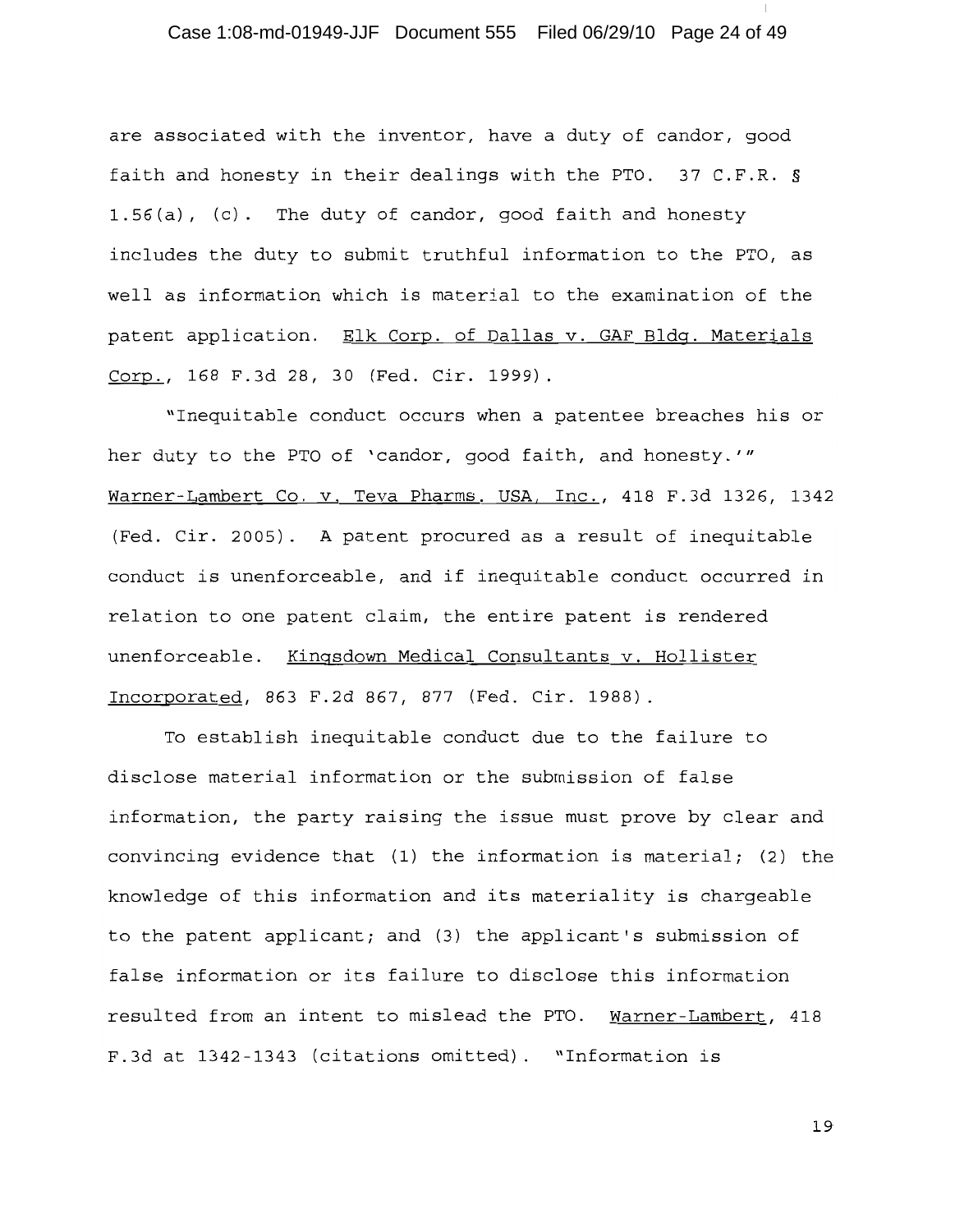# Case 1:08-md-01949-JJF Document 555 Filed 06/29/10 Page 25 of 49

considered material when there is a substantial likelihood that a reasonable examiner would have considered the information important in deciding whether to allow the application to issue as a patent." TAP Pharm. Prods. v. OWL Pharm., L.L.C., 419 F.3d 1346, 1351 (Fed. Cir. 2005). However, a reference that is material need not be disclosed if it is cumulative to or less material than other references that have already been disclosed. Elk Corp., 168 F.3d at 31. A reference is cumulative if it "teaches no more than what a reasonable examiner would consider to be taught by the prior art already before the PTO." Regents of the Univ. of Cal. v. Eli Lilly & Co., 119 F.3d 1559, 1575 (Fed. Cir. 1997).

In addition to materiality, the party seeking to establish inequitable conduct must demonstrate that the patent applicant acted with the intent to deceive the PTO. Intent to deceive the PTO may be established by direct evidence or inferred from the facts and circumstances surrounding the applicant's overall conduct. Impax Labs. v. Aventis Pharms., 468 F.3d 1366, 1375 (Fed. Cir. 2006); Molins PLC v. Textron, Inc., 48 F.3d 1172, 1180 (Fed. Cir. 1995). In determining whether the applicant's overall conduct evidences an intent to deceive the PTO, the Federal Circuit has emphasized that the challenged "conduct must be sufficient to require a finding of deceitful intent in the light of all the circumstances." Kingsdown Medical Consultants, 863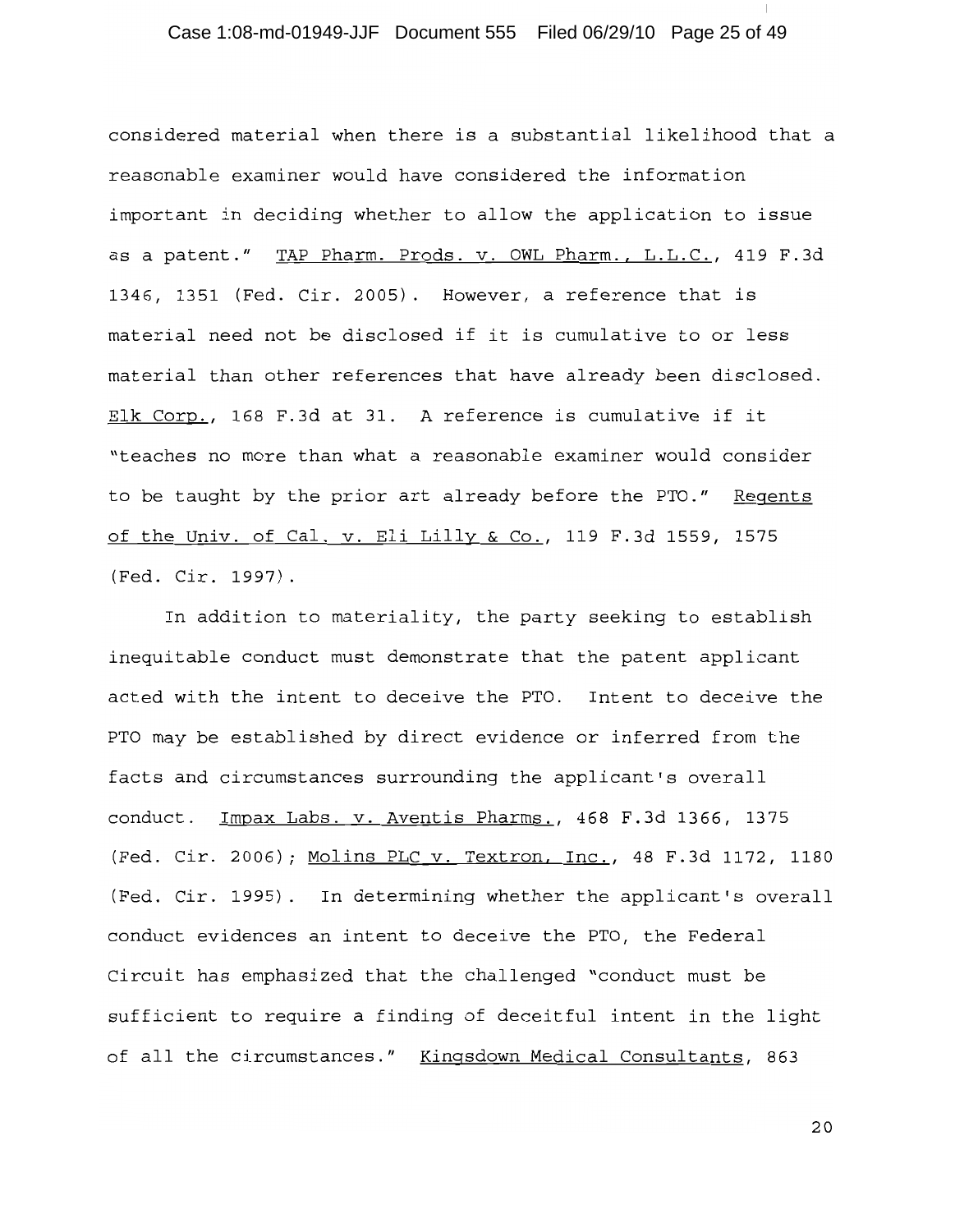F.2d at 873. "'In a case involving nondisclosure of information, clear and convincing evidence must show that the applicant made a deliberate decision to withhold a known material reference.'" Star Scientific, Inc. v. R.J. Reynolds Tobacco Co., 537 F.3d 1357 (Fed. Cir. 2008) (quoting Molins PLC v. Textron, Inc., 48 F.3d 1172, 1181 (Fed. Cir. 1995) (emphasis in original)). Intent to deceive may not be inferred from the materiality of the undisclosed reference alone, but an inference of intent to deceive is generally appropriate where there is (1) a high degree of materiality of the reference; (2) evidence that the applicant knew or should have known of its materiality, and (3) the applicant has not provided a credible explanation for withholding the reference. Cargill, Inc. v. Canbra Foods, Ltd., 476 F.3d 1359, 1368 (Fed. Cir. 2007); Cancer Research Tech. v. Barr Labs., Inc., 2010 WL 286639, \*18 (D. Del. Jan. 26, 2010) (Robinson, J.) (quoting Praxair, Inc. v. ATMI, Inc., 543 F.3d 1306, 1314 (Fed. Cir. 2008) (internal quotations and citations omitted). Generally, the more material the omission, the less the degree of intent that must be shown to reach a conclusion of inequitable conduct. Digital Control Inc. v. Charles Machine Works, 437 F.3d 1309, 1313 (Fed. Cir. 2006) (discussing the balancing of materiality and intent and stating that "a greater showing of one factor allow[s] a lesser showing of the other"); Elk Corp., 168 F.3d at 32. In addition, an inference of intent to deceive must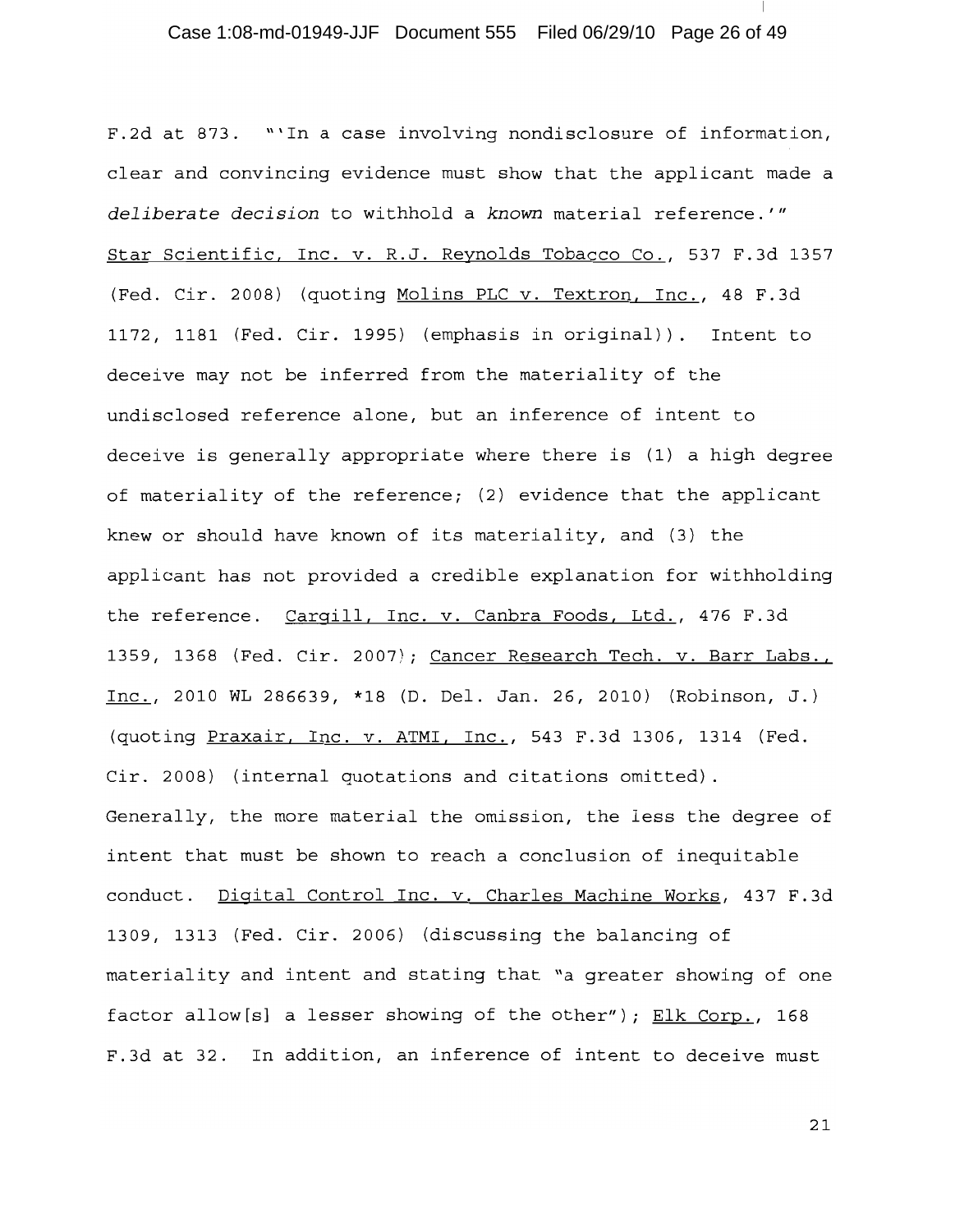# Case 1:08-md-01949-JJF Document 555 Filed 06/29/10 Page 27 of 49

be "the single most reasonable inference able to be drawn from the evidence to meet the clear and convincing standard," and a court errs when it overlooks one reasonable inference in favor of an equally plausible inference where the evidence is susceptible to multiple reasonable inferences. Id. (citing Scanner Techs. Corp. v. ICOS Vision Sys. Corp., 528 F.3d 1365, 1376 (Fed. Cir. 2008) (emphasis added)).

Once materiality and intent have been established, the court must conduct a balancing test to determine "whether the scales tilt to a conclusion that 'inequitable conduct' occurred." Critikon, Inc. v. Becton Dickinson Vascular Access, Inc., 120 F.3d 1253, 1256 (Fed. Cir. 1997). The question of whether inequitable conduct occurred is equitable in nature, and thus, is committed to the sound discretion of the trial court. Elk Corp., 168 F.3d at 30-31; Kingsdown Medical Consultants, 863 F.2d at 876.

Reissue proceedings cannot cure a patent held to be unenforceable due to inequitable conduct. Aventis Pharma S.A. v. Amphastar Pharms., Inc., 525 F.3d 1334, 1341 n.6 (Fed. Cir. 2008) (citing Hoffman-LaRoche Inc. v. Lemmon Co., 906 F.2d 684 (Fed. Cir. 1990)). As the Federal Circuit has explained, "[i]t is well settled that, in the reverse case of inequitable conduct during prosecution of the original application, reissue is not available to obtain new claims and thereby rehabilitate the patent."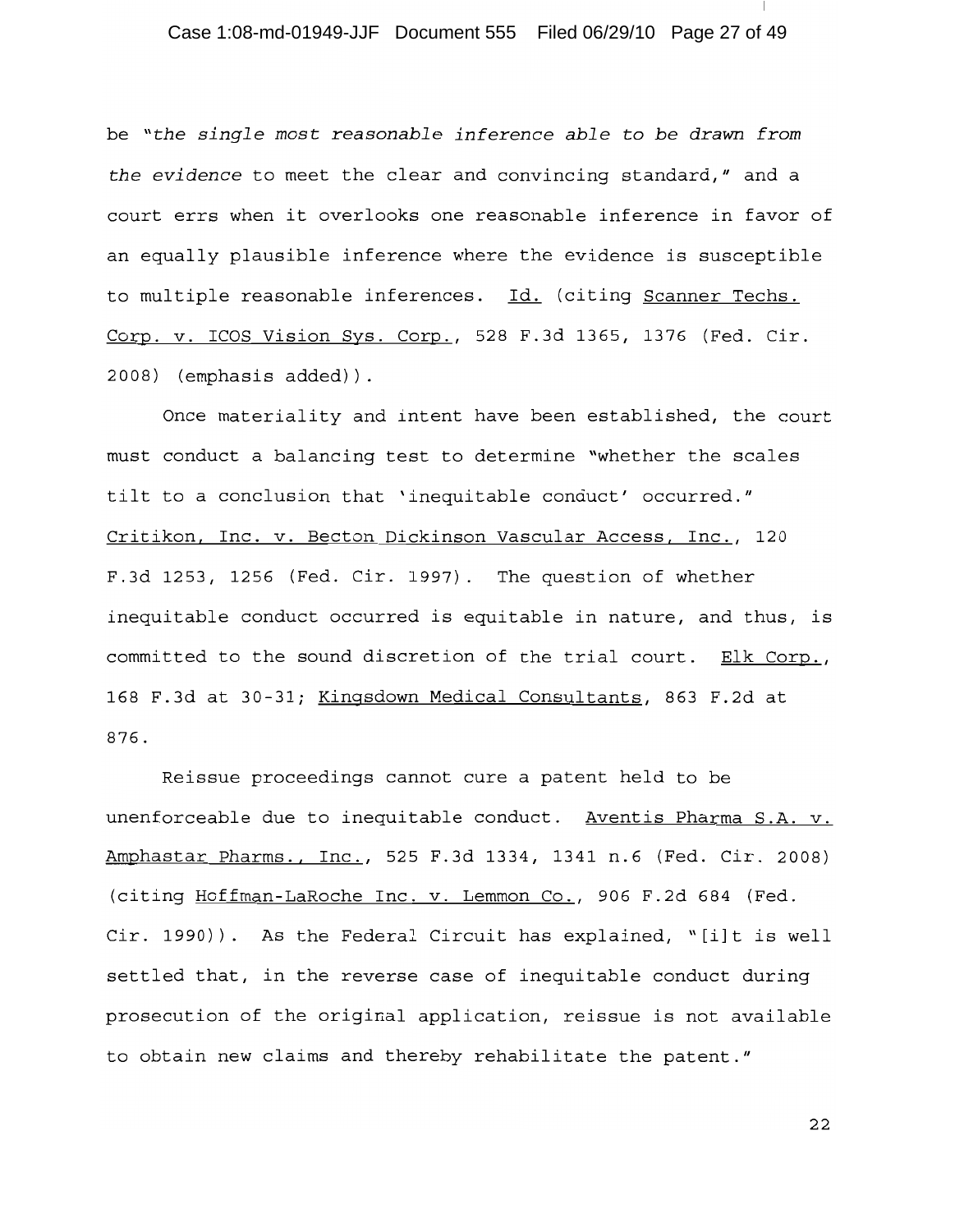Case 1:08-md-01949-JJF Document 555 Filed 06/29/10 Page 28 of 49

Hewlett-Packard Co. v. Bausch & Lomb, Inc., 882 F.2d 1556, 1563 n.7 (Fed. Cir. 1989).

Whether The '440 Patent Was Procured Through  $\mathsf{C}$  . Inequitable Conduct

After reviewing the evidence adduced by the parties at trial, the Court concludes that Defendants have not established that the '440 patent was procured through inequitable conduct. Plaintiffs have not challenged the materiality of the Sandoz reference, but have challenged the materiality of the European Search Report and the Bayer reference. Based on the evidence submitted by the parties, the Court cannot conclude that these references are immaterial; however, the Court is not inclined to find them to be highly material such that the degree of materiality of these references should permit Defendants to make a lesser evidentiary showing on the intent element. Rather, the Court views the evidence of intent in this case on its own strength and concludes that Defendants have not established, by clear and convincing evidence, that Ms. Kitamura, Mr. Shibata and Mr. Tamaki intended to deceive the PTO by failing to disclose these reference. Although the Court certainly understands how the circumstances raised by Defendants could be suggestive of nefarious conduct on the part of the aforementioned individuals in the Shionogi Patent Department, the Court cannot conclude that these circumstances taken individually or collectively rise to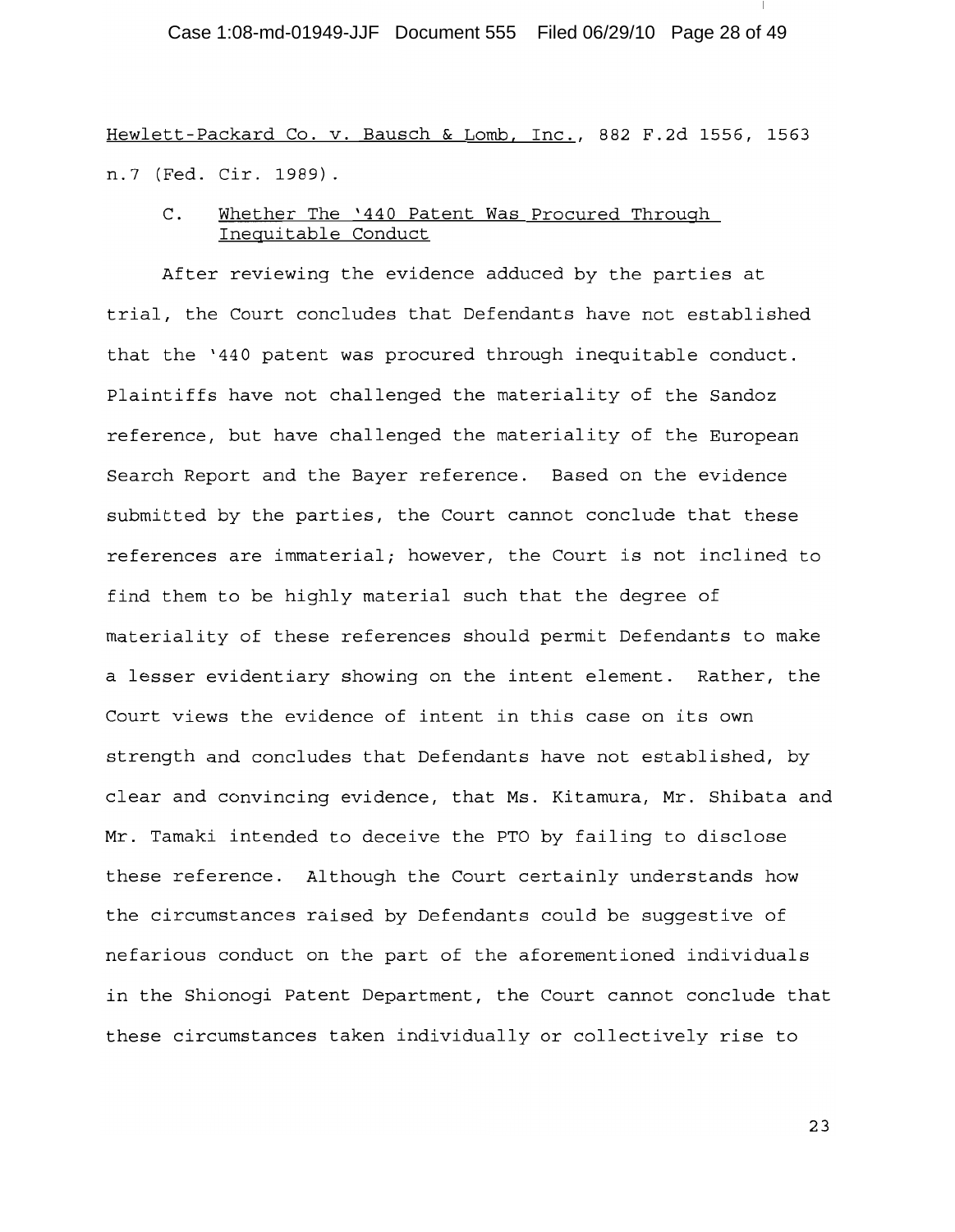the level of clear and convincing evidence of inequitable conduct.

In reaching this conclusion, the Court is simply not persuaded that the single most reasonable inference to be drawn from these circumstances is deceptive intent. For example, Defendants make much of the fact that Mr. Shibata held on to the European Search Report for forty days before sending it for filing, calling this an "unprecedented period of study" compared with Mr. Shibata's treatment of other correspondence during this time frame. (D.I. 501 at 14.) However, there is no evidence that Mr. Shibata was "studying" or otherwise even evaluating this document. Rather, the evidence produced by Plaintiffs collectively suggests a time of confusion, personnel change, and overwork in the Shionogi Patent Department such that it would not be unreasonable to infer from this 40 day period that the document had merely been caught in a stack of papers. (DTX-508-T at 79; Shibata Tr. 682:1-19.) Indeed, Mr. Shibata had no recollection of having reviewed this report, which required no response, and Mr. Shibata testified that he did not make any connections between the European Search Report that he sent unreviewed to the file and the correspondence that he checked for Ms. Shimizu concerning the timing of a response to the U.S. rejection of the pending application and matters of form associated with the U.S. claims. (Shibata Tr. 682:1-19; 798:15-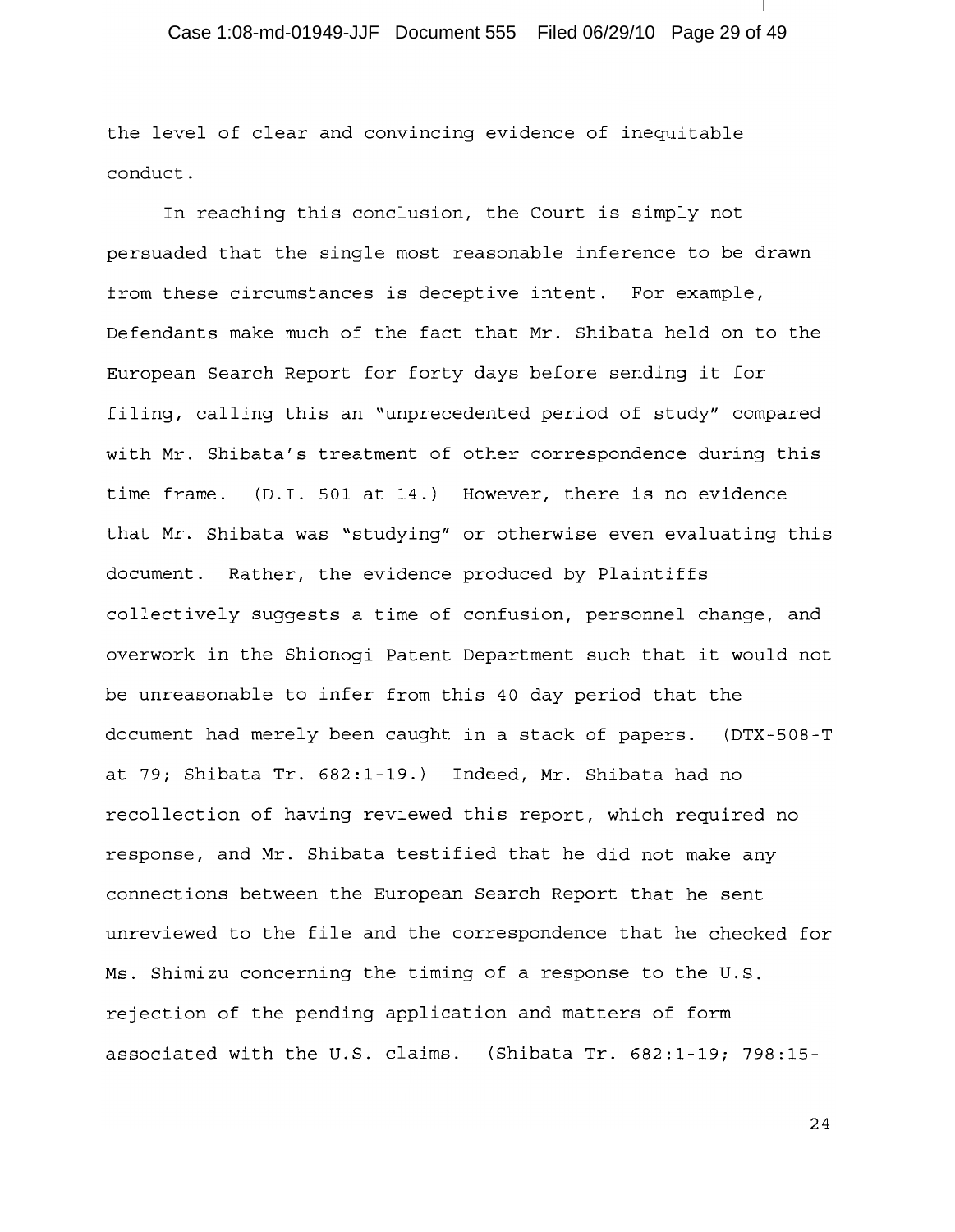801:14, 803:19-804:16.) As Mr. Shibata candidly explained, "I think I was in a very near sighted myopic state of mind" because

> there was very much a limitation in time and much workload. And that meant that the amount of time that could be spent for individual matters had been reduced dramatically. And I think the result of it is that the care that could be allocated to each assignment, each task and the manner in which the job was being done just was not up to par.

(Shibata Tr. 800:6-15.)

Defendants also point to the splitting of the '440 application between Ms. Shimizu and Mr. Tamaki contending that "Mr. Shibata violated the longstanding Shionogi rule requiring that the same person be responsible for handling all corresponding applications" so that he could manipulate and prevent the disclosure of the European Search report and the Sandoz reference. (D.I. 501 at 16.) However, the countervailing evidence produced by Plaintiffs and viewed as a whole, paints a more innocent explanation of Mr. Shibata as a new and inexperienced manager attempting to handle an understaffed and overworked Patent Department. (Shibata Tr. 798:15-801:14, 803:4-804:16.) Mr. Shibata admitted as much on the witness stand testifying, that:

> [B] ack then, I was - I was doing the best I could do, and I thought I was doing what I had to do and ought to do. But through this lawsuit, I have been shown various documents and I have come to be ashamed as to my management. I think the management was very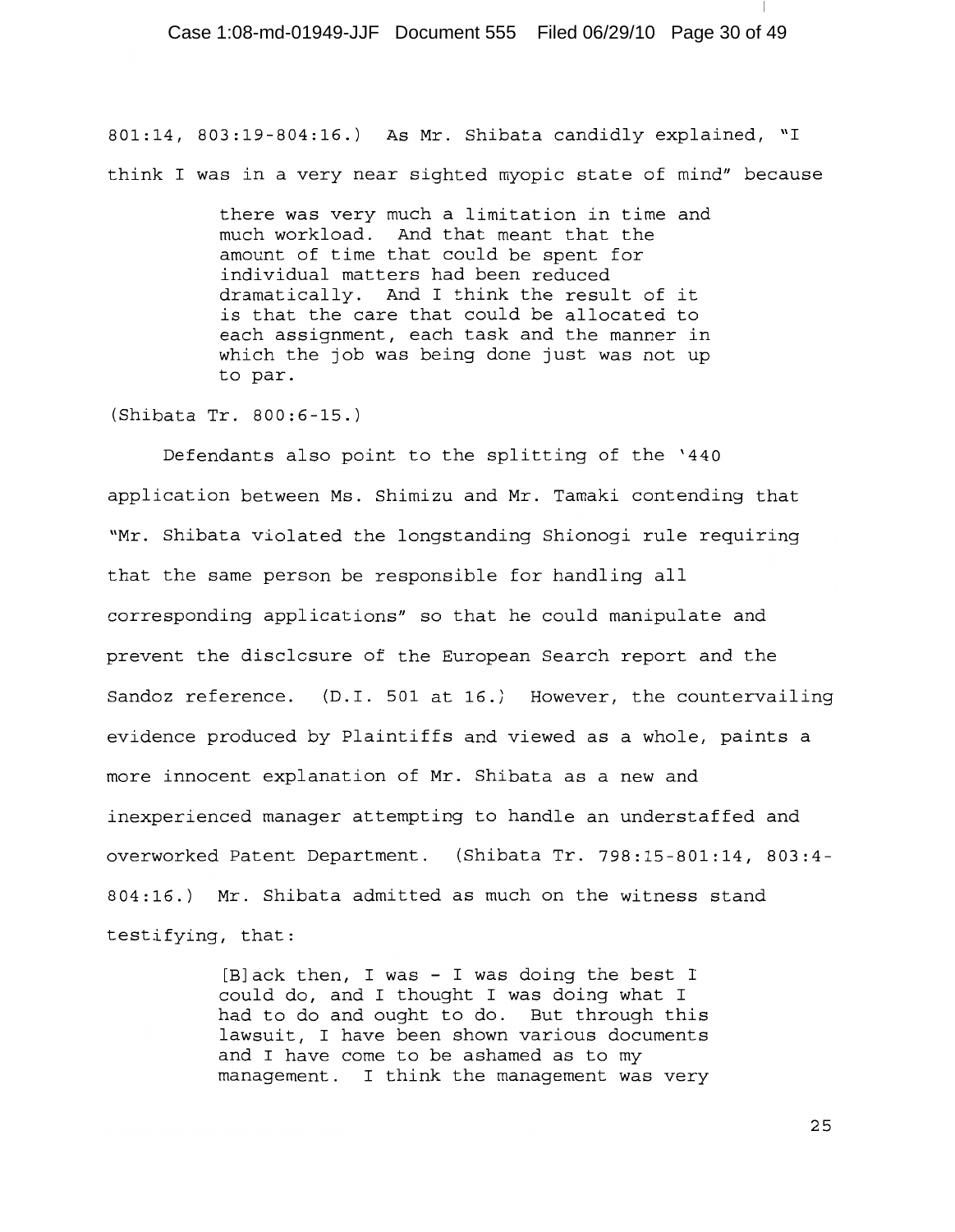poor. And on that score, I do regret and I've done a lot of self retrospection.

(Shibata Tr. 803:10-16.)

In addition, Defendants emphasize Mr. Shibata's role in comparative testing of the compound claimed in the S-4522 application with the compounds from the Bayer, Nissan and Sandoz references to suggest that he was attempting to conceal these references. However, an equally plausible inference is that this comparative testing could have been used to confront the prior art and overcome challenges to patentability, particularly given Mr. Shibata's testimony, which the Court finds credible, that he had likely thought, at the relevant time, that the Bayer and Sandoz references had already been disclosed. (Shibata Tr. 751:12-752:18; DTX-68-T at 1.)

Defendants point to several actions by Mr. Tamaki to suggest that he intended to conceal material prior art from the PTO; however, Mr. Tamaki's conduct is also explained by the at least equally plausible explanation of the work load and confusion at the Shionogi Patent Department. (Tamaki Tr. 566:20-568:21; PTX-624-SUM.) Moreover, the evidence indicates that Mr. Tamaki's work on the '440 patent was much less extensive than what has been suggested by Defendants. (Tamaki Tr. 420:11-20, 431:22-432:4, 523:6-525:5; DTX-500-T at 159.) Although Mr. Shibata intended to assign the U.S. application to Mr. Tamaki, that intention was ultimately not carried out because of Mr. Tamaki's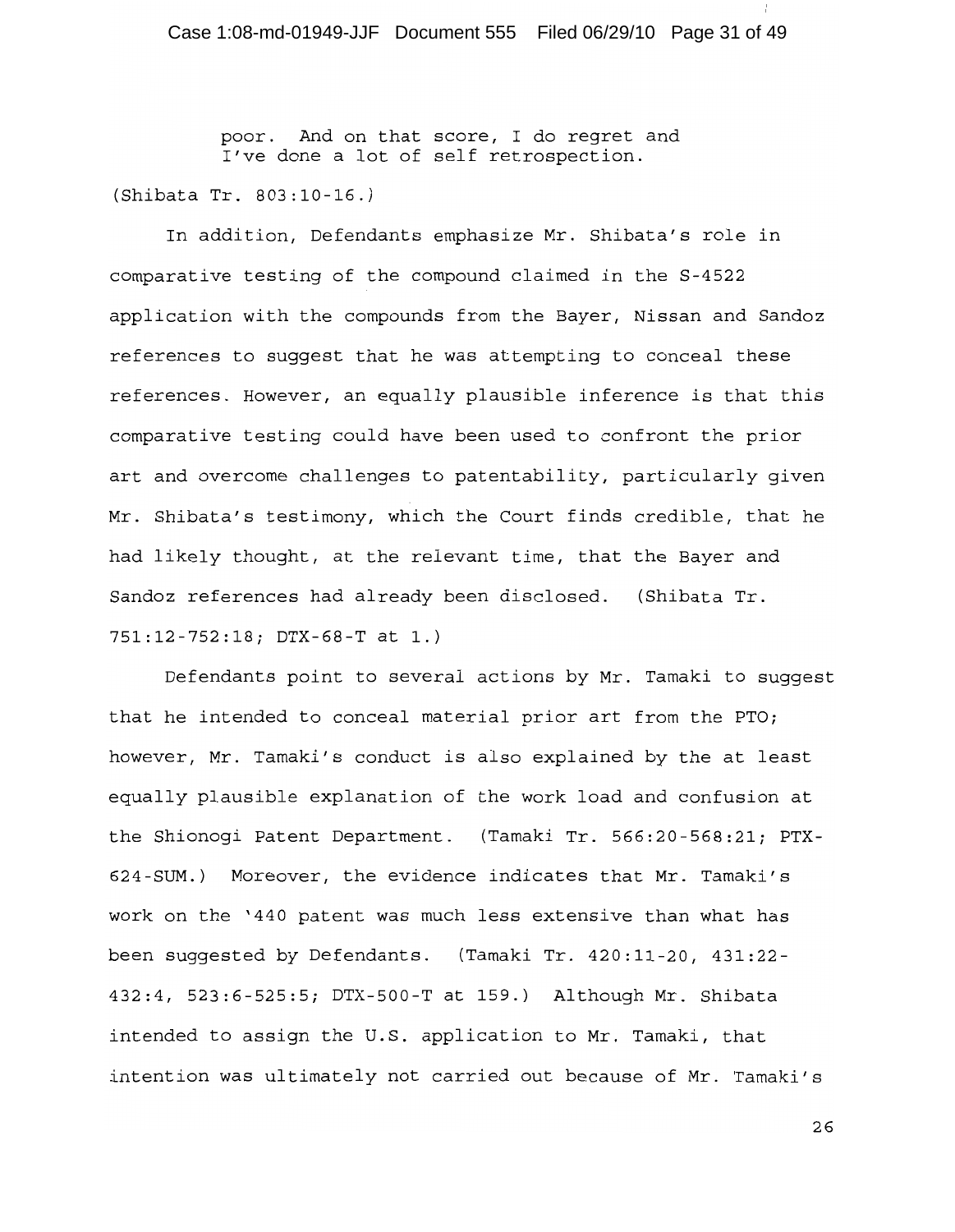already strained workload. (Shibata 686:12-687:4, 709:7-18, 802:5-803:3; DTX-500-T at 138.)

Defendants also attempt to undermine Mr. Tamaki's credibility by pointing to his conduct with the AstraZenecaaffiliated Plaintiffs during licensing negotiations. In the Court's view, however, this evidence has limited relevance because it pertains to a period of time occurring well-after the issuance of the '440 patent. Star Scientific, 537 F.3d at 1370, n.10. Further, it is equally reasonable for this evidence to be construed as indicative of Mr. Tamaki's good faith and credibility in that he conceded that Shionogi knew about the Sandoz and Bayer references, but provided reasonable explanations to the AstraZeneca-affiliated Plaintiffs for why the references were not disclosed. (Tamaki Tr. 482:22-484:9, 486:6-20, 542:12-545:3, 549:23-550:22; DTX-32-T; DTX-33 at 2-3; DTX22-T at 5-6;  $DTX-36$  at 1.)

Defendants make much of Ms. Kitamura's testimony during trial that she knew of the duty of disclosure in connection with U.S. patent applications, but that she did not disclose the Bayer application, even though she knew that it "encompassed" at least some of the compounds being claimed in the application that issued as the '440 patent. As Plaintiffs point out, however, the duty to disclose does not pertain to prior art that "encompasses" the invention, but only to prior art that establishes a prima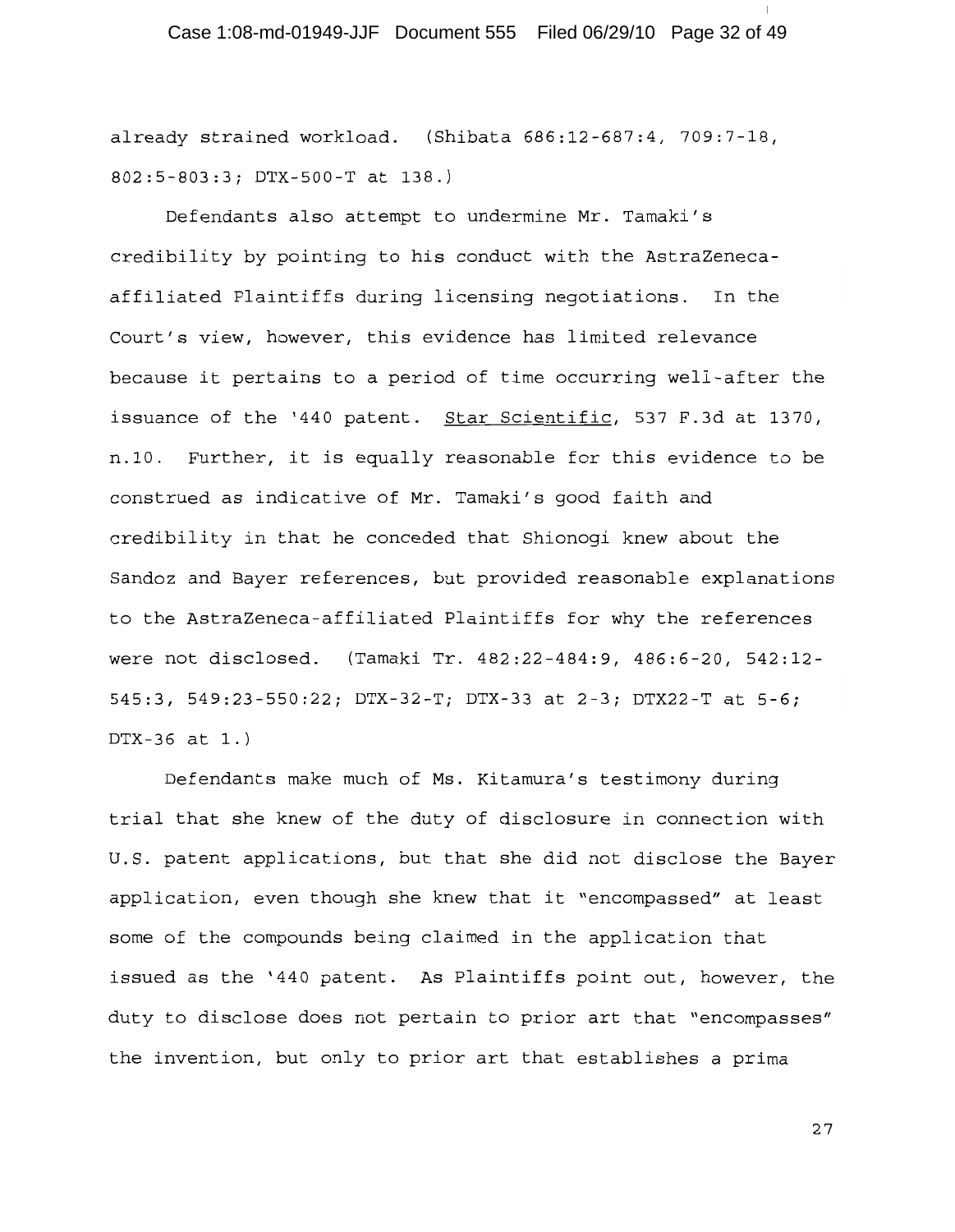### Case 1:08-md-01949-JJF Document 555 Filed 06/29/10 Page 33 of 49

facie case of unpatentability. See e.q. In re Baird, 16 F.3d 380, 382 (Fed. Cir. 1994) ("The fact that a claimed compound may be encompassed by a disclosed generic formula does not by itself render that compound obvious.") (citations omitted). Indeed, the fact that a later invention may infringe an earlier patent does not affect the patentability of the later invention, and it is not unreasonable to view the June 1991 search report with respect to the Bayer application as raising a potential infringement problem, but not an invalidity or patentability problem. Ms. Kitamura testified that she did not perceive a patentability problem based on the Bayer application prior to her departure from Shionogi, and that she did not substantively consider what prior art, beyond that cited already in the specification, should be cited to the PTO in the IDS. (Kitamura Tr. 1533:13-23, 1535:6-14; PTX-1676-T; DTX-500 at 131.) Mr. Kitamura's testimony is not implausible as Defendants contend, given that Ms. Kitamura had given notice around the time the U.S. application was filed, that she would be leaving Shionogi at the end of July 1992. (Kitamura Tr. 1536:3-9.) Indeed, at the time Ms. Kitamura left Shionogi, the IDS was not due, and her testimony regarding the lack of a patentability issue is not inconsistent with the documentary evidence which judged the compounds to be novel. (PTX-1676-T at SH95938; DTX-500 at 131; DTX-508 at 79-82; DTX-22-T at 5-6; Kitamura Tr. 1459:10-13; Tamaki Tr. 544:16-545:3.)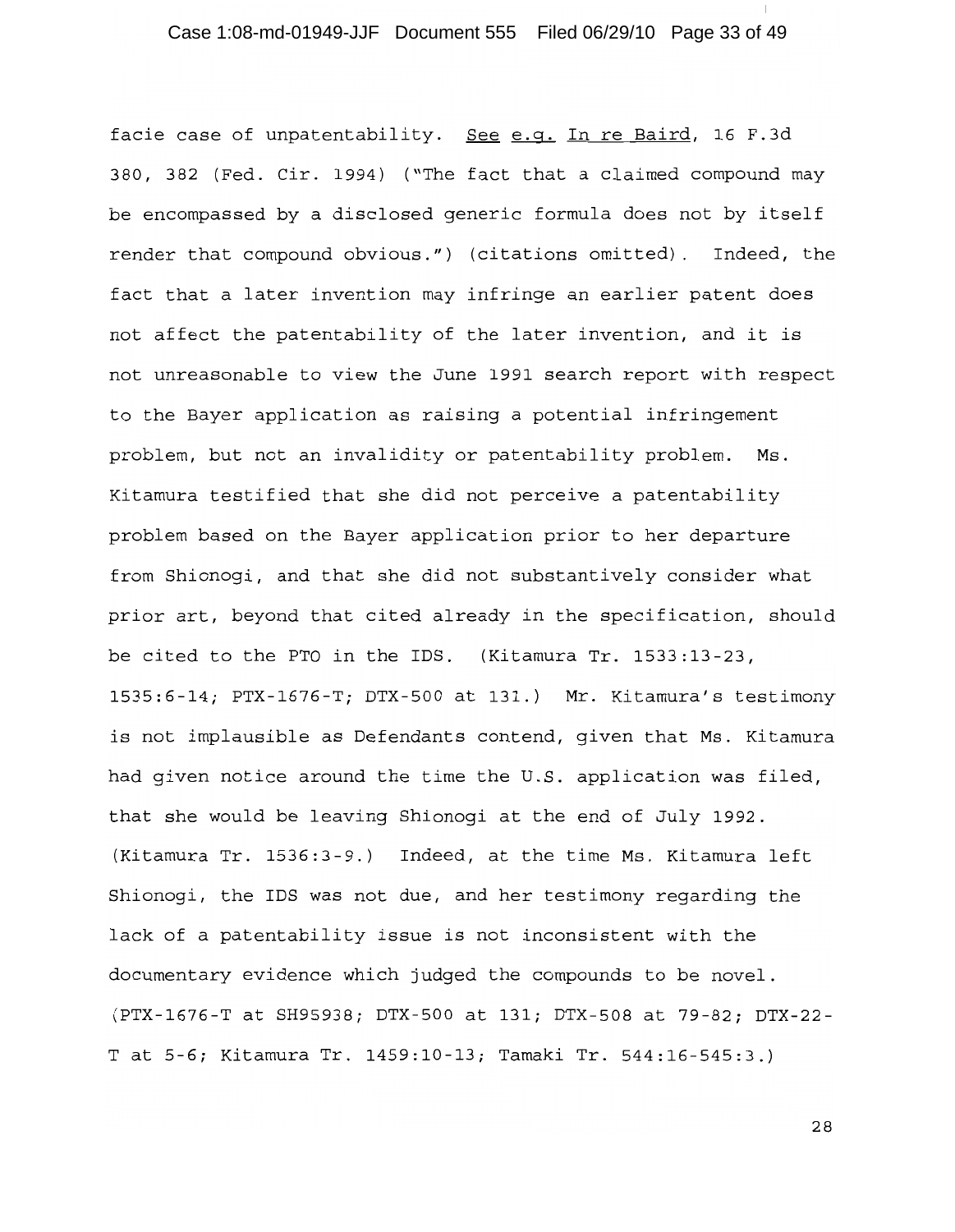# Case 1:08-md-01949-JJF Document 555 Filed 06/29/10 Page 34 of 49

Defendants also point to a July 20, 1992 memorandum by Mr. Yasumi suggesting a potential patentability problem under Japanese law based on the Bayer reference to suggest that Ms. Kitamura was aware of a patentability problem. However, the memo is dated two days before Ms. Kitamura's departure, and therefore, it is not unreasonable to believe that Ms. Kitamura would not have been informed of this memorandum. (DTX-57-T; PTX-1676-T at SH95938.) Indeed, Ms. Kitamura had no recollection of receiving this memorandum, and there is no evidence in the record to the contrary. (Kitamura Tr. 1450:11-1451:1, 1536:3-9.)

In sum, the Court is not persuaded that the evidence presented by Defendants rises to the level of the clear and convincing evidence required to establish inequitable conduct. In reaching this conclusion, the Court credits the testimony of Ms. Kitamura, Mr. Shibata and Mr. Tamaki and finds the rationale concerning the inexperience, increased workload, and resulting confusion in the Shionogi Patent Department to be an equally plausible explanation for the failure of Shionogi to cite the European Search Report, the Bayer reference and the Sandoz reference to the USPTO during the application process that led to the issuance of the '440 patent. Indeed, none of the aforementioned individuals was a Japanese patent attorney or agent, and in fact, the Shionogi Patent Department as a whole employed no one with legal experience in the field of patents.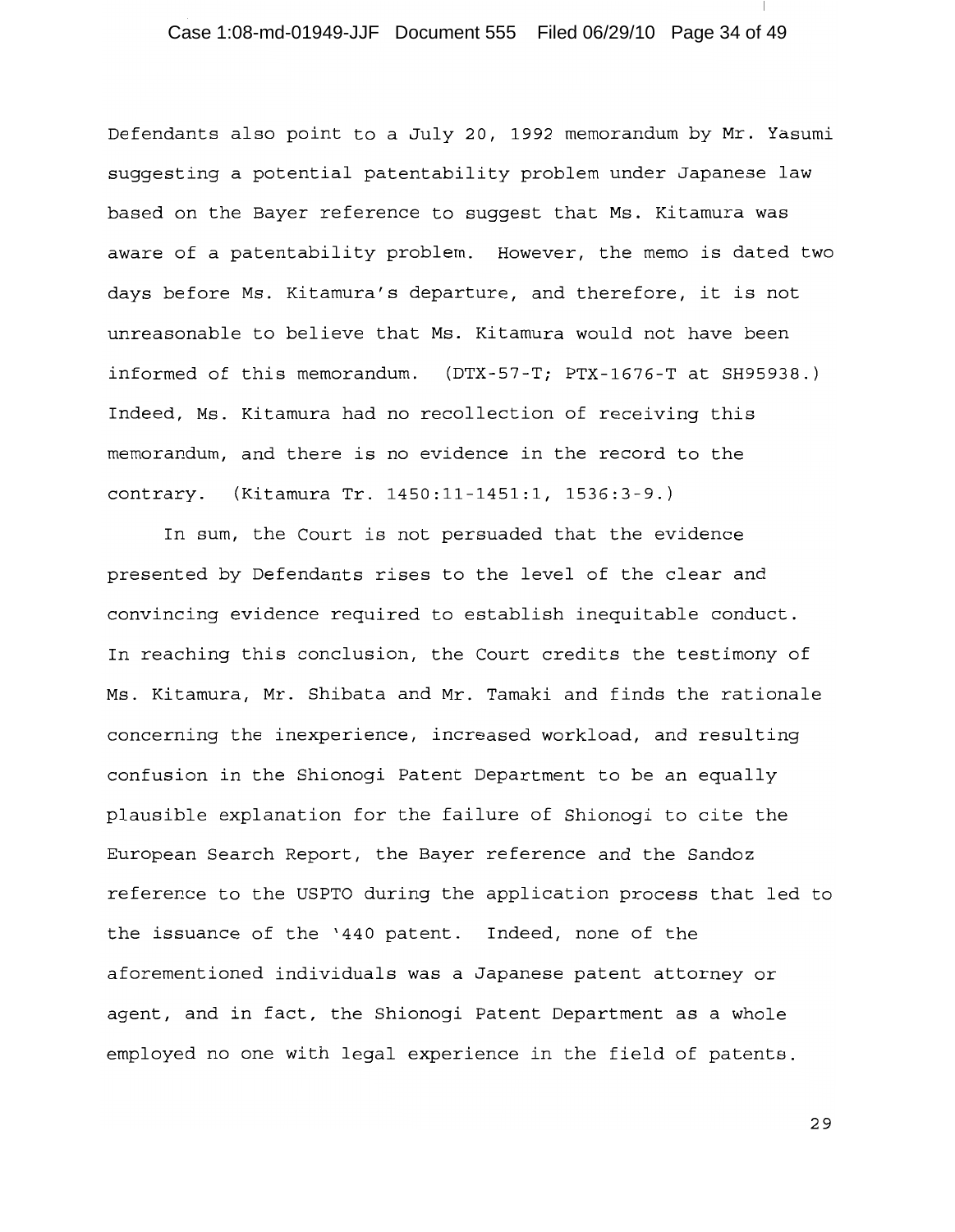# Case 1:08-md-01949-JJF Document 555 Filed 06/29/10 Page 35 of 49

While in hindsight it may be attractive to construct a deliberate scheme of deceptive intent from the actions of these individuals given the success of CRESTOR® in the marketplace, it is at least equally plausible from their testimony and the contemporaneous documentary evidence, that a scheme to defraud was the furthest thing from the minds of these individuals at the relevant time and that their vision was limited to the overwhelming demands they faced daily in their severely understaffed department. Viewed in this context, which the Court is persuaded is the appropriate context given the testimony and evidence, actions suggestive of malfeasance become no more than a string of mishaps, mistakes, misapprehensions and misjudgments on the part of inexperienced and overworked individuals. Accordingly, the Court will enter judgment in favor of Plaintiffs and against Defendants' on the issue of inequitable conduct.

#### IV. OBVIOUSNESS

#### The Parties' Contentions Α.

Defendants contend that the asserted claims of the '314 patent would have been obvious as of July 1, 1991, the date of the claimed invention, and thus, are invalid. (D.I. 501 at 35.) In presenting this argument, Defendants contend that the testimony and evidence at trial creates a prima facie showing of obviousness based on the prior art and that the secondary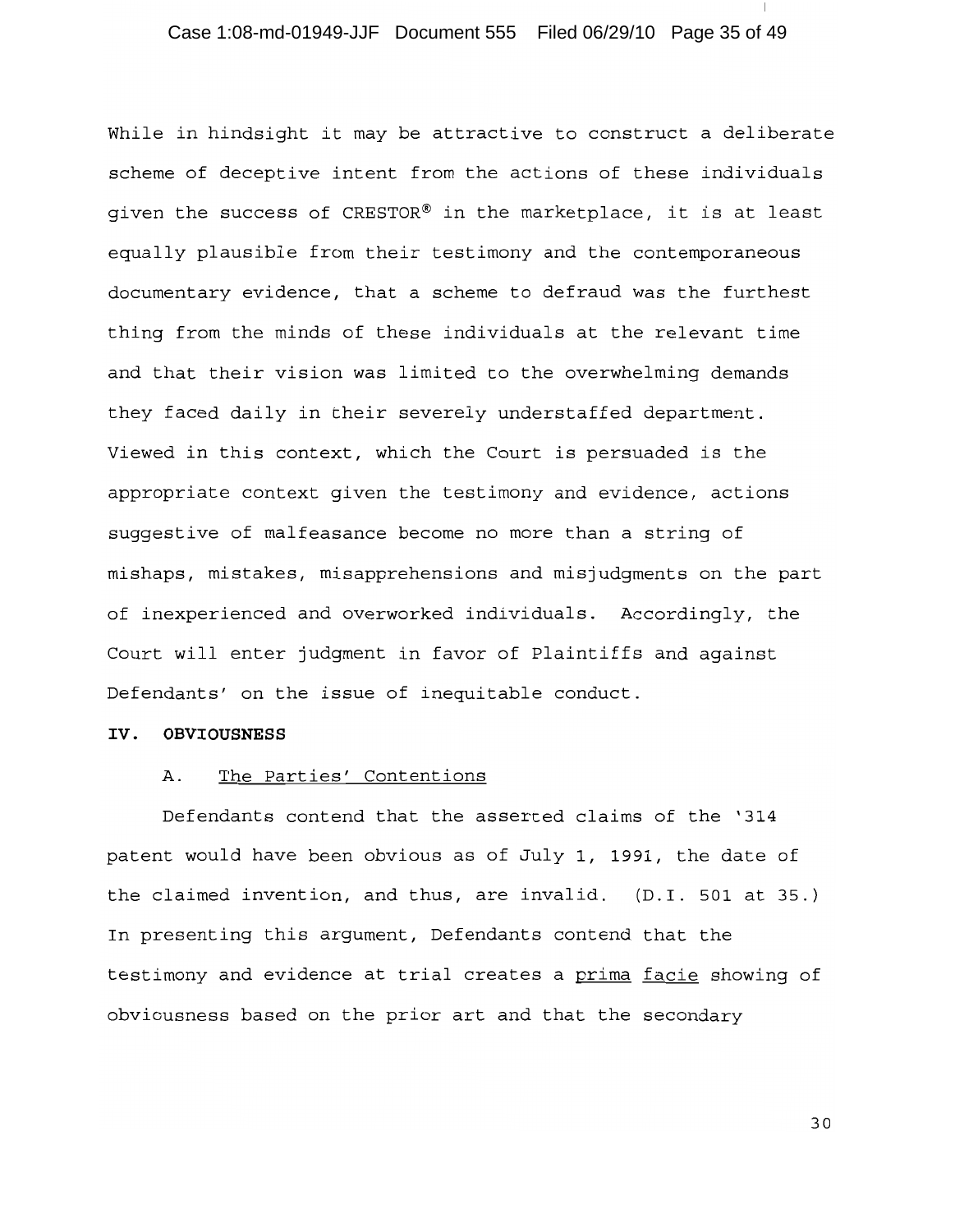considerations related to obviousness are insufficient to overcome the patent's invalidity.

Defendant's argument is first premised on the contention that a person of ordinary skill in the art would likely have started the process of developing rosuvastatin with Compound 1b. (Id. at 42.) Defendants note that Compound 1b is the closest prior art reference to the claimed invention and is derived from the Sandoz reference.  $(\text{Id. at 37 (citing D.I. 517 at DFF 422).})$ Defendants further contend that Compound 1b was a particularly obvious choice from which to initiate development of rosuvastatin, because it was notably important within the Sandoz reference as highlighted by Sandoz's preferential treatment of Compound 1b in the reference. (Id. at 47.) According to Defendants, Compound 1b does not need to be shown to be the only possible starting point or the "lead compound" in the development of rosuvastatin, but rather, that Compound 1b would have been an obvious and suitable starting point from which to begin the development of rosuvastatin. (Id. at 37-42.)

From this starting point, Defendants further contend that the development of rosuvastatin would have been obvious because the pyrimidine core structures within rosuvastatin would also have been an obvious development at the time rosuvastatin was created, based upon contemporaneous experimentation with and publications concerning such structures. (Id. at 45.)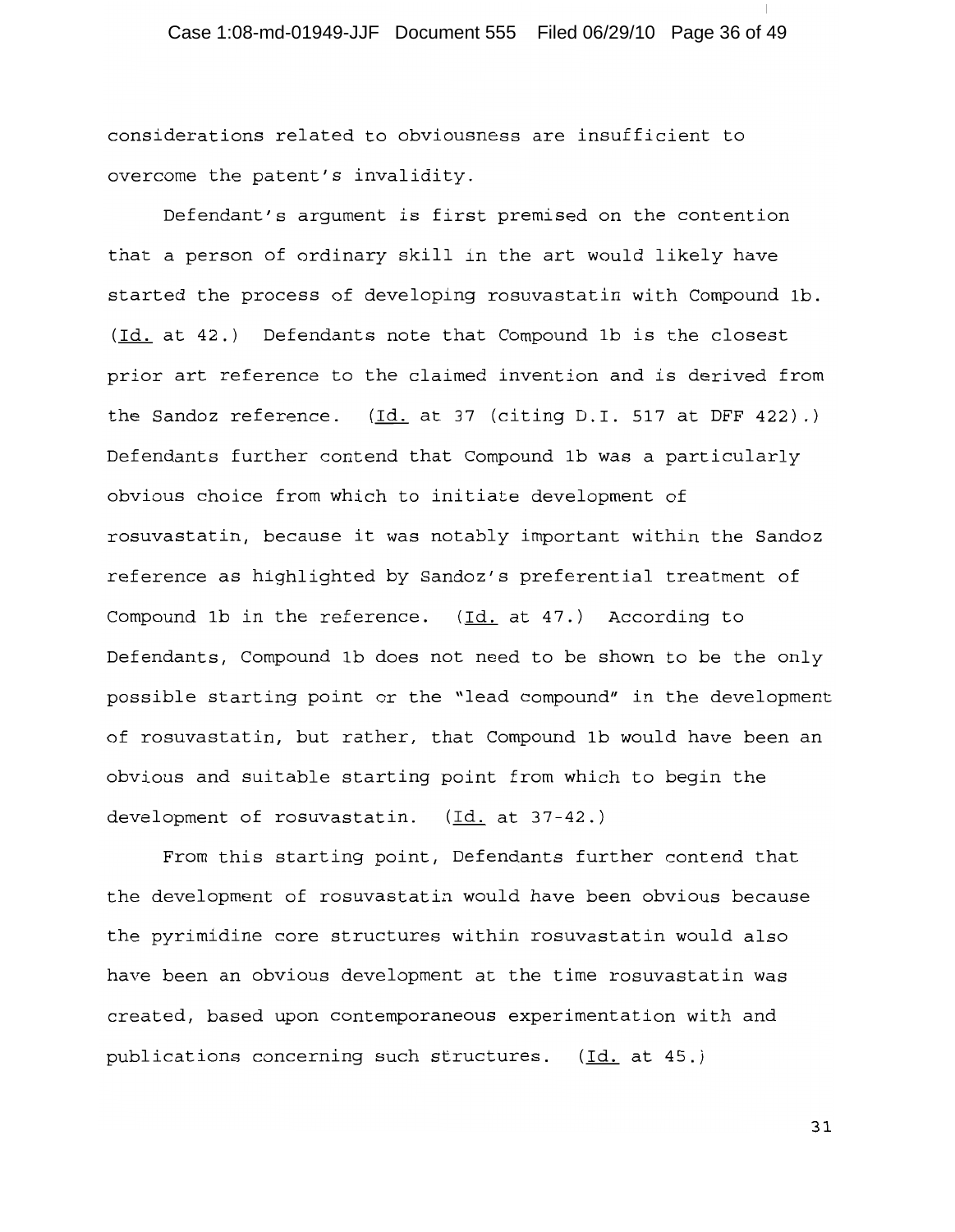# Case 1:08-md-01949-JJF Document 555 Filed 06/29/10 Page 37 of 49

Defendants also contend that a person of ordinary skill in the art would have been motivated to develop a more hydrophilic statin, such as rosuvastatin, so as to position a new product in the marketplace. (Id. at 49.) Lastly, Defendants contend that the differences between rosuvastatin and the prior art would have been obvious to a person of skill in the art, both concerning the method of modifying the prior art and in the expected results of rosuvastatin. (Id. at 52-59.)

In addition to Defendants' direct arguments on obviousness, Defendants contend that the secondary considerations relevant to obviousness do not overcome invalidity. (Id. at 59.) Specifically, Defendants contend that: (1) Plaintiff's clinical expert, Dr. Jones, was not credible and should not be considered (id. at 60-61); (2) rosuvastatin is not a commercial success (id. at 61); (3) rosuvastatin did not satisfy any long felt, but unmet need (id. at 61-62); (4) rosuvastatin's properties were not unexpected  $(id.$  at  $62-63)$ ; (5) Plaintiffs did not establish that others tried and failed to develop a statin comparable to rosuvastatin (id. at 64); (6) there was no skepticism concerning rosuvastatin (id. at 65); and (7) the evidence of copying rosuvastatin is limited to Defendants' attempts to produce a generic version which is not evidence of non-obviousness. (Id. at  $65 - 66.$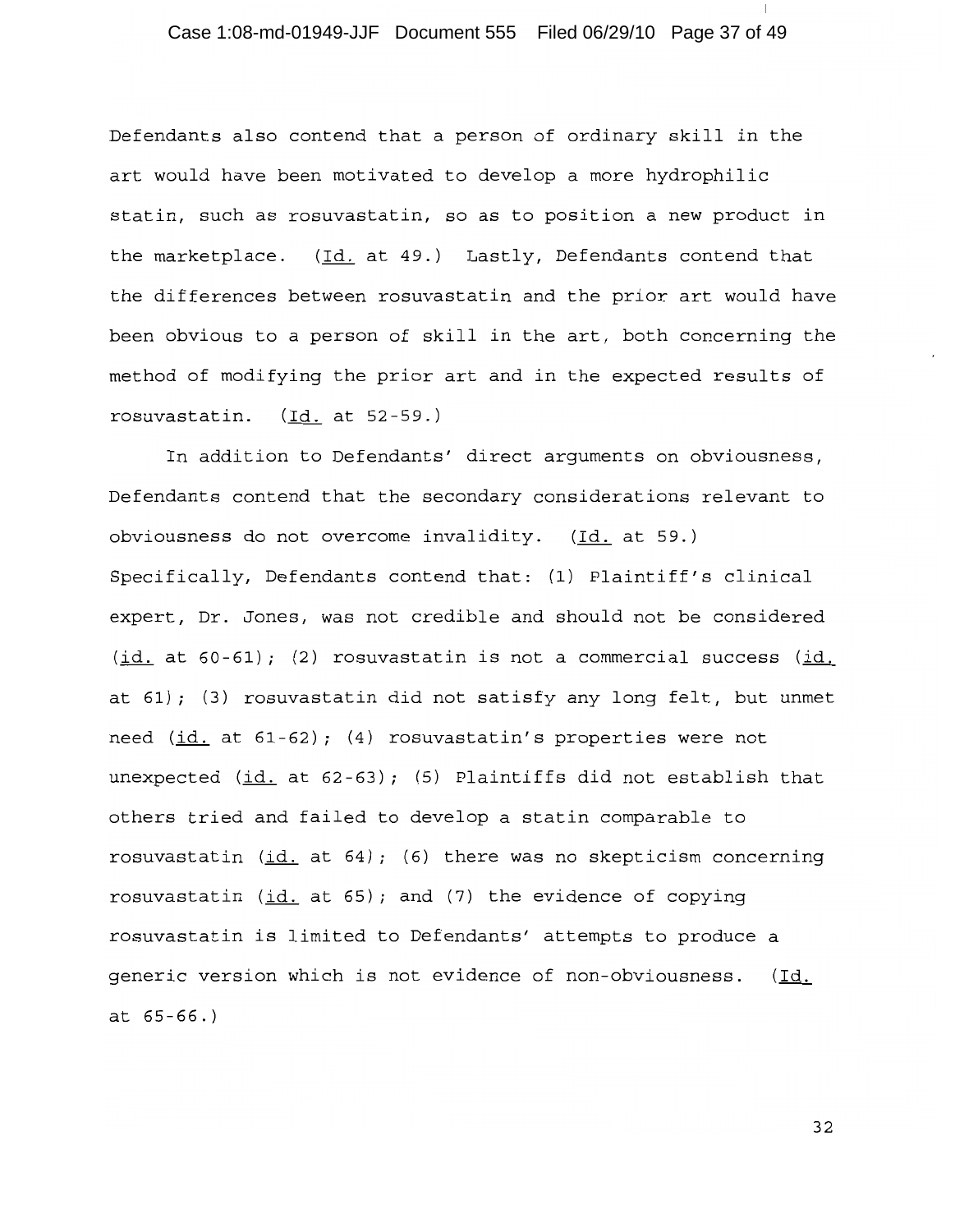# Case 1:08-md-01949-JJF Document 555 Filed 06/29/10 Page 38 of 49

In response, Plaintiffs contend that Defendants have not established by clear and convincing evidence that the '314 patent is obvious. (D.I. 540 at 53.) Specifically, Plaintiffs contend that the scope and content of the relevant prior art does not provide evidence of obviousness, because several entities abandoned their research efforts related to pyrimidine core statins based upon the prevailing belief that pyrimidine cores were inferior to then existing technology.  $(Id. at 61-62.)$ Additionally, Plaintiffs contend that the claims of the '314 patent that are specific to rosuvastatin present unique and inseparable features and properties that were discovered and developed by the inventors of the patent-in-suit. (Id. at 63- $64.$ 

According to Plaintiffs, Defendants' assumptions and assertions about the development of rosuvastatin are based on a hindsight analysis of a successful product and ignore the judgments, decisions, and experimentation that was required to reach the end product. (Id. at 65-66.) In this regard, Plaintiffs contend that Defendants have not shown any reason why it would have been obvious to start with Compound 1b as opposed to one of the many other suitable starting points. (Id. at 67.) However, even if a person skilled in the art happened to start with Compound 1b, Plaintiffs contend that there was no obvious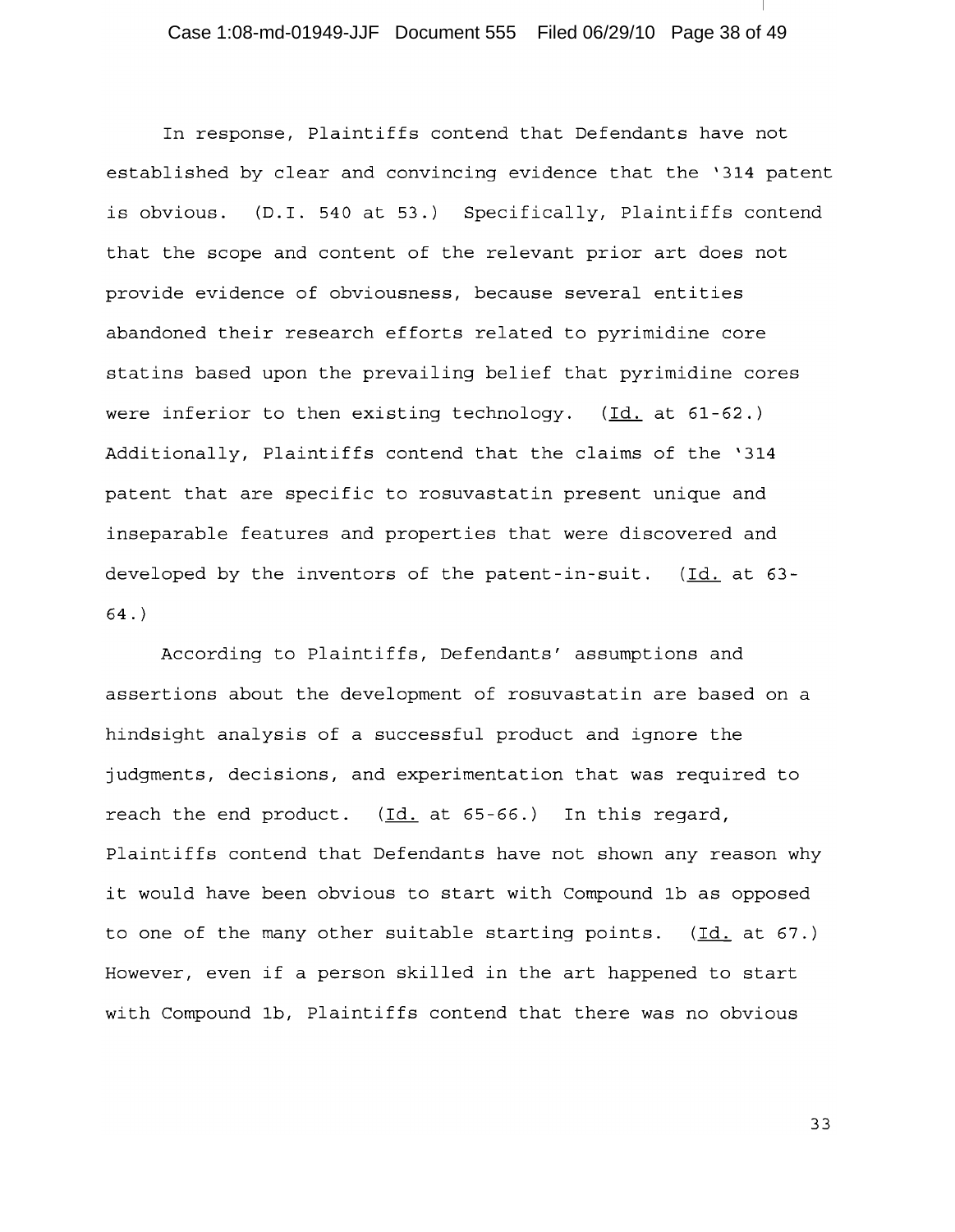# Case 1:08-md-01949-JJF Document 555 Filed 06/29/10 Page 39 of 49

motivation to make the modifications to Compound 1b that ultimately led to the creation of rosuvastatin. (Id. at 68.)

In addition, Plaintiffs contend that the secondary considerations demonstrate that the invention claimed in the '314 patent was not obvious. Specifically, Plaintiffs contend that (1) rosuvastatin had unexpected properties; (2) others were skeptical of the safety of rosuvastatin; (3) rosuvastatin met a long-felt, but unmet need; and (4) other companies failed to develop a pyrimidine based statin at the time of the invention of rosuvastatin and Defendants now seek to copy the product that Plaintiffs succeeded in bringing to the market. (Id. at 72-76.)

#### $B.$ Legal Principles Related To Obviousness

In pertinent part, 35 U.S.C. § 103 provides that a patent may not be obtained "if the differences between the subject matter sought to be patented and the prior art are such that the subject matter as a whole would have been obvious to a person having ordinary skill in the art." 35 U.S.C. § 103. Obviousness is a question of law that is predicated upon several factual inquiries. See Richardson-Vicks v. Upjohn Co., 122 F.3d 1476, 1479 (Fed. Cir. 1997). Specifically, the trier of fact must consider four issues: (1) the scope and content of the prior art; (2) the level of ordinary skill in the art; (3) the differences between the claimed subject matter and the prior art; and (4) secondary considerations of non-obviousness, such as commercial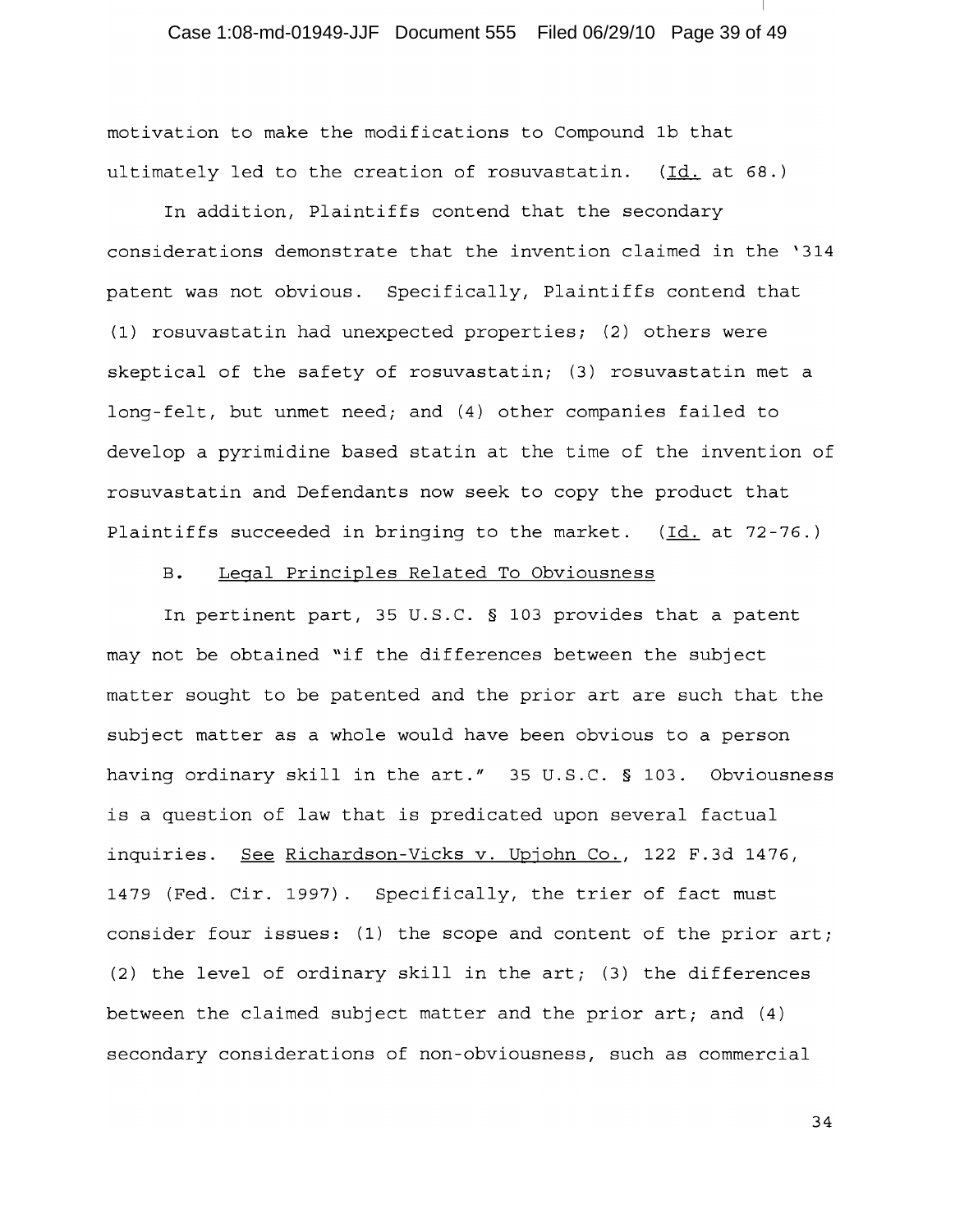### Case 1:08-md-01949-JJF Document 555 Filed 06/29/10 Page 40 of 49

success, long felt but unsolved need, failure of others, acquiescence of others in the industry that the patent is valid, and unexpected results. Graham v. John Deere Co., 383 U.S. 1, 17-18 (1966) (the "Graham factors"). In KSR Intern. Co. v. Teleflex Inc., the Supreme Court reaffirmed that the Graham factors "continue to define the inquiry that controls" an obviousness analysis. 550 U.S. 398, 407 (2007).

Because an issued patent is presumed valid, the partyseeking to challenge the validity of a patent based on obviousness must demonstrate by clear and convincing evidence that the invention described in the patent would have been obvious to a person of ordinary skill in the art at the time the invention was made. Pfizer, Inc. v. Apotex, Inc., 480 F.3d 1348, 1359-60 (Fed. Cir. 2007). Clear and convincing evidence is evidence that places in the fact finder "an abiding conviction that the truth of [the] factual contentions are 'highly probable.'" Colorado v. New Mexico, 467 U.S. 310, 316 (1984).

C. Whether The '314 Patent Is Invalid As Obvious

After evaluating the extensive arguments of the parties and the evidence adduced at trial, the Court concludes that Defendants have not demonstrated by clear and convincing evidence that the '314 patent is invalid as obvious. In the Court's view, Defendants' arguments are driven by hindsight and based on numerous assumptions, the validity of which were countered by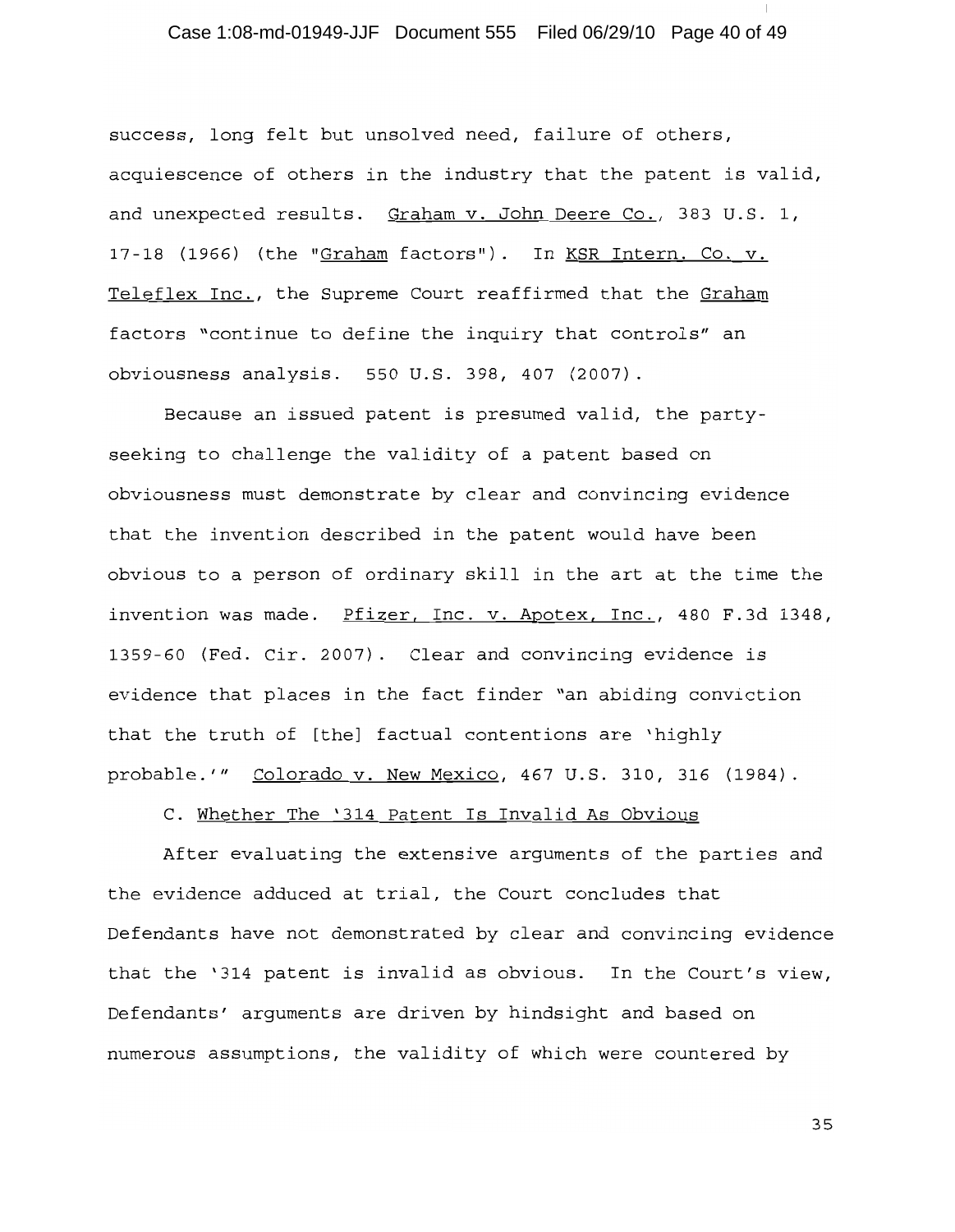# Case 1:08-md-01949-JJF Document 555 Filed 06/29/10 Page 41 of 49

Plaintiffs' equally compelling evidence that significant work was needed to develop rosuvastatin. (See Heathcock Tr. 263:2-270:21; Roush Tr. 1743:24-1745:2, 1769:20-1773:15.) In addition, the Court is persuaded that the first and third Graham factors, concerning the scope and content of the prior art and the differences between the prior art and the claimed subject matter, respectively, weigh in favor of a conclusion that the claimed invention was not obvious. For example, while Compound 1b was relevant prior art to the '314 patent, the Court is not convinced that it would have been obvious to a person skilled in the art that rosuvastatin was merely several, obvious modifications away from Compound 1b. That rosuvastatin was not obvious from the scope and content of the prior art is demonstrated by the fact that other pharmaceutical entities working on pyrimidine core statins did not create a statin comparable to rosuvastatin and, in fact, abandoned their efforts. Furthermore, multiple modifications to the basic pyrimidine core structure were required to create rosuvastatin, and the Court is not persuaded that these modifications would have been obvious to one skilled in the art.

Additionally, the Court concludes that the secondary factors of non-obviousness weigh in favor of a conclusion that the '314 patent is not obvious. The evidence demonstrates that there was much skepticism in the industry concerning the safety of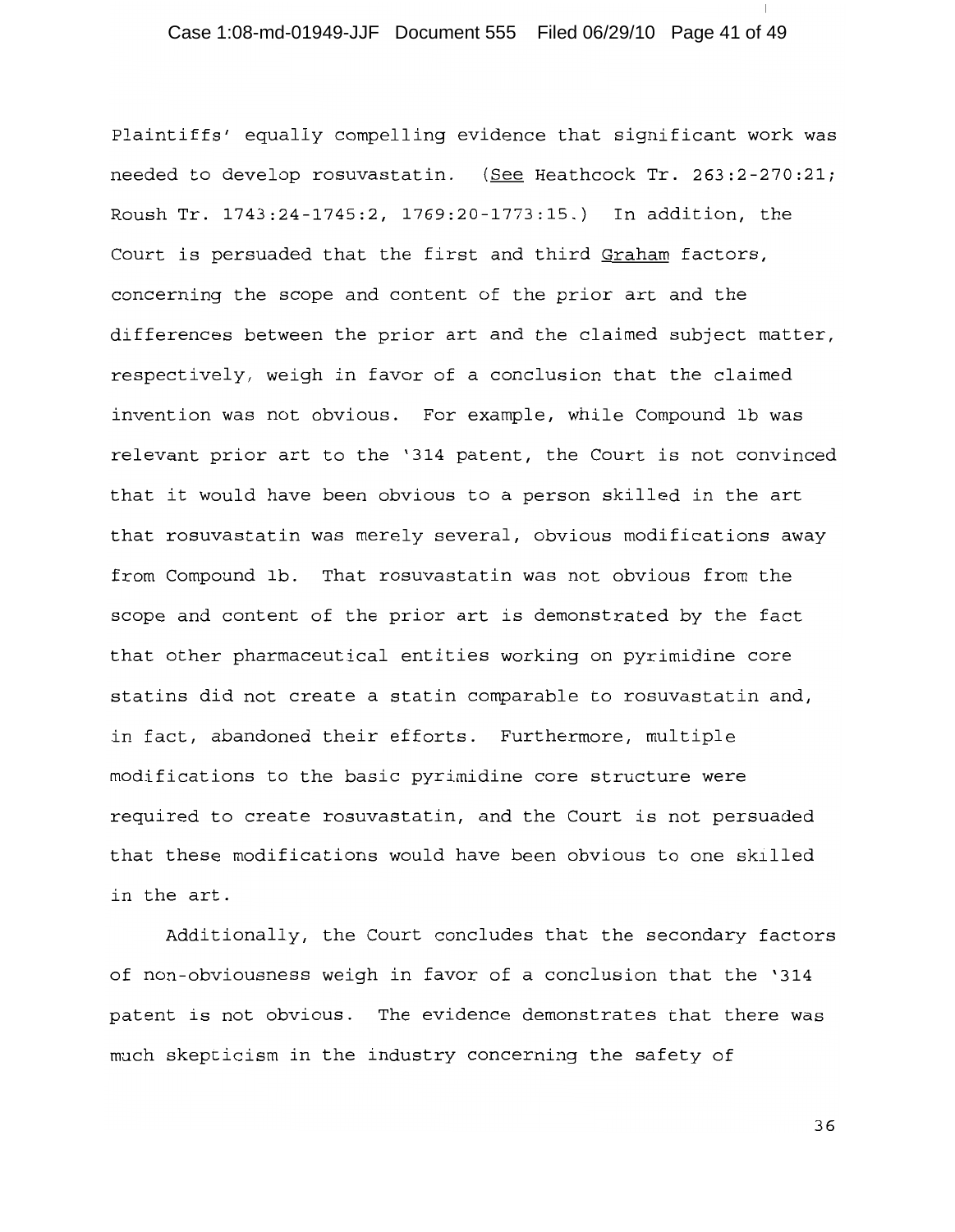# Case 1:08-md-01949-JJF Document 555 Filed 06/29/10 Page 42 of 49

rosuvastatin (Pears Tr. 1307:12-1310:22), and the Court finds it telling that no other pharmaceutical companies attempted to create a comparable product despite research in the area and the economic incentives of entering an additional player in the statin market. (Heathcock Tr. 290:6-18; Roush Tr. 1728:13-1729:19.) Accordingly, based on the foregoing, the Court concludes that Defendants have not shown by clear and convincing evidence that the '314 patent is invalid as obvious, and therefore, judgment will be entered in favor of Plaintiffs and against Defendants on the issue of invalidity due to obviousness.

#### v. **REISSUE**

#### The Parties' Contentions Α.

Defendants contend that Plaintiffs cannot establish infringement of the '314 patent because it is invalid as improperly reissued. (D.I. 501 at 66.) According to Defendants, there were no errors in the original '440 patent that warranted reissue under the governing statute.  $(\underline{Id.})$  Defendants contend that Shionogi deliberately chose not to claim rosuvastatin in the '440 patent as part of a company decision to conceal the development of the product from competitors.  $(\underline{Id.}$  at 78-80.) Defendants also contend that Shionogi deliberately crafted a broad claim in the '440 patent that overlapped the Sandoz reference in an attempt to garner extensive protection, despite timely knowledge of the Sandoz reference. (Id. at 80-83.)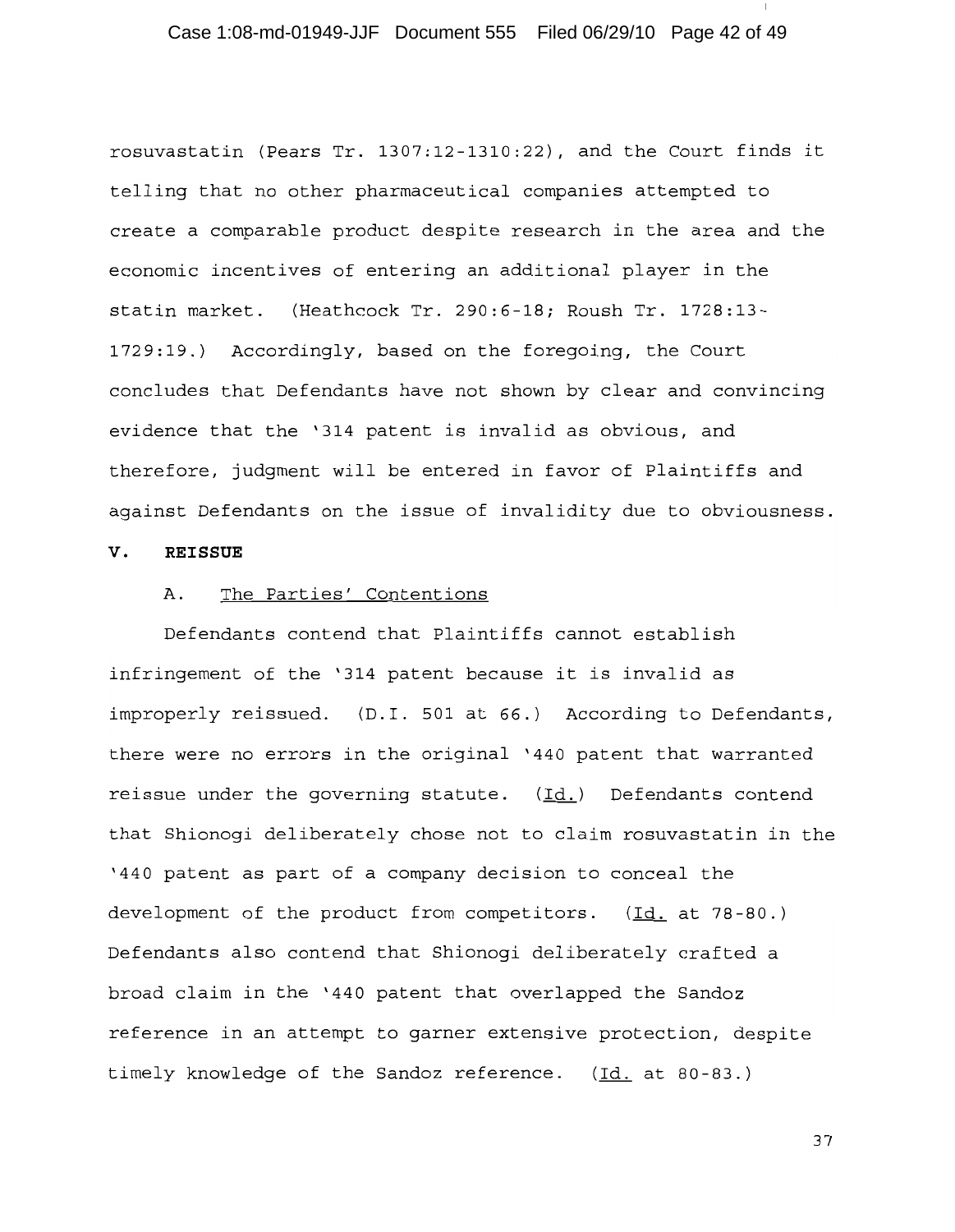### Case 1:08-md-01949-JJF Document 555 Filed 06/29/10 Page 43 of 49

Defendants maintain that Shionoqi took full advantage of the breadth of the claimed invention and only sought to narrow the patent to claim rosuvastatin specifically, when it became advantageous to license the compound. (Id. at 83.)

In response, Plaintiffs contend that the reissue of the '440 patent was entirely proper and based upon valid grounds for reissue. (D.I. 540 at 42.) Specifically, Plaintiffs contend that the deliberate presentation of claims that are later recognized to be too broad is a correctable error justifying reissue. According to Plaintiffs, the over breadth of the '440 patent and the failure to claim rosuvastatin specifically was not based on an intent to deceive, but on the misunderstandings and misapprehensions of individuals who were not well-trained and sufficiently experienced. (See Id. generally.) Plaintiffs further contend that there is no legal support for Defendants' contention that equitable principles demand a conclusion that the reissue was improper.  $(\underline{Id.}$  at 50.)

Legal Principles Related To The Reissue of Patents **B**.

A patent may be reissued to correct an error under 35 U.S.C. § 251, which, in pertinent part states:

> Whenever any patent is, through error without any deceptive intention, deemed wholly or partly inoperative or invalid, by reason of a defective specification or drawing, or by reason of the patentee claiming more or less than he had a right to claim in the patent, the Director shall, on the surrender of such patent and the payment of the fee required by law, reissue the patent for the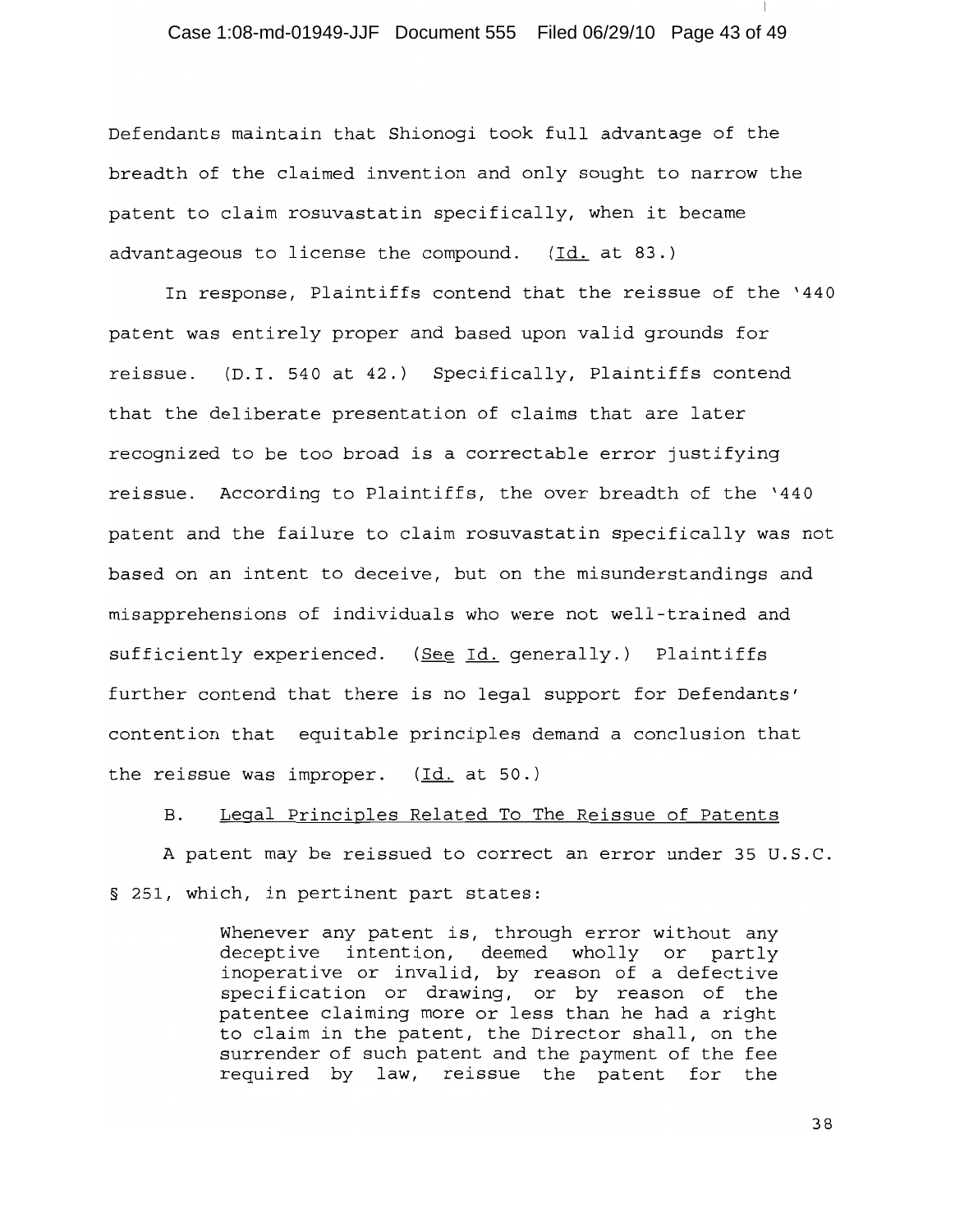invention disclosed in the original patent, and in accordance with a new amended application, for the unexpired part of the term of the original patent. new matter shall be introduced into the  $N<sub>O</sub>$ application for reissue.

35 U.S.C. § 251. Under this section, reissue is permitted to correct the following types of defects: (1) an error in the specification,  $(2)$  a defective drawing,  $(3)$  the original claim was too broad, and (4) the original claim was too narrow. Forest Labs., Inc. v. Ivax Pharms., Inc., 438 F. Supp. 2d 479, 497 (D. Del. 2006). "[T] he purpose of the reissue statute is to avoid forfeiture of substantive rights due to error made without intent to deceive." Id. (citations omitted). The statute is remedial in nature and based upon fundamental principles of equity and fairness, and thus, should be liberally construed so as to permit reissue. See In re Wilder, 736 F.2d 1516, 1519 (Fed Cir. 1984).

Not every event or circumstance that might be labeled an "error" is correctable by reissue proceedings. In re Weiler, 790 F.2d 1576, 1579 (Fed. Cir. 1986) (citation omitted); see also MBO Labs. Inc. v. Becton, Dickinson & Co., 602 F.3d 1306, 1313 (Fed. Cir. 2010) (confirming standard). Generally, those errors that are correctable by reissue are errors of "inadvertence, accident, or mistake." Weiler, 790 F.2d at 1582. A "deliberate action of an inventor or attorney during prosecution generally fails to qualify as correctable error," where the reissue would contravene the operation of applicable statutes or USPTO rules. In re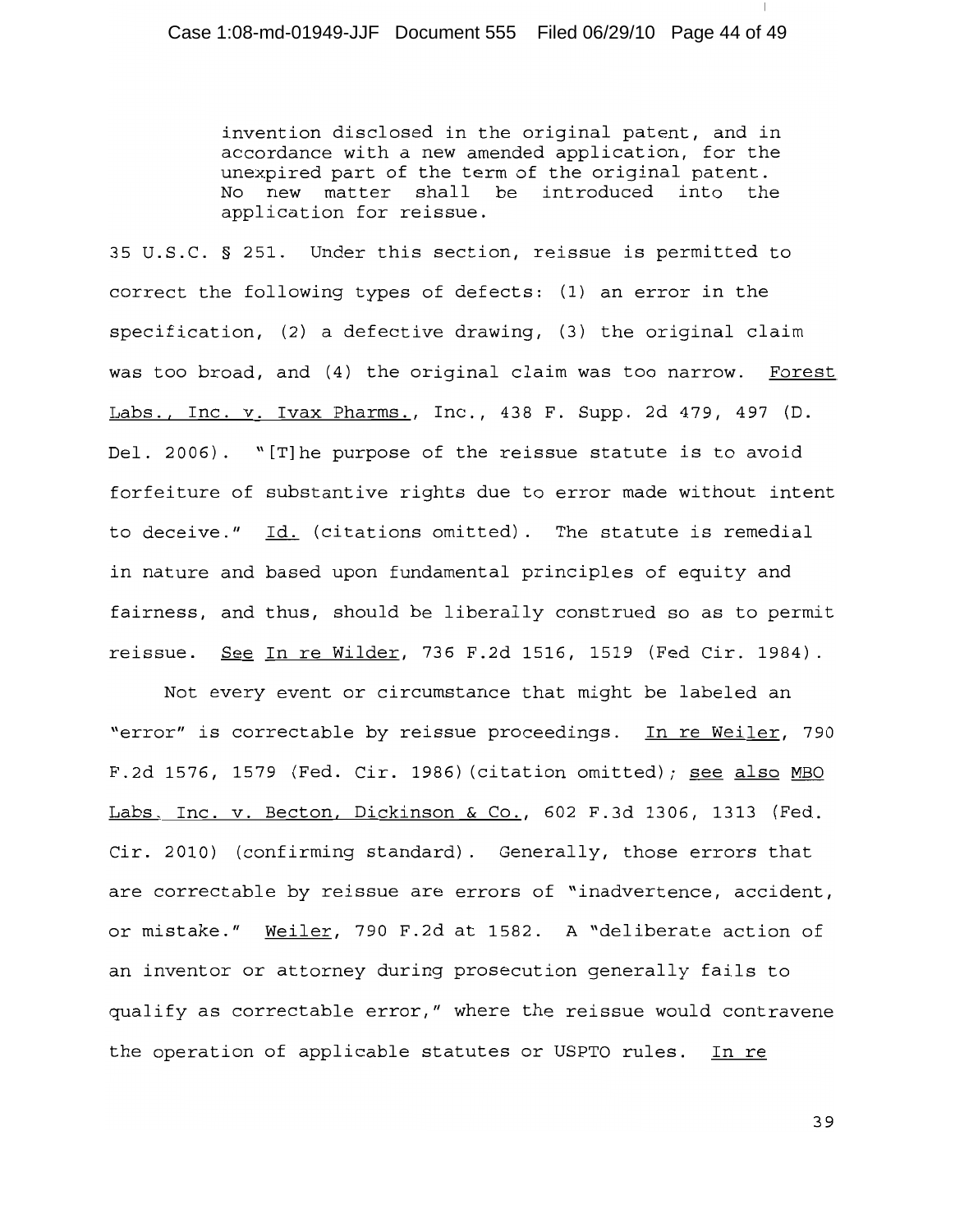Case 1:08-md-01949-JJF Document 555 Filed 06/29/10 Page 45 of 49

Serenkin, 479 F.3d 1359, 1362, 1364 (Fed. Cir. 2007). Thus, the mere fact that an action was taken in "full consciousness" does not necessarily preclude the finding of a correctable error, where the action was not taken with deceptive intent, and the reissue would not contravene the law. In re Wadlinger, 496 F.2d 1200, 1207 (C.C.P.A. 1974).

When a party challenges a patent's validity based on reissue, the presumption that the patent is valid remains. Thus, the party challenging the appropriateness of the reissue must prove the invalidity of the reissue by clear and convincing evidence. See Kaufman Co. v. Lantech, Inc., 807 F.2d 970, 973-74 (Fed. Cir. 1986).

#### Whether the '314 Patent Is Invalid As Improperly  $\mathsf{C}$ . Reissued

After reviewing the parties' arguments in light of the evidence adduced at trial, the Court concludes that Defendants have not established, by clear and convincing evidence, that the '314 patent is invalid as an improper reissue of the '440 patent. While the troubles in the Shionogi Patent Department raise the specter of malfeasance in hindsight, the Court is ultimately not convinced that the claims of the '440 patent that overlapped with the Sandoz reference were the result of some planned strategy or sinister motivation as opposed to mere mistake or oversight by overworked individuals with limited training and expertise. To reach a contrary conclusion in this case would require the Court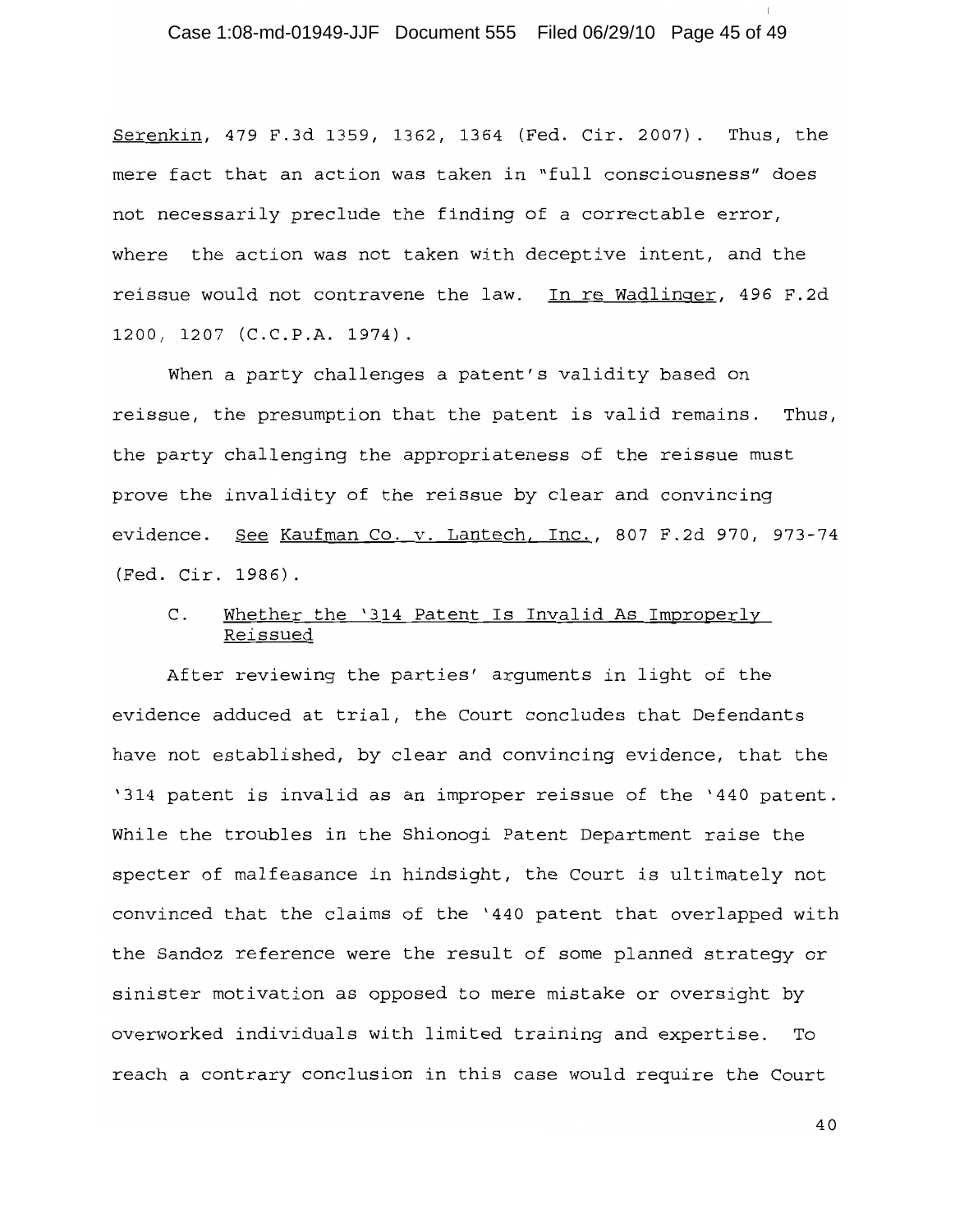# Case 1:08-md-01949-JJF Document 555 Filed 06/29/10 Page 46 of 49

to credit a number of inferences, which the Court finds unsupported by the requisite clear and convincing standard. Rather, the totality of the evidence demonstrates to the Court that it was equally plausible that this error was driven by chaos, confusion, and inexperience rather than any deliberate plan of action. The lack of legal training within the Shionogi Patent Department, the changing and limited personnel within that department, and the ongoing confusion level indicate that confusion is at least as likely a cause of the overlap with Sandoz, as any cause that would have made reissue improper. (See Shibata 799:9-800:19, 803:4-804:16; Kitamura 1536:3-9; DTX-500 at 214; Takayama Dep. 231:3-25.) As Ms. Kitamura credibly testified, the internal Shionogi search report of which she was aware, did not raise a patentability problem with respect to Sandoz, and a full copy of the Sandoz reference was not sent to her. (Kitamura Tr. 1414:14-1422:3, 1423:20-1424:4, 1481:3-14, 1458:17-22; DTX-33; DTX-22-T.) Thus, Ms. Kitamura did not appreciate any overlap with the Sandoz reference prior to her departure from Shionogi, and those who prosecuted the '440 patent after her departure were likewise unaware of the Sandoz reference due to the unintentional miscommunications that ensued during the various transitions at Shionogi. (Kitamura 1504:10-1505:14; DTX- $515-T$  at  $22-23$ ; DTX-5.)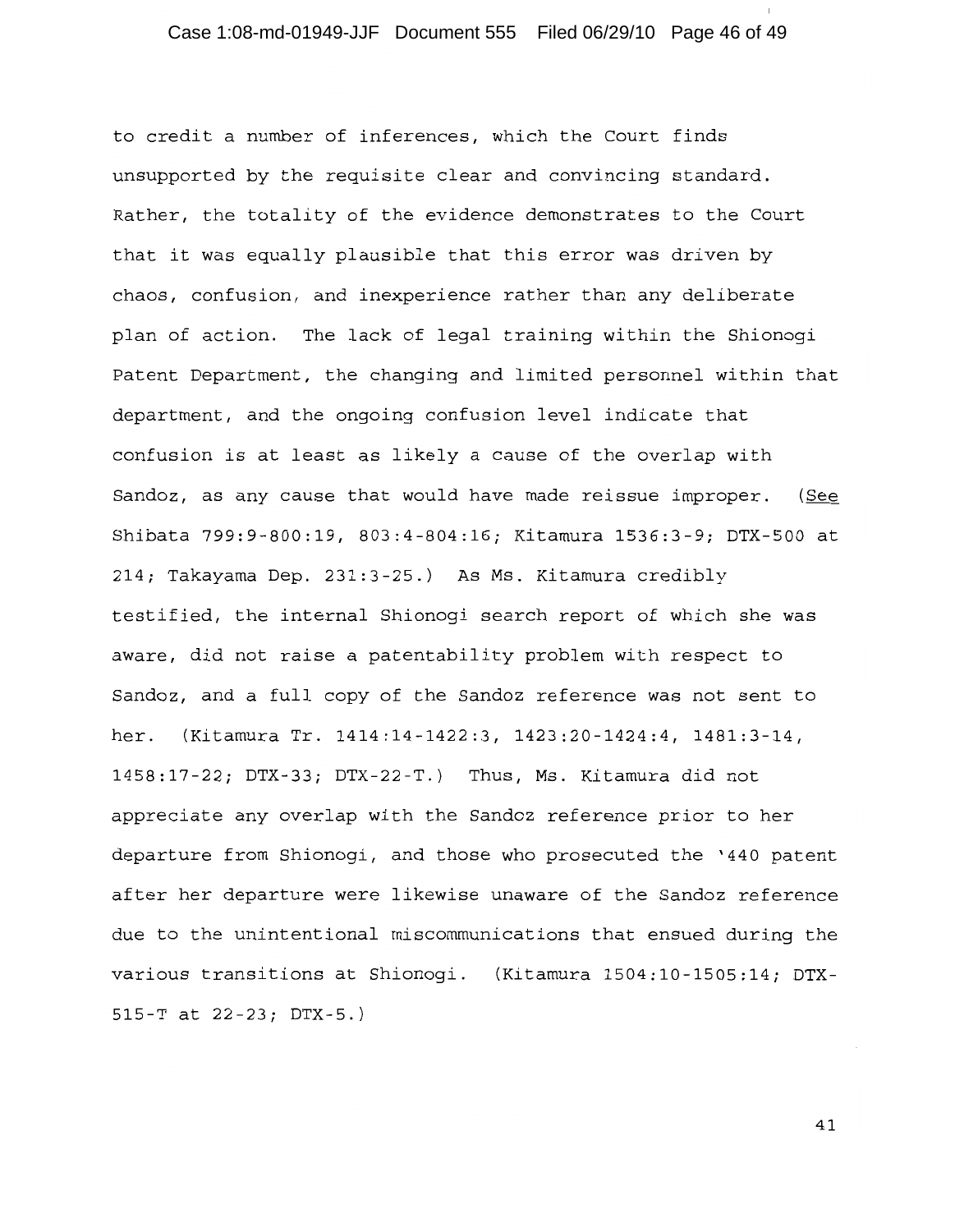Defendants also suggest that the overbreadth of the claims was a deliberate intent to conceal Shionogi's development of rosuvastatain from its competitors, and that this deceitful intent precludes reissue. Although Defendants provided some evidence that the Shionogi patent application process may have been driven by strategic decisions to delay competitiors from learning of their development of rosuvastatin, the Court is ultimately not persuaded that Defendants have established, by clear and convincing evidence, that the reissue was improper. As a threshold matter, the Court finds no evidence that Shionogi deliberately and deceptively decided to forgo narrowly claiming rosuvastatin. Rather, the '440 patent both covered and described rosuvastatin in the examples listed within the specification and in the breadth of the original claims. (PTX-495 at SH89082-86; SH89090; PTX-590 at C57140-44, C57149-50; PTX-609 at SH88362, SH88369-71, SH88374; Tamaki 459:7-460:-13.) The application also presented data showing that rosuvastatin had activity 4.5 times higher than mevinolin, and therefore, rosuvastatin clearly had the best activity of any of the compounds disclosed in the patent application. (PTX-495 at SH89092; PTX-590 at C57150; PTX-609 at SH88375.) Thus, Shionoqi's interest in rosuvastatin would have been evident from the application, and the Court is not persuaded that the failure to specifically claim rosuvastatin was the result of any deceptive intent by Shionogi or any purposeful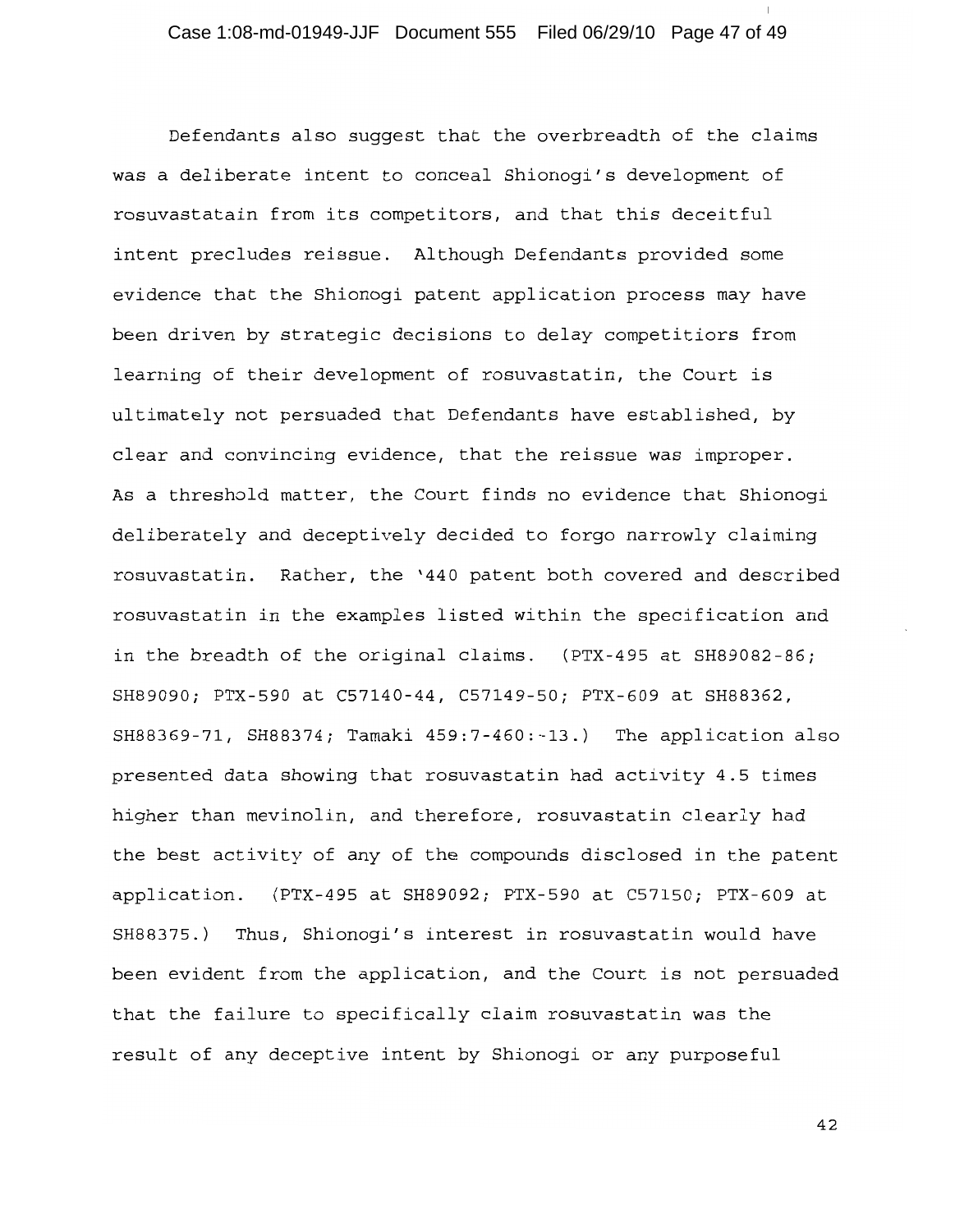# Case 1:08-md-01949-JJF Document 555 Filed 06/29/10 Page 48 of 49

desire to avoid such a narrow claim. Based on this disclosure, it is the Court's view, that the error in the '440 patent was not in failing to claim rosuvastatin but in unknowingly claiming subject matter broader than rosuvastatin that overlapped with the Sandoz reference, an error which the Court concludes is properly remedied by reissue. See In re Harita, 847 F.2d 801, 804-805 (Fed. Cir. 1988); Wilder, 736 F.2d at 1519.

In addition, the Court finds the circumstances here to be distinguishable from cases like In re Serenkin, 479 F.3d 1359, 1363 (Fed. Cir. 2007). In Serenkin, reissue was denied for lack of error because the attorney prosecuting the patent knowingly surrendered a priority date for the patent in order to achieve a specific and defined gain in the form of being able to submit new drawings and other materials that had been missing in the earlier application. In contrast, the evidence adduced in this case shows no such deliberate choices and no violations of rules or statutes that would render the reissue of the '440 patent improper. Accordingly, the Court concludes that Defendants have not established by clear and convincing evidence that the reissued '314 patent, with its rosuvastatin specific claims, is invalid, and therefore, the Court will grant judgment in favor of Plaintiffs and against Defendants on the issue of improper reissue.